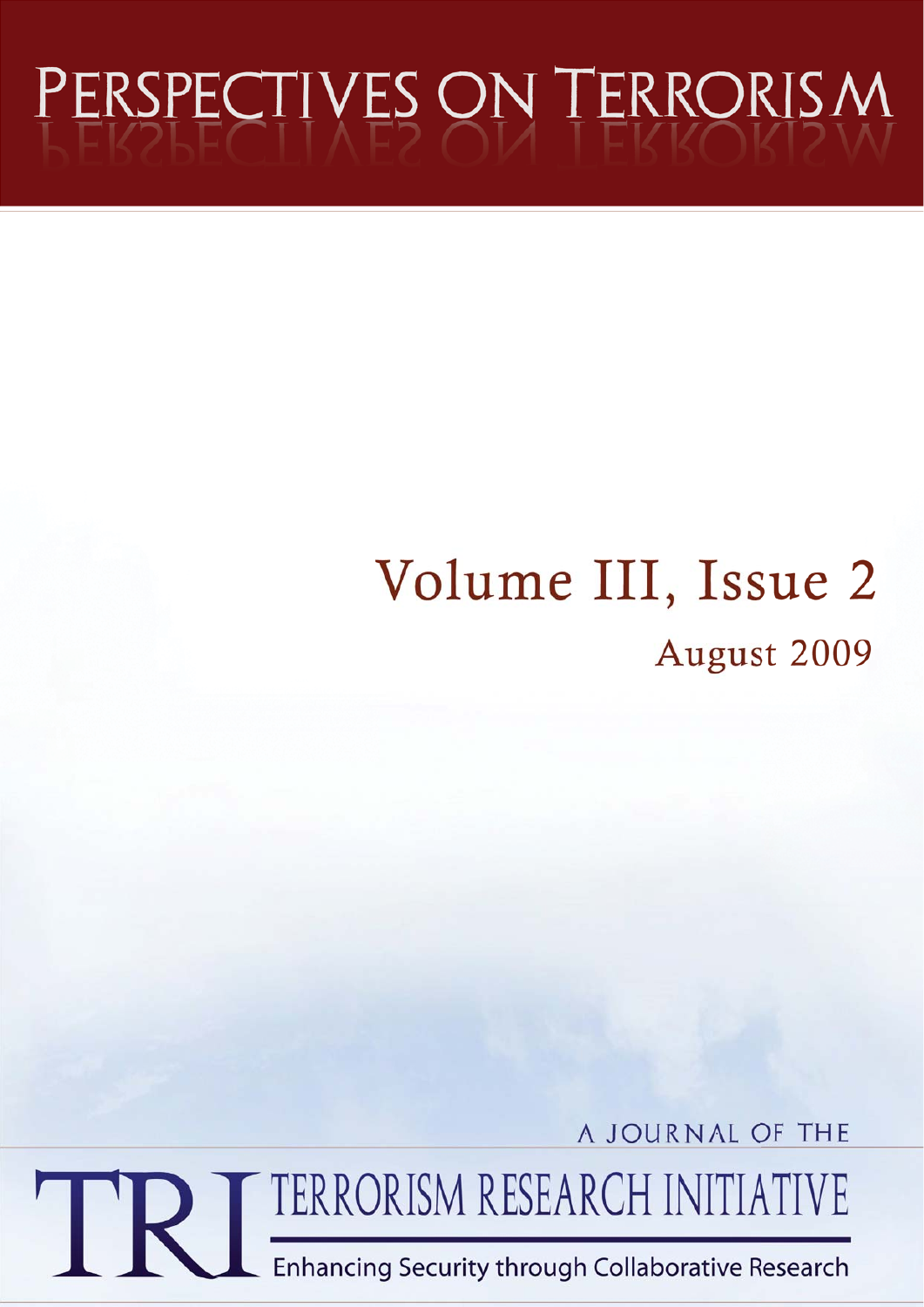### **Table of Contents:**

| <b>Counter-Narratives and the Unrehearsed Stories Counter-</b><br>by Beatrice de Graaf                                                                                                                              |
|---------------------------------------------------------------------------------------------------------------------------------------------------------------------------------------------------------------------|
| <b>Terrorist Drop-outs: One Way of Promoting a</b><br>by Michael Jacobson                                                                                                                                           |
| <b>Understanding al-Qaeda's Ideology for Counter-</b><br>by Tom Quiggin                                                                                                                                             |
| .25<br><b>Narrative and Counter-Narratives Strategy</b><br>by Christian Leuprecht, Todd Hataley, Sophia Moskalenko and Clark McCauley                                                                               |
| .36                                                                                                                                                                                                                 |
| Peter R. Neumann. Old & New Terrorism. Late Modernity, Globalization and the<br>Transformation of Political Violence. Cambridge, Polity, 2009. 218 pp. ISBN-13: 978-0-<br>7456-4376-2<br>Reviewed by Alex P. Schmid |
| Ana S. Trbovich. A Legal Geography of Yugoslavia's Disintegration. Oxford, UK: Ox-<br>ford University Press, 2008. 522 pp. ISBN 978-0-19-533343-5                                                                   |
| Reviewed by Dipak Gupta                                                                                                                                                                                             |
| Ruediger Lohlker. Dschihadismus Materialien [Jihadism Materials]. Vienna, Facultas<br>WUV, 2009. 248 pp. ISBN 978-3-8252-3132-3<br>Reviewed by Alex P. Schmid                                                       |
| .39<br>by Michael Cheek                                                                                                                                                                                             |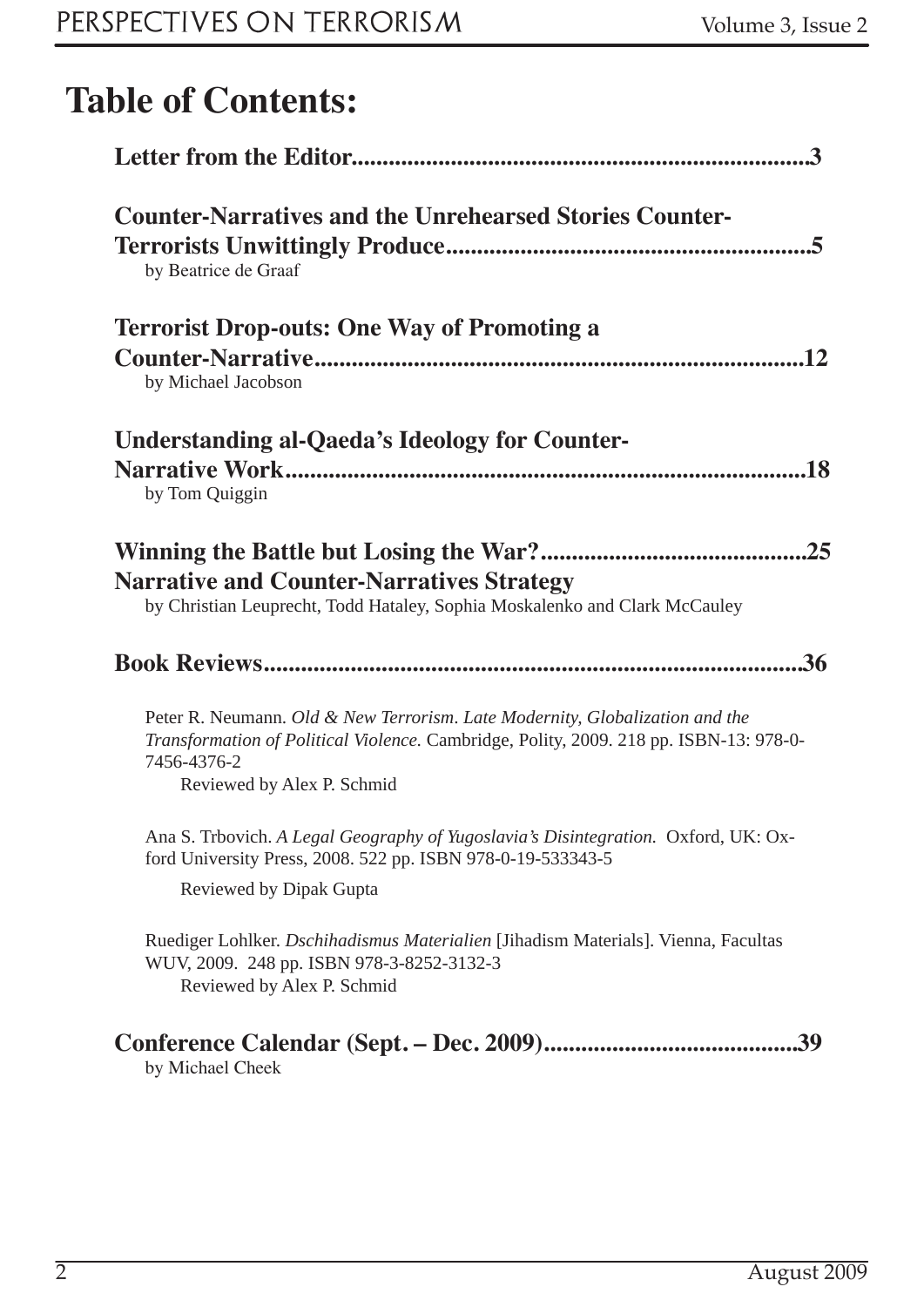### **Letter from the Editor**

Dear Colleagues,

*Perspectives on Terrorism* (PT), the on-line journal of the *Terrorism Research Initiative* (TRI), is now in its third year. It has gained a readership of several thousand academic researchers and security analysts. The mission of TRI and its journal is the promotion of the "three Cs" – Coordination, Cooperation and Collaboration - among individuals conducting research and analysis on terrorism and related political violence. One group that is especially close to our hearts is that of graduate students who are working on doctoral theses in this field. We hope to help promote their creativity through the publication of their novel research in our journal. We invite them, as well as established researchers and analysts, to use PT as a forum for presenting research findings. PT is a non-traditional electronic journal that is not constrained by commercial or political interests. It is flexible in terms of content, style, length and number of articles as well as the frequency of its publication. Yet at the same time PT adheres to professional scholarly standards.

We at TRI see *Perspectives on Terrorism* as a synergistic networking platform that serves the needs of the research and analytical communities. Our aim is to be practical, helpful and useful to all those who subscribe to our vision of enhancing security through collaborative research. Since terrorism itself continues to be a 'contested concept', the field of Terrorism Studies has suffered from politicization. For more than ten years, efforts have been under way in the United Nations' General Assembly to reach consensus on a legal definition of terrorism. For even longer, efforts have been under way to reach an academic consensus definition (for the latest version, see: http://knol.google.com/k/anonym/terrorism/ dd3psyh8k3c3/2?domain=knol.google.com&locale=de). Definitions are important if we want to get away from the morally flawed double standard notion that "One man's terrorist is the other man's freedom fighter".

As new Editor of *Perspectives on Terrorism*, let me briefly introduce myself. Together with Robert Wesley, I have been involved with the *Terrorism Research Initiative* and its journal since their inception. However, until recently professional obligations have prevented me from playing a more active role in its publication. Until May 2009, I was Director of the *Centre for the Study of Terrorism and Political Violence* (CSTPV) at the University of St. Andrews in Scotland. I also was, together with David Rapoport, Editor of *Terrorism and Political Violence*, one of the two leading academic journals in this field. I recently returned to Austria where I had previously served for a number of years as Senior Crime Prevention and Criminal Justice Officer at UNODC and Officer-in-Charge of the United Nations' Terrorism Prevention Branch.

With the collaboration of you - reader, researcher, analyst - and the assistance of PT's Editorial Team we hope to further develop *Perspectives on Terrorism* as a common discussion forum of the research community. Like in the past, most of our future issues will reflect a variety of topics and approaches. Some, like the present one, will mainly focus on one particular issue – Counter-Narratives in this case. It illustrates how one subject can be viewed from different perspectives. Truth is unlikely to be found in any single perspective and debate is the lifeblood of both academic scholarship and civil society.

#### *Four Perspectives on Counter-Narratives*

There is still much confusion and controversy about the best way Salafi jihadists ought to be confronted. Should "the West" develop its own Counter-Narrative to al-Qaeda's *Single Narrative*? Many argue that the West has already a powerful counter-narrative, one based on democratic values and individual rights. The problem is that when it comes to the foreign policies of some Western states in the Middle East and beyond,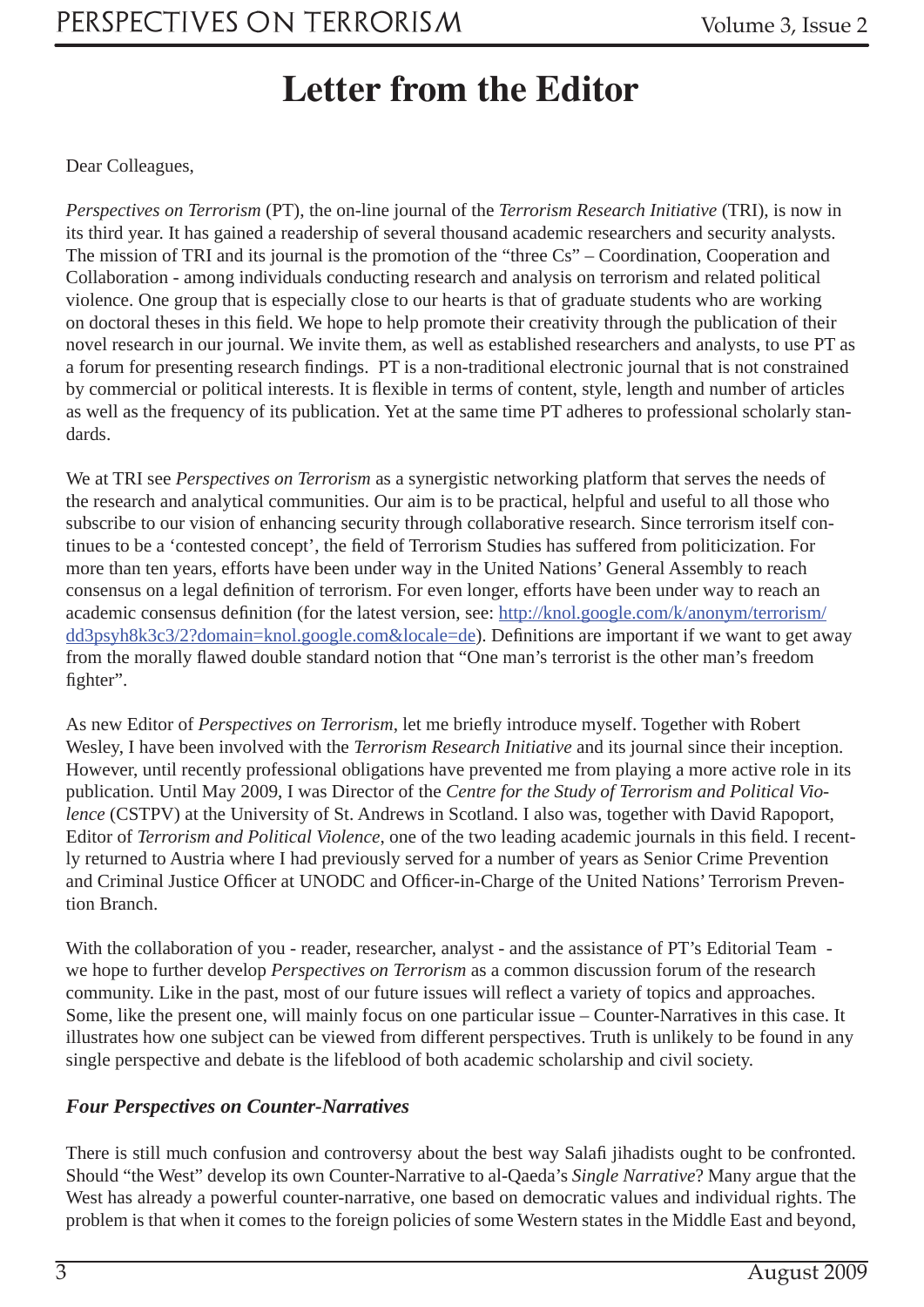### PERSPECTIVES ON TERRORISM Volume 3, Issue 2

these policies have, in the past, too often been guided by *realpolitik* alliances with non-democratic forces. That has made Western democracies open to charges of double standards. Counter-narratives which are not backed by deeds that give credence to them are bound to be perceived as hypocritical and might in the end do more harm than good. Western democracies have to be both forceful and careful in what they say and how they say it in their Counter-Narratives to the Single Narrative of the transnational jihadist movement spearheaded by al-Qaeda.

A discussion on such issues took place under the heading *Counter-narratives and the Performative Power of Counter-Terrorism* in the Netherlands on June 4-5, 2009. This International Expert Meeting was held under the auspices of the Leiden University's *Centre for Terrorism and Counterterrorism*, the *National Coordinator for Counterterrorism* (NCTb) and the British and Canadian embassies in The Hague. The Editor of *Perspectives on Terrorism* attended this meeting and asked four of the forty speakers and participants for their views on the matter. The current issue of *Perspectives on Terrorism* contains their contributions. A publication on the entire proceedings of that International Expert Meeting is under preparation by the NCTb and will be available in early 2010.

Sincerely,

Dr. Alex P. Schmid Director *Terrorism Research Initiative* (TRI) Editor *Perspectives on Terrorism* (PT) www.terrorismanalysts.com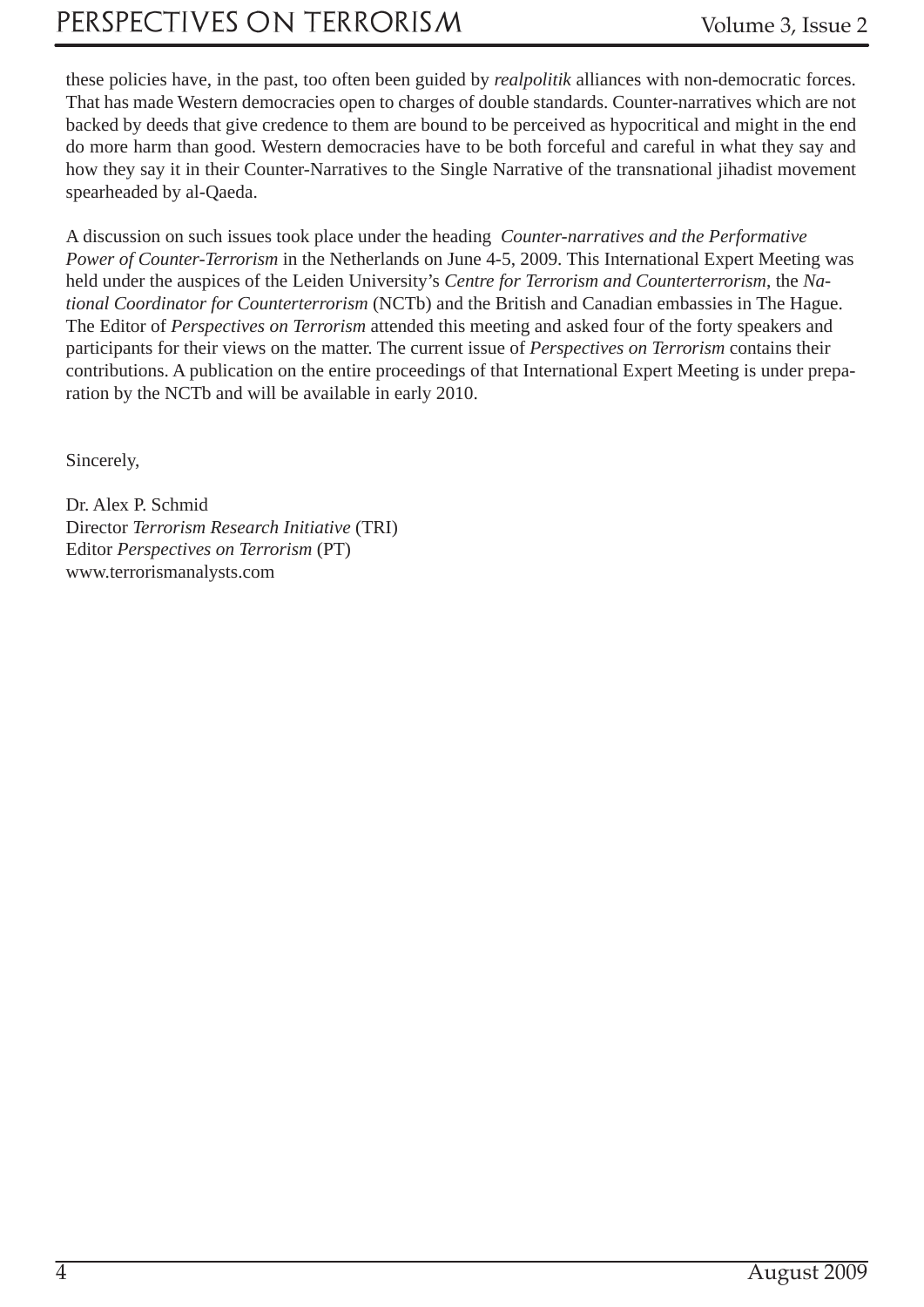### **Counter-Narratives and the Unrehearsed Stories Counter-Terrorists Unwittingly Produce** [1]

by Beatrice de Graaf

'All counter-terrorism is a stage, and all counter-terrorists merely players' (paraphrasing Shakespeare)

#### *Abstract*

*Governments produce both deliberate and involuntary (and less conscious) narratives when countering terrorism. The thesis of this article is that such unintended messages can be much more powerful and consequential than is realized; in fact, they can completely contradict the intended official 'counter-narrative'. To substantiate this hypothesis, the author looks at the experience of the German Federal Republic in the 1970s and beyond when state and society were confronted with the Red Army Faction (RAF) and similar left-wing "revolutionaries" like those of the 2nd of June Movement or the Red Zora.*

#### **Chancellor Helmut Schmidt's Social-Democratic Counter-narrative against Terrorism**

The RAF was founded in 1970 by Andreas Baader, Gudrun Ensslin and the already well-known publicist Ulrike Meinhof.[2] Until 1974, West Germany's central government, headed by the Social- Democratic Party' s leader, Chancellor Willy Brandt, was not very active in developing a counter-narrative. This was, in part, due to the fact that the Federal Republic had been divided by the victors of the Second World War into strong regional states which governed their internal affairs rather autonomously and also dealt with terrorist incidents on their territory the way they saw fit. It was also due to the fact that the left-liberal coalition, and especially Brandt, did not want to place domestic national security issues too high on their reformist agenda.[3]

The first to make an effort to instigate a form of national coordination on combating domestic terrorist violence was Horst Herold, director of the Federal Criminal Office (BKA) since 1971. He was the first in Europe to introduce computers and data-mining techniques in the investigation process. He also recognized the importance of conveying a message to the public at large, as many citizens felt intimidated by the militants of the RAF and affiliated organisations. Herold's response to the bombing, shooting and kidnapping campaign of the RAF was 'to demonstrate state power'. This meant, inter alia, the use of roadblocks, Most Wanted-posters and the massive and visible deployment of helicopters, police units and area searches. The wave of arrests in the Summer of 1972, when all the first generation RAF members were traced and apprehended, gave Horst Herold's approach credibility and gained widespread public support. It also earned him the nickname 'Kommissar Computer'.[4]

Only after Willy Brandt's successor in the German Chancellery, Helmut Schmidt, entered office in 1974, and especially after CDU politician Peter Lorenz was kidnapped in 1975, the central government took counterterrorist matters more firmly in its own hands.[5] At this point, a genuine and original political counter-narrative was being developed.

Helmut Schmidt, as a Social Democrat, was not keen to evoke the old sentiment of the 'War against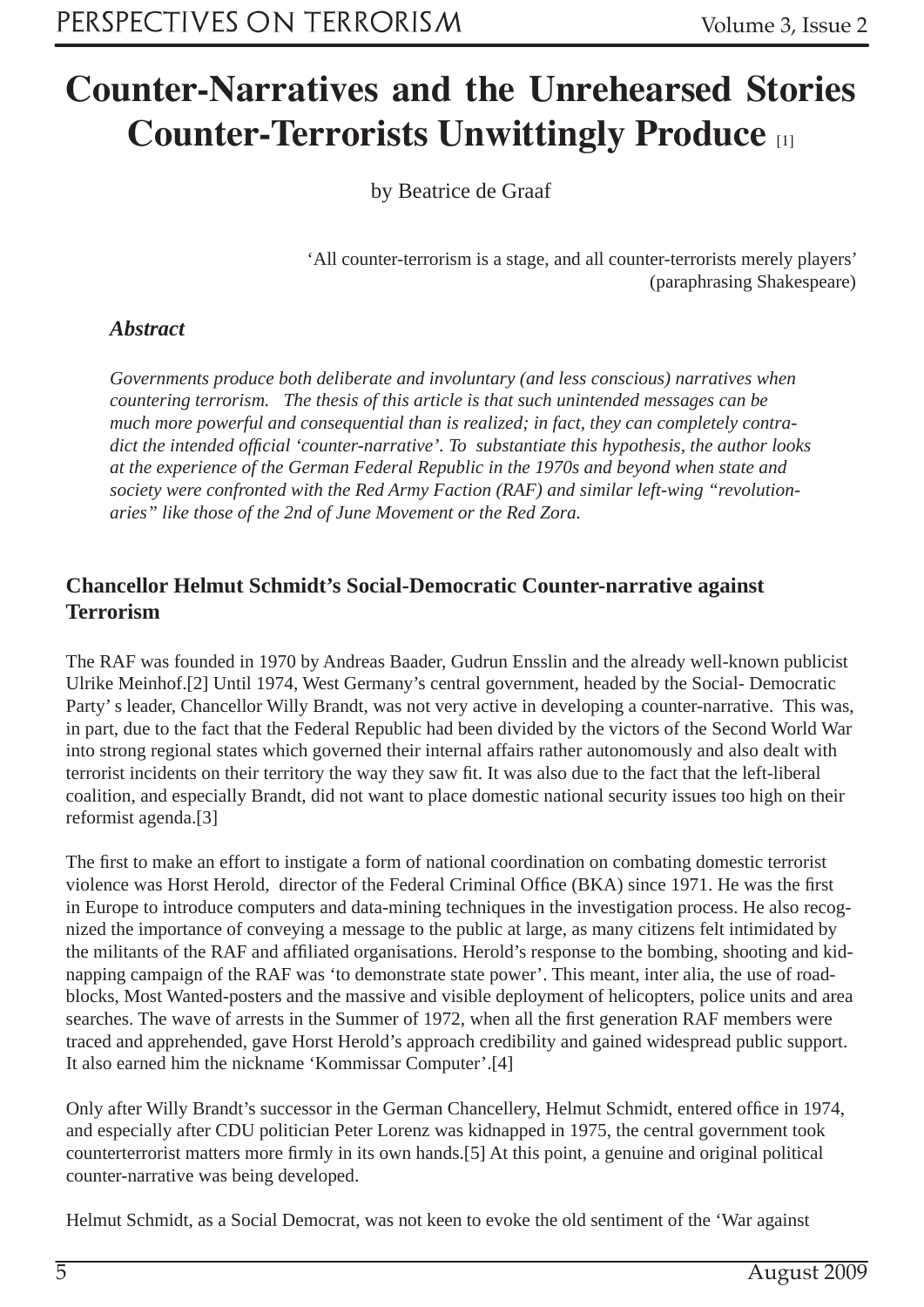partisans and vandals', as many officials within the BKA, the security apparatus and the conservative parties (CDU & CSU) were eager to do. Rather than looking for support for his approach with the conservative hardliners, Schmidt stressed the value of the 'Gemeinsamkeit der Demokraten' ('communality of democrats'). His main concern - and the message he wanted to spread - referred to the protection of democracy and the rule of law. He therefore rigorously rejected all unconstitutional proposals that were made. While over 67 % of the population demanded the introduction of the death penalty, he refused to submit to such pressure. There were even more radical proposals, e.g. a police union proposing to issue rewards of 50.000 German Marks for anyone who killed a terrorist.[6] Others, such as the Bavarian president of the CSU, Franz-Josef Strauss, even called for reprisals against RAF prisoners and their relatives. 'Not with me', was Helmut Schmidt's response to such proposals. He thought such emergency measures would result in 'morally cracking the people'.[7]

Schmidt consciously invoked the concept of a 'militant democracy', as elaborated by Karl Loewenstein and Karl Mannheim, a concept that was in line with a ruling of the West-German Constitutional Court.[8] By using such a framework, the Chancellor was able to indicate that the German Federal Republic was not involved in a battle of the revolutionary Left against a (neo-) Fascist Right, as the RAF suggested, but instead suffered an attack on the liberal democratic order, prompted by a marginal group of terrorists. All parties were targets and therefore all were required to repel these attacks collectively.[9]

This counter-narrative concept entailed the idea that the German Federal Republic was a constitutional democracy, that it had (and should have) the necessary power to combat any (perceived) threats to the democratic order[10] and that citizens took their duties and obligations seriously, as Prime Minister of Baden-Württemberg, Hans Filbinger, stated in the funeral speech for three police officers who had been killed during the abduction of Hans-Martin Schleyer, president of a powerful industrial association.[11] In a statement issued on 15 September 1977, the government appealed to all young West-Germans, calling upon them to respect democratic principles and asking them to 'acquire and internalize a democratic sense of citizenship within our society'.[12]

#### **Successes and Failures**

This was a sensible and convincing message: it cut through the Left-Right divide, inviting people of all parties to join forces in defence of the democracy. It gave the government the necessary authority to defend the political system. However, there were also some drawbacks. First of all, it closed the political debate for all radical ideas and convictions. In other words, there was no political space left to vent and debate non-mainstream positions. This situation was made worse by the constitutional requirement that for a political party to enter parliament a minimum of 5% of all votes cast in an election had to be reached – a threshold that had been set after 1945 in the light of the Weimar experience. Secondly, it created a situation where citizens where viewed as being for or against democracy, with no room for manoeuvre, political abstinence, or any ideologically more differentiated position. This ideological closure had very real social consequences: through the 'Anti Radicals Decree' of 1972, persons who were not deemed to be loyal to the state and the democratic system could be excluded from a career in the civil service. Thousands of public employees were vetted, including school teachers, and many were disqualified from civil service – rulings which frustrated many careers and are still in force today.

Another weakness lay in the fact that the opposition did not accept the open invitation to join the 'communality of democrats'. Furthermore, it dismissed every nuanced tone in the political debate on radicalism as being 'soft on terrorism'. In those German states where the right-of-center CDU-CSU parties were in control of the government, the conservative parties dismissed professors who showed some degree of 'understanding' for the revolutionary radicalism of many young students. At the same time, members of the CDU-CSU kept attacking the ruling left-liberal coalition because of its allegedly soft stanced towards those who wanted to change society by violent actions. The Christian Democrats, notably CDU's party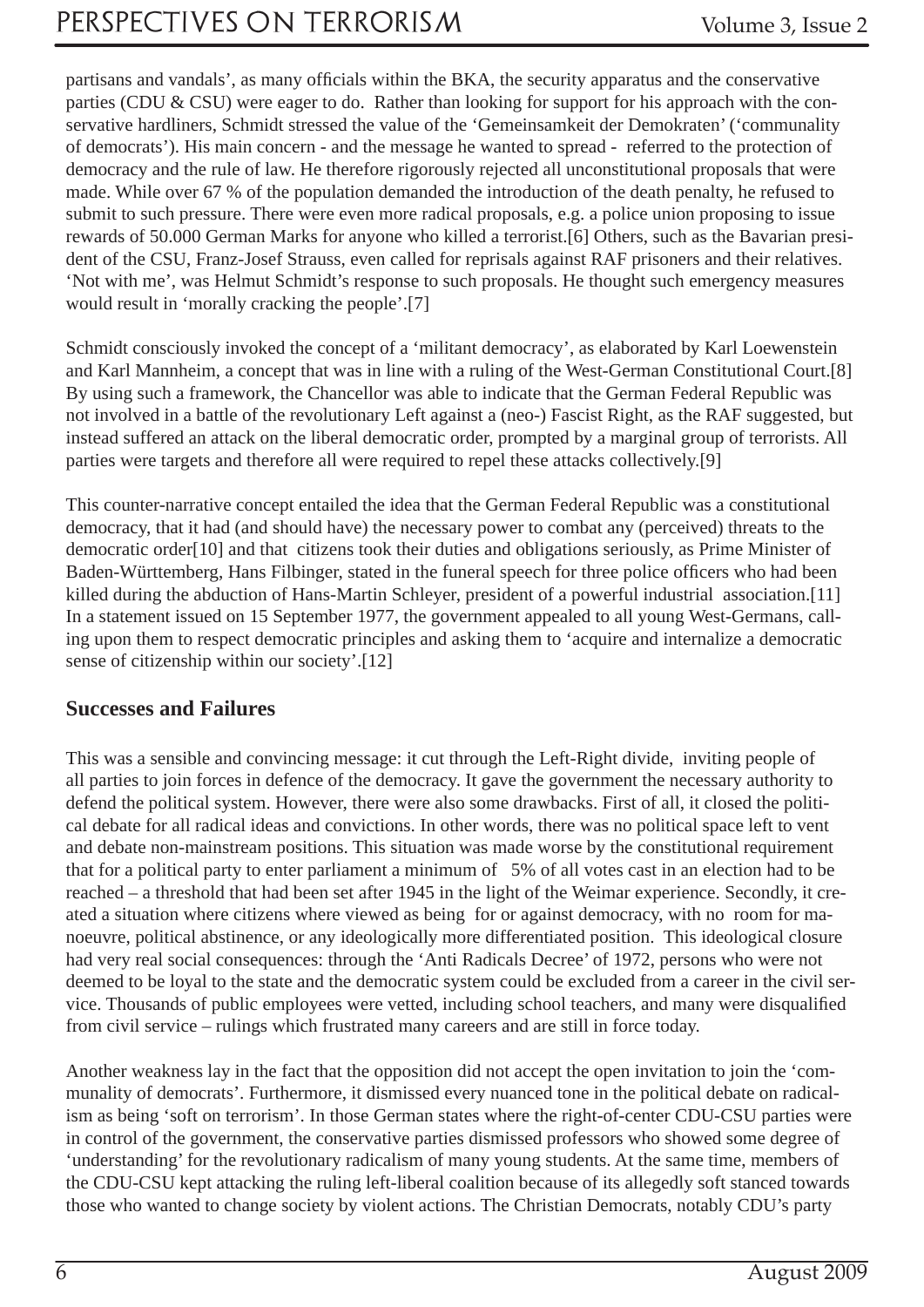leader Helmut Kohl, deliberately evoked associations of chaos and democratic weakness and blamed the government for its 'inability to govern'.[13] He painted the spectre of 'political vandalism' and a relapse into 'the bad period of the Weimar Republic'. Berlin's parliamentary CDU party chairman Heinrich Lummer spoke of a 'degeneration of democratic morals and principles'. Even the country's President, Karl Carstens (CDU), warned of a 'weak state that, like in 1933, could not defend itself against its enemies'. [14]

However, apart from this politicization of the debate on how to tackle terrorism, the most serious weaknesses of the ruling government's counter-narrative pertained not to its contents, but to the way the security forces, the regional authorities, the judiciary and the governing parties themselves were undermining their own narrative with actions that appeared to contradict completely their declaratory policy of adherence to democratic values and the rule of law.

#### **Signifiers and Legends**

In the context of counterterrorism politics the concept of 'signifier' refers to a variety of occurrences, happenstances, failures or situations where a certain meaning is attached to elements of government policy. [15] The term 'legends' indicates the collective meaning that is linked to the 'signifier' under consideration (as in 'urban legend'). It can relate to stories narrated and distributed in response to significant events, within the 'radical scene' itself, or within society at large. The signifiers can be real events. However, the (urban) legends – the significance attached to them – are often gross exaggerations or distortions of what really happened. Terrorists, their supporters or sympathisers, as 'entrepreneurs of violence' are prone to intentionally overemphasize certain elements in order to construct 'injustice frames' out of significant occurrences.[16]

What were the signifiers and legends surrounding German counterterrorism efforts in those years? A very important signifier was created from, and caused by, a police failure as early as 1967, when Benno Ohnesorg, a young student, was shot dead by a Berlin police officer named Karl Heinz Kurras during a demonstration against the visit of the Persian Shah and his wife.[17] Kurras was immediately cleared of all charges. At the time, the circumstances surrounding the shooting were never fully clarified. However, in May 2009, in an ironic twist of history, it surfaced that Kurras was, after all, not a 'Fascist cop', but a Stasi informer, working for the secret service of the German Democratic Republic.[18] The legend attached to this police killing is encapsulated in an exclamation, attributed to Gudrun Ensslin: 'The fascist state is back, they are out to kill us all, so we have to arm ourselves!'. One of the members of the 2nd JuneMovement - the organisation was founded on the 2nd of June 1972 - Ralf Reinders, explained why his group had opted for this name five years after the death of Benno Ohnesorg: 'Everyone knows what the 2nd of June means. By including this date in the name, people are forever reminded of the fact that they were the first to shoot!'[19]

Another series of signifiers were the new laws that were passed by parliament between 1974 and 1976. [20] Criminal Procedures were made more strict, the RAF defence team was downsized, while at the same time the conditions for prosecuting and sentencing terrorists were upgraded. In 1976, a new paragraph (Para.129a) was included in the German Penal Code, making 'forming a terrorist organisation' a punishable offence. As a result, not only the direct perpetrators, but also associates and accomplices providing logistical support could be prosecuted for terrorist crimes. In addition, the new law regarding 'Kontaktsperre' ('contact'- or 'communications-ban'), passed on the 30 September 1977, allowed police and judicial authorities to isolate jailed RAF members completely from the outside world, even banning them from communicating with lawyers and close relatives. "Terror against the judiciary or terror by the judiciary?" the Hamburg news magazine *Der Spiegel* asked ominously.[21] The imprisoned RAF members and their supporters made good use of these highly symbolic laws and engaged in hunger strikes to protest against their treatment, solitary confinement, alleged sensory deprivation and the whole system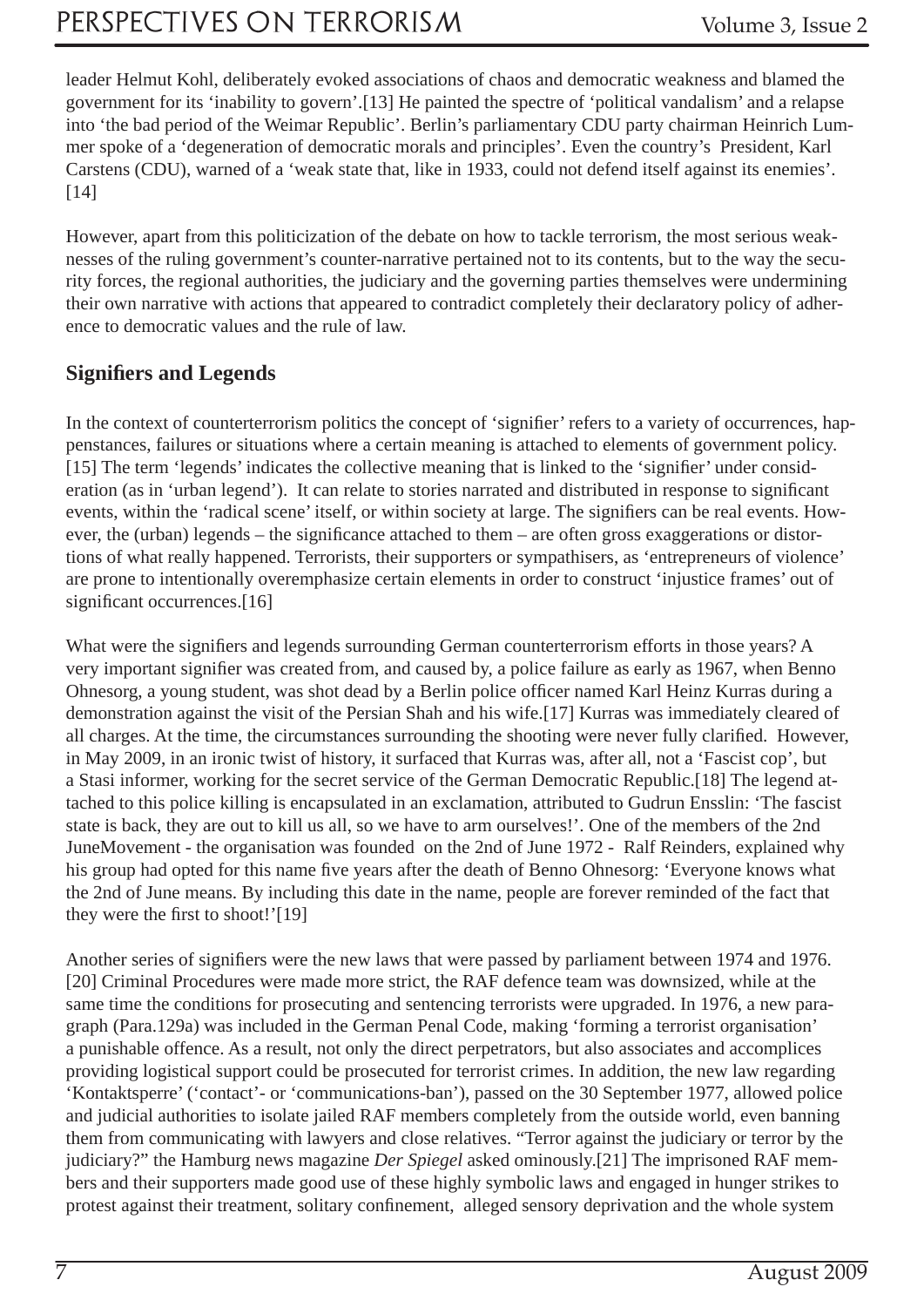of 'political justice' (a reproach associated with the Nazi period).[22] Through such efforts to portray the state as one that did not hesitate to engage in torture, a second generation of terrorists was created. New members were recruited through the solidarity committees which took up the cause of those imprisoned for 'political' reasons. Others came from among protest demonstrators supporting the imprisoned RAF leaders. They engaged in a new series of attacks, the culmination of which was the kidnapping of the industrialist H.-M. Schleyer and a supporting action by Palestinian militants, involving the hijacking of the Lufthansa plane Landshut in September-October 1977.[23]

The most damaging 'signifier' however, was the climax of the 'German autumn', namely the collective suicide of imprisoned RAF terrorists of the first generation in October 1977. The nationally and internationally predominant image of stern German governmental actions had already been constructed based on the TV footage of the high-security Stammheim prison, the previous suicide of Ulrike Meinhof and the many hunger strikes that RAF prisoners had carried out. Although the government of Helmut Schmidt had gained broad public support for the liberation of the hostages by the German elite team GSG- 9 in Mogadishu, this did not alter the fact that in the eyes of a sizeable minority, the survival of democracy in the German Federal Republic was considered to be in serious peril.[24]

These doubts gained more substance when four of the remaining first generation RAF leaders were found dead (and in one case wounded) in their cells of the Stammheim prison, the day after the Landshut hostages in the hijacked plane in Mogadishu (Somalia) were liberated. Although Brigitte Mohnhaupt, the new RAF leader, later admitted that she knew from the beginning that Baader and two of his colleagues had taken their own lives, at that time she immediately crafted the 'legend' that they had been murdered by 'the government'. She and others portrayed this as another step in the direction towards a totalitarian police state. This legend managed to trigger a series of new terrorist actions in the years to come – attacks that continued with decreasing frequency and severity until the early 1990s.[25]

Only after the Stammheim drama did the government make serious efforts to try to 'neutralize' the leftwing legends with new counter-narratives of its own. As a consequence, political polarisation and mutual recrimination among the parliamentary parties declined. The accusation of being 'weak' was no longer made, and the government led by Chancellor H. Schmidt could at last relax somewhat. The social-liberal political coalition that had, up until then, acted relatively defensively, gradually came out of its shell. In 1978, President Walter Scheel stated that there was to be an end to polarisation and the widespread tendency to denunciate alleged terrorism sympathisers anonymously to the police. The 'private sphere of fellow citizens' was to be respected once again – by the police forces as well as the citizens themselves. [26]

In addition, in 1978, the new liberal Interior Minister, Gerhard Baum, published a series of TV interviews in book form - interviews he had conducted with Horst Mahler, a lawyer defending the RAF terrorists. In these dialogues he discussed the political aspirations of the left-wing 'revolutionaries' and exposed their failures in an open and honest debate.[27] Through this courageous step, it became clear to almost anybody except the most fanatic 'true believers' that the alleged relapse of West Germany into fascist behaviours had been a huge exaggeration. Freedom of speech prevailed throughout, and there was plenty of opportunity to criticise the new security measures. Furthermore, the government asked Horst Herold to step down as head of the BKA in 1981. Through his name, the BKA and counterterrorism had become tainted with the association of an Orwellian 'surveillance state', partly due to the data-mining programs Herold had introduced.[28]

The federal prosecution subsequently offered collaborating terrorists a crown witness arrangement - but this was kept secret for some time. In 1991 only, Minister Klaus Kinkel formalized this arrangement and - following the Italian experience with the pentiti [those who repented] – also offered lenient treatment to sympathizers and supporters in exchange for a truce (contrary to Italy, the West-German authorities excluded all terrorists from this provision who had been sentenced for major offences, only the ones with lower penalties could profit from this offer).[29] This offer divided the remaining terrorists; some of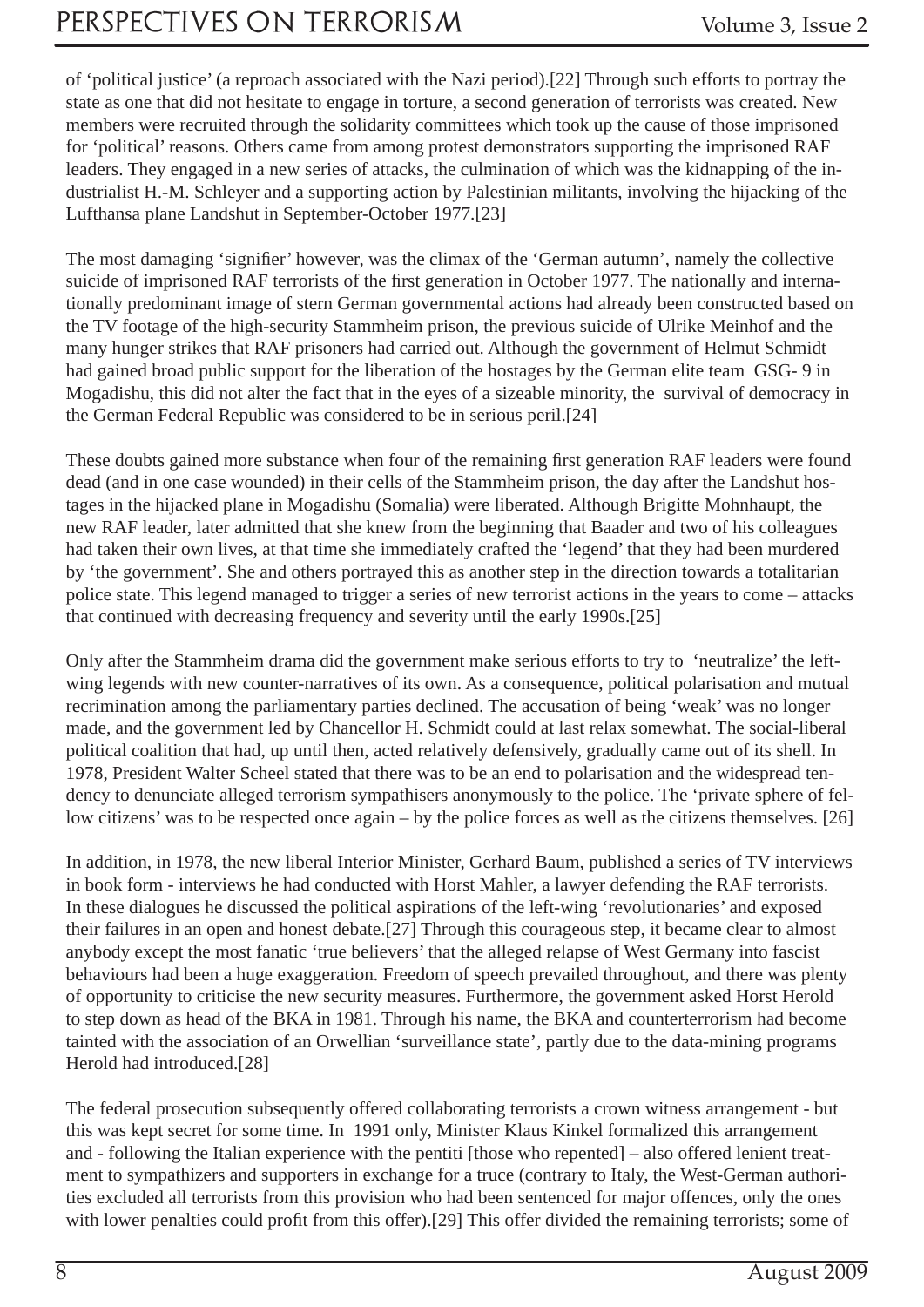them did come forward and provided useful information, thereby allowing the authorities to roll up much of what remained of the RAF. However, the aftermath of German terrorism was protracted and only in 1998 did the RAF officially disband itself. It is worth noting that this closure was not primarily the result of governmental counter-narratives or clemency offers. Neither was it the result of the pressure of prosecution. It was just as much, and perhaps more, the result of the end of Communism in East Germany, Eastern Europe and the Soviet Union. [30] What also mattered was that extremists who in the 1970s had endorsed the revolutionary ideals of the RAF found, since the 1980s, new outlets for their militant energy in non-violent civil society organisations and in the rising political party of the Greens.

#### **Conclusion**

What lessons can be learned from the German experience with left-wing terrorism between 1968 and 1998? Four German lessons stand out:

1- The declaratory policy of official narratives is less persuasive than the actual practical experience of terrorists and their sympathizers in their encounters with state and society – experiences gained from security measures, police approaches, and (ab-) uses of the law;

2- Democratic governments need to recognize and understand the way terrorists and their sympathizers try to capitalise on the practices and, even more so, malpractices of the organs of the state when trying to maintain law and order;

3- Governments need to be cognizant of the fact that not only terrorists try to play politics with the government's sometimes ill-considered counter-measures;

4- Opposition parties also try to gain political capital from the confrontation between terrorists and the state and contribute to the polarisation in society while also being engaged in myth-making and the creation of urban legends.

It is only possible to counter such legends, connected to all kinds of possible signifiers, when these signifiers are first clearly identified. An effort of separating fact from fiction probably produces more results than constructing counter- narratives that will have little effect at best or are considered state propaganda at worst - thereby further antagonizing radical elements in society.

Therefore, these 'German lessons' suggest that governments should not embark on inventing new, offensive counter-narratives. It is doubtful that the government is the right party to launch a credible counter-narrative. The message of parliamentary democracy, freedom of speech and association should be enough. However, it makes sense to invest energy and resources in neutralizing existing myths and legends. Those 'neutralizers' are much more important: they can serve to dry up the pool of new terrorist recruits, take away justifications for new attacks and, in doing so, undermine the potential legitimacy of terrorist calls to arms.

Terrorism is theatre, Brian M. Jenkins observed in the 1970s. That is also true for counter-terrorism. The public forum is the stage, and governments, political parties, civil society, media, and citizens are all players, performing one role or another. We would all do well to keep in mind that what matters is not only what we think we do, but how our performance is received and perceived by various audiences. The terrorist is a performer. Yet counter-terrorism too is about performance: it involves not only target hardening, surveillance and prevention and pursuit. It also involves the production of images and stories and the debunking of legends, like the myth that the 'West' is seeking the submission of cultural, religious or ethnic minorities. [31] Before governments state their own counter-narrative against such myths, as is often advocated by counter-terrorist experts,[32] the authorities should become fully aware of the unintentional and unconscious messages they propagate – messages that are often exaggerated by terrorists and their sympathizers. Only when democratic governments succeed in shattering the myths and half-truth propagated by terrorists and their sympathizers, will they manage to take the wind out of the sails that keep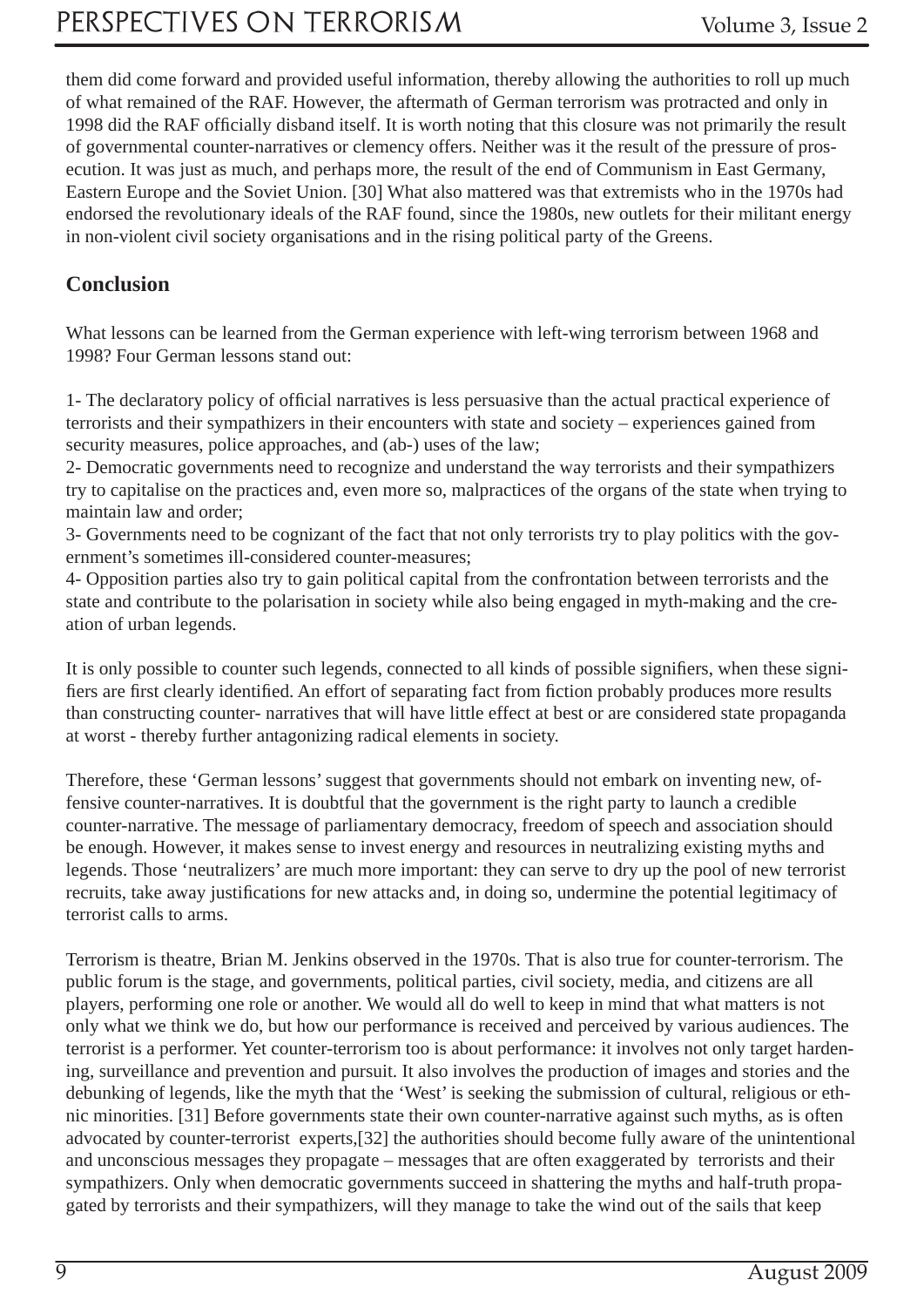#### terrorism alive. [33]

*Dr. Beatrice de Graaf* is Associate Professor at Leiden University and works at its Centre for Terrorism and Counterterrorism (CTC) in The Hague.

#### **NOTES**:

[1]Based on the forthcoming study: Beatrice de Graaf, *De strijd tegen terrorisme in Nederland, Duitsland, Amerika en Italië* (Amsterdam: Boom, 2009). English translation to be published in 2010 under the title: *Counterterrorism as Performance. The Presentation and Perception of Counterterrorism in the Netherlands, Germany, the United States and Italy*.

 [2]Cf. Butz Peters, *Tödlicher Irrtum. Die Geschichte der RAF.* Berlin 2004; Stefan Aust, *Der Baader-Meinhof-Komplex.* Hamburg 2008.

 [3]See Matthias Dahlke, *Der Anschlag auf Olympia '72. Die politischen Reaktionen auf den internationalen Terrorismus in Deutschland*. München, 2006, pp. 25-27; Klaus Weinhauer, ´Terrorismus in der Bundesrepublik der Siebzigerjahre', in: Beatrix Bouvier et al., *Archiv für Sozialgeschichte,* Vol. 44 (Bonn, 2004), p. 225; Cf. Matthias Dahlke, 'Der blinde Fleck. Transnationaler und nationaler Terrorismus auf dem Weg zum "Deutschen Herbst"'; in: Jan-Holger Kirsch/Annette Vowinckel (Eds.), *Zeitgeschichte-online*, Thema: Die RAF als Geschichte und Gegenwart, Mai 2007, p. 8. URL: http://www.zeitgeschichteonline.de/zol/portals/\_rainbow/documents/pdf/raf/dahlke\_dbf.pdf ( September 2008).

[4]Klaus Weinhauer, 'Zwischen Partisanenkampf und "Kommissar Computer". Polizei und Linksterrorismus in der Bundesrepublik bis Anfang der 1980er Jahre', in: Jörg Weinhauer et al (Eds.), *Der linke Terrorismus in der Bundesrepublik.* Frankfurt am Main, 2006, pp. 244-270.

 [5]Cf. Matthias Dahlke, '"Nur eingeschränkte Krisenbereitschaft". Die staatliche Reaktion auf die Entführung des CDU-Politikers Peter Lorenz 1975', in: *Vierteljahresheft für Zeitgeschichte* (2007) No. 4, pp. 641-678; Michael März, *Die Machtprobe 1975. Wie RAF und Bewegung 2. Juni den Staat erpressten.* Leipzig, 2007.

[6]Dahlke, "Nur eingeschränkte Krisenbereitschaft", op. Cit., p. 654.

[7]Georg Bönisch, Klaus Wiegrefe, "Massive Gegendrohung", in: *Der Spiegel*, No.. 37/2008, pp. 48-53.

 [8]Karl Mannheim, *Diagnosis of Our Time. Wartime Essays of a Sociologist.* London, 1943; Karl Loewenstein, 'Militant Democracy and Fundamental Rights'; in: *American Political Science Review* (1937), No.. 31, pp. 417-433 & pp. 638-658. [9]Dahlke, "Nur eingeschränkte Krisenbereitschaft", op. cit., p. 650.

 [10]Karl Mannheim, *Diagnosis of Our Time, op. cit.*; Karl Loewenstein, op. cit., pp. 417-433 and pp. 638-658. [11]Cit. in Nicolas Büchse, 'Von Staatsbürgern und Protestbürgern. Der Deutsche Herbst und die Veränderung der politischen

Kultur in der Bundesrepublik', p. 318.

[12]Ibid, p. 319.

 [13]See Wilhelm Hennis, Peter Graf Kielmansegg, Ulrich Matz (Eds.), *Regierbarkeit. Studien zu ihrer Problematisierung.*  Stuttgart, 1977.

[14]`Carstens sieht im Terrorismus eine Hauptgefahr', *Weserkurier*, 29 September 1977.

[15In social-constructivist discourse analysis, 'signifiers' are empty shells, to which meaning is attached, thus constructing a discourse. L.J. Phillips and M.Jørgensen, *Discourse Analysis as Theory and Method*. London/New Delhi, Sage, 2002, pp. 50-51. Here, the concept of 'signifiers' is being interpreted less in a social-constructivist sense than in an empirical-historical manner. In this context, 'signifiers' are not only terms, but also incidents and occurrences, that subsequently are interpreted and filled with meaning by actors in the public and political discourse.

 [16]D. Della Porta. Social *Movements, Political Violence and the State. A Comparative Analysis of Italy and Germany.* Cambridge: University Press, 1995, pp. 60-61, 195.

[17]Cf. Uwe Soukup, *Wie starb Benno Ohnesorg? Der 2. Juni 1967.* Berlin, Verlag 1900, 2007.

[18]In May 2009, Kurras was exposed as an *Inoffizieller Mitarbeiter* ("informal collaborator", i.e. an informer) of the East German Ministry of State Security, the so-called Stasi. It is not clear whether Kurras also acted as an *agent provocateur*, under orders of the Stasi, to destabilize the German Federal Republic. So far, no evidence to that effect has surfaced from the DDR Stasi files. German experts on the matter, such as Aust, Kraushaar or Timm, leave that possibility open, but are cautious. From known Stasi-files, it appears that the Stasi itself considered Ohnesorg's death as an accident. Kurras was depicted as 'very much in love with guns'. Cf. also 'Vielleicht war es nicht die NS-Vergangenheit', *Frankfurter Rundschau*, 23 May 2009; 'Kurras gesteht IM-Tätigkeit', Frankfurter Allgemeine Zeitung (FAZ), 24 May 2009; "Der Schuss, der die Republik veränderte', *FAZ*, 24 May 2009; 'Es wäre trotzdem zur Protestbewegung gekommen', *FAZ*, 27 May 2009; 'Spy Fired Shot That Changed West Germany', *New York Times*, 26 May 2009.

 [19]Ralf Reinders, Ronald Fritzsch, *Die Bewegung 2. Juni 1967. Gespräche über Haschrebellen, Lorenz-Entführung, Knast*. Berlin/Amsterdam, Edition ID-Archiv,1995, p. 39.

[20]See Eberhard Foth, 'Terrorismus vor Gericht', *Deutsche Richterzeitung*, September 2001, pp. 389-390.

[21]*Der Spiegel*, 18 November 1974, No. 47, p. 1; see also the article "Es werden Typen dabei kaputt gehen", in: idem, p. 28. [22]Gisela Diewald Kerkmann, "Im Vordergrund steht immer die Tat.…". Gerichtsverfahren gegen Mitglieder der RAF'; in: *Rechtsgeschichte* (2005), No. 7, pp.139-152; See, for example, the contributions in Wolfgang Dressen (Ed.), *Politische Prozesse ohne Verteidigung.* Berlin, 1976.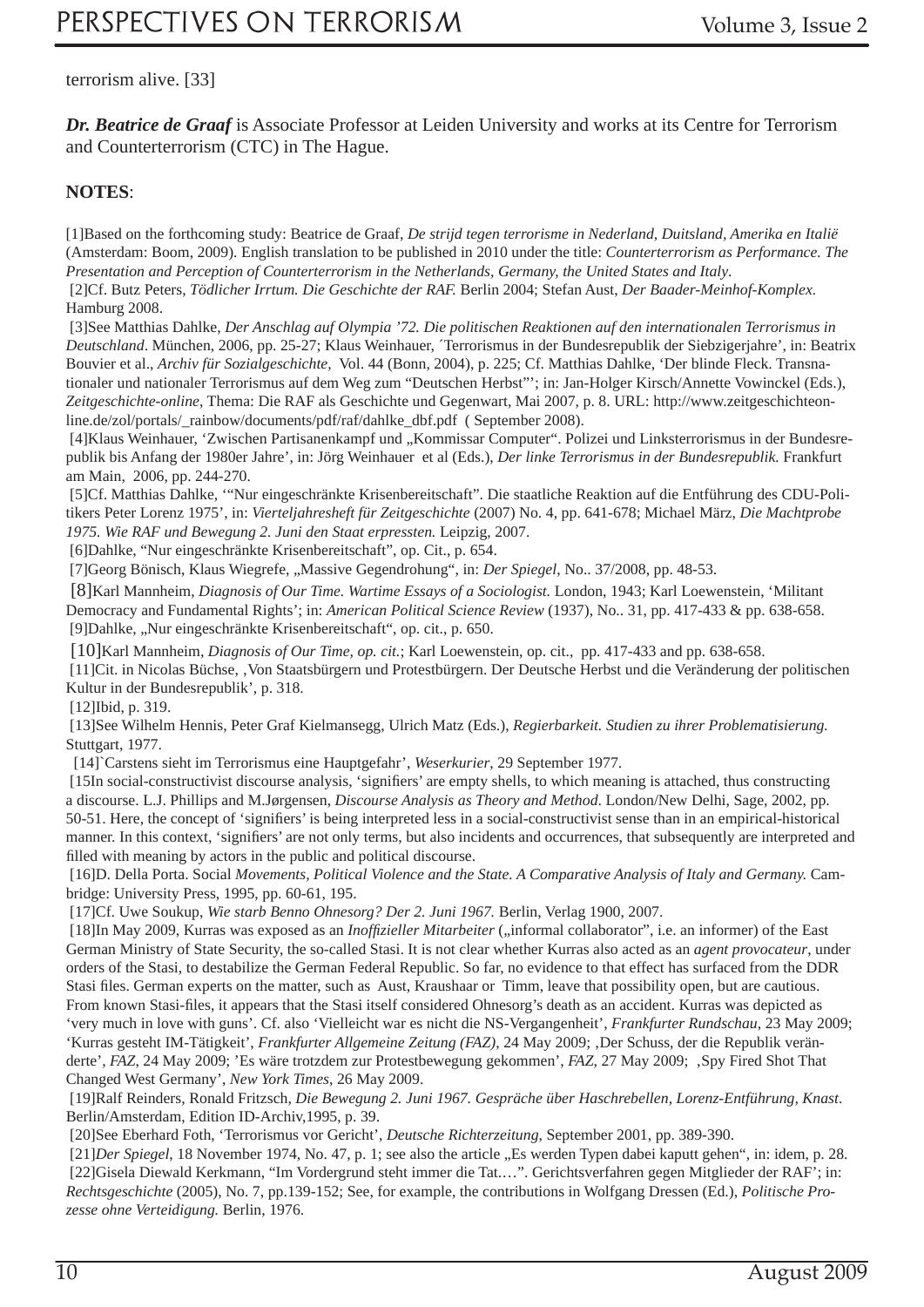[23]For an overview of developments during the 'Deutscher Herbst'["German Autumn"], see Stefan Aust, *Der Baader-Meinhof-Komplex. München,* Goldmann Verlag, 2008; Peter Butz. *Tödlicher Irrtum. Die Geschichte der RAF.* Berlin, Argon, 2004. [24]See Rudolf Wassermann, 'Sicherung oder Aushöhlung des Rechtsstaates?', in: J. Augstein et al. *Terrorismus contra Rechts-staat* Darmstadt/Neuwied, Hermann Luchterhand Verlag, 1976, pp. 125-162.

 [25]See, for example, A. Lehning, H. Wielek and P.H. Bakker Schut, *Duitsland: voorbeeld of waarschuwing? West-Duitsland een politiestaat, of "de geschiedenis herhaalt zich"[Germany: example or warning? West Germany a police state, or "history repeating itself"]*Baarn, Wereldvenster, 1976.

[26]Cit. in: Weinhauer, ,Zwischen "Partisanenkampf" und "Kommissar Computer"', p. 262.

 [27]The interview was published in *Der Spiegel* (Hamburg), No. 53/1979. For the extended version, see Axel Jeschke and Wolfgang Malanowski (Eds.), *Der Minister und der Terrorist – Gespräche zwischen Gerhart Baum und Horst Mahler*. Reinbek bei Hamburg, 1980.

 [28]The compilation by the Federal Ministry oft he Interior [Bundesministerium des Innern] (Ed.), *Hat sich die Republik verändert? Terrorismus im Spiegel der Presse* (Bonn, 1978) includes several newspaper articles, in which a greater level of understanding for the government's attitude is requested. - see Weinhauer, 'Zwischen "Partisanenkampf" und "Kommissar Computer"',op. cit., pp. 261-266.

 [29]Antje Vollmer, 'Die Kinkel-Inititative und das Desaster von Bad Kleinen', in: *taz* (Berlin), 3 August 1993. [30]Peters, *Tödlicher Irrtum*, op. cit., p. 715.

 [31]See Walter D. Casebeer and James A. Russell, 'Storytelling and Terrorism: Towards a Comprehensive "Counter-Narrative Strategy"', in: *Strategic Insights*, Vol. 4 (2005), No. 3, pp. 1-16.

 [32]See suggestion in Anonymus., *Transnational Terrorism, Security & the Rule of Law, 'Theoretical Treatise on Counterterrorism Approaches', 19 October 2007. Deliverable 10, Work package 6*. [Executed as project within the European Commission's 'Sixth Framework Programme'.], pp. 18, 24-25.

 [33]See also Marc Sageman. *Understanding Terror Networks.* Philadelphia: University of Pennsylvania Press, 2004, p. 176; R. Gunaratna, 'Strategic Counterterrorism: The Way Forward', in: J. Ellis (Ed.), *Terrorism* (Oklahoma, MIPT, 2006), pp. 63- 73.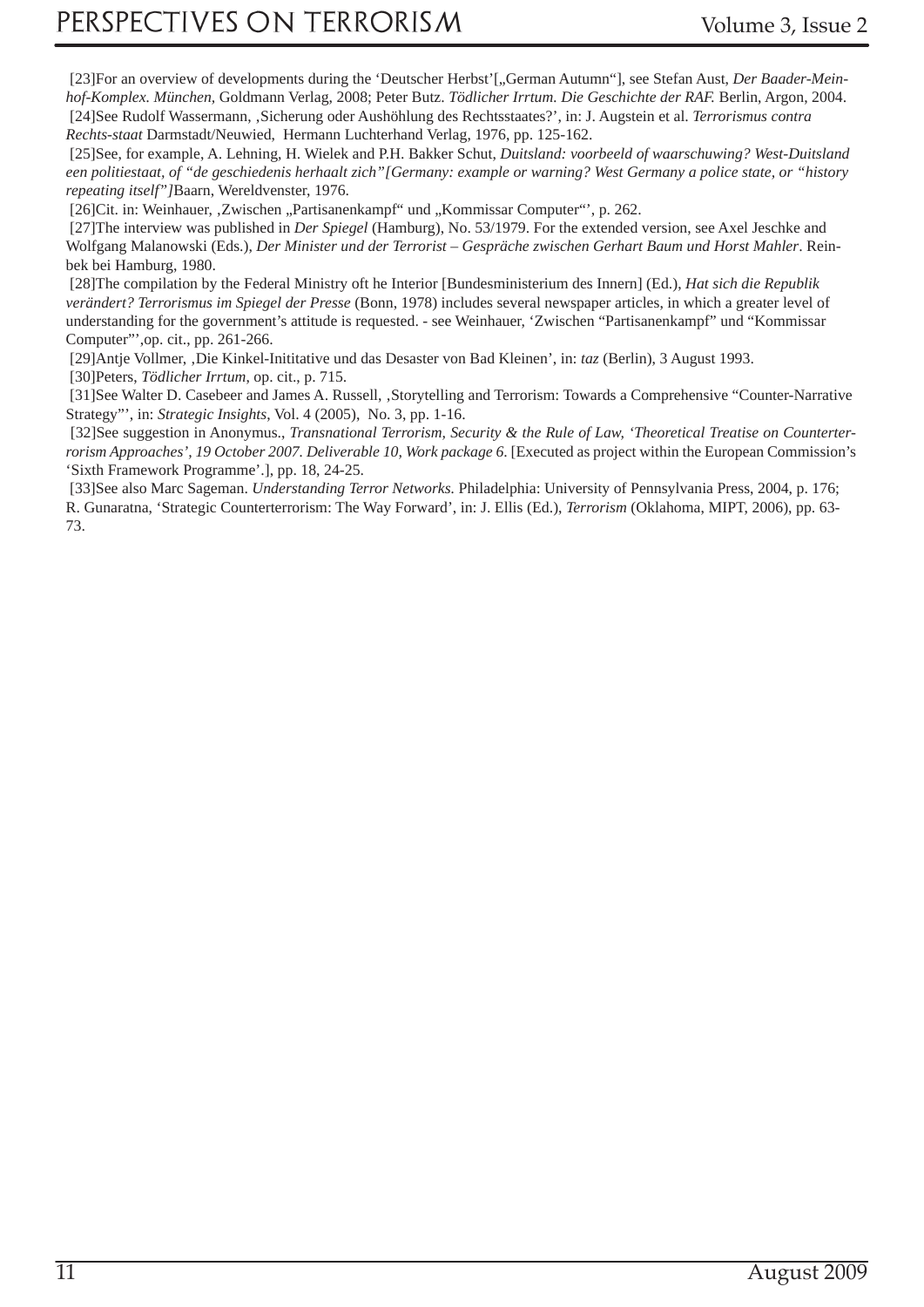### **Terrorist Drop-outs: One Way of Promoting a Counter-Narrative**

by Michael Jacobson

#### *Abstract*

*The answer to the question whose voice is most effective in terms of delivering a counternarrative to al-Qaeda's Single Narrative depends on which audience one wants to reach. Arguably, the terrorists themselves (as opposed to segments of their envisaged constituency) are the most diffi cult audience to reach. However, there is one group that might have special credibility with them – former terrorists. This article explores, by way of examples, how former terrorists and extremists could contribute to reducing terrorist violence.*

As the United States continues to fight militarily to disrupt the efforts of al-Qaeda and its affiliates, the U.S. government has slowly come to the realization that military force alone cannot defeat radical extremism. Countering the ideology that drives this extremism has become a critical element in the effort to prevent and defeat the violence that emerges from it. Focusing on the "softer" side of counterterrorism has become a new and necessary approach of U.S. and its allies alike. One of the main foci in this new battle is the recognition of the importance of the so-called "battle of ideas." Al-Qaeda's ideas and those of like-minded groups must be challenged with a counter-narrative of stronger appeal.

As the United States and other parties have attempted to begin crafting their own narrative to counter that of radical groups in this "battle of ideas," it has become clear that in order to develop an effective message, it is necessary to better understand the radicalization process itself for the factors that cause people to choose this path must be properly understood. If this is not the case, it will be impossible to figure out which messages will resonate among terrorist recruits and which might be effective to counter the radicalization process.

An examination of the reasons why, and the processes by, which individuals are radicalized, has made clear that, as one British government official stated "there is no single path that leads people to violent extremism." The same official noted that "social, foreign policy, economic, and personal factors all lead people to throw their lot in with extremists." Consequently, there might also be more than one 'single narrative' to persuade an individual to join the extremist cause. While al-Qaeda employs a global narrative centered on the West being at war with Islam, Hamas and Hizballah have different narratives to build their following – narratives that rely heavily on their track record of providing needed support to local populations.

As the U.S. has begun to focus on the softer side of counterterrorism, there has been a great deal of attention paid to what a counter-narrative may do to try to prevent radicalization from occurring in the first place. However, an effective counter-narrative will need to address not only those vulnerable to the extremist message, but also those on the path toward radicalization, and those already radicalized. It is clear that the U.S. government and others cannot develop a single, overarching counter-narrative that can be expected to work across the board.

In order to determine what counter-narrative might be effective among those apparently hardened individuals already incorporated in terrorist organizations or those well along the path to radicalization, it is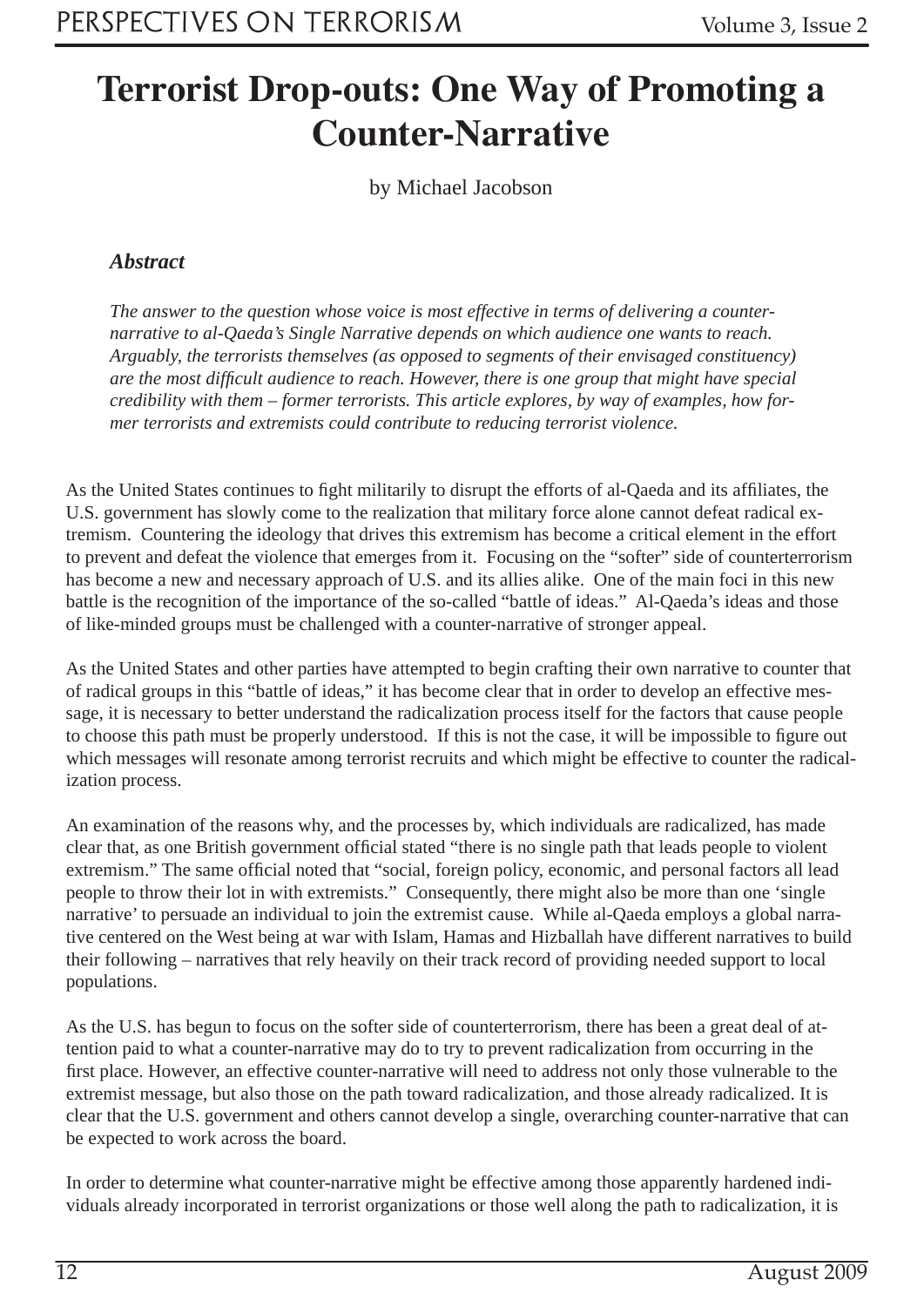useful to look at examples of people who have voluntarily walked away from these organizations. Determining the reasons for a change in perspective could help governments craft messages designed to peel people away from terrorist groups; this is one vital element of an effective counter-narrative. Determining who might be best positioned to deliver this 'liberating' message is another key angle from which to view the efficacy of a counter-narrative.

There are several common themes that emerge from an analysis of why various drop-outs left terrorist organizations. Governments may be able to take advantage of this emerging knowledge and discern trends to better formulate appropriate counter-narratives.

"Naming and Shaming," or the undermining of terrorist and extremist leadership should be one part of the approach. For this, crafting messages that significantly detract from leaders' authority and credibility is vital. A general lack of respect for a group's leadership has often been a factor in stimulating the exit of members from terrorist organizations. Essam al-Ridi, an Egyptian veteran of the 1980s *jihad* against the Soviets, testified during the 1998 East African embassy bombings trial that he resented taking battlefield orders from bin Laden and others who lacked military experience during the Afghan jihad.[1] The decisive factor for al-Ridi's change of perspective occurred in a battle in which many jihadis died—in his view needlessly—as a result of inept leadership. In that particular battle, al-Qaeda nevertheless declared victory. Al-Ridi, however, stated, "My judgment as a person living here, not in the hereafter, is that this is pure killing. If you don't know what you're doing, you are killing your people… I became more angry and more opposing [to] what's happening in Afghanistan and what's happening to Osama and how he became a leader of his own."

Another example: Ziad Jarrah, one of the 9/11 hijackers, was unhappy with Mohammed Atta's leadership while the 19 plotters were in the US; the two often clashed.[2] Jarrah had been on his own for most of his time in the United States before 9/11 and strongly resisted Atta's attempts to exert more direct control. At least in part due to his problems with Atta, Jarrah appeared to be contemplating dropping out of the plot during the summer of 2001.

The United States has tried this approach of undermining the leadership of terrorist organizations more than once. For example, the US made efforts to undermine al-Qaeda in Iraq's leader Abu Musab al-Zarqawi by showing captured video footage that made clear that he did not know how to handle a gun. This was potentially effective in deterring would-be jihadists to serve under him. More generally, taking steps that might help avoid the building up of reputations of terrorist leaders also has potential merit. For example, before 9/11, President Clinton said that he tried to avoid mentioning bin Laden's name too often in order not to make him a bigger hero in some parts of the world than he already was. Based on the evidence available, this strategy appears to have merit.

An effective counter-narrative should also strive to demonstrate civilian and Muslim suffering at the hands of the terrorists. Showing the resulting deaths of Muslims and focusing on the hypocrisy of an ideology that purports to defend Muslims but kills them instead is a worthwhile endeavour. A review of further cases of terrorist drop-outs does indicate that this tactic has potential. Disillusionment with the terrorists' strategy and ideology has, historically, been a major reason why militants have left their groups. Some of them simply felt that their groups' fellow members or its leader had finally gone too far.

One example is Omar bin Laden, Osama's fourth son. He had spent nearly five years living in Afghan training camps. Yet following 9/11, Omar quit al-Qaeda and called the attacks "craziness," according to journalist Peter Bergen. He continued, "Those guys are dummies. They have destroyed everything, and for nothing. What did we get from September 11?"

Nazir Abbas, one of the top commanders in *Jemaah Islamiyah* (JI), left his organization for similar reasons.[3] He trained hundreds to become terrorists in the JI camps that he had helped to establish. He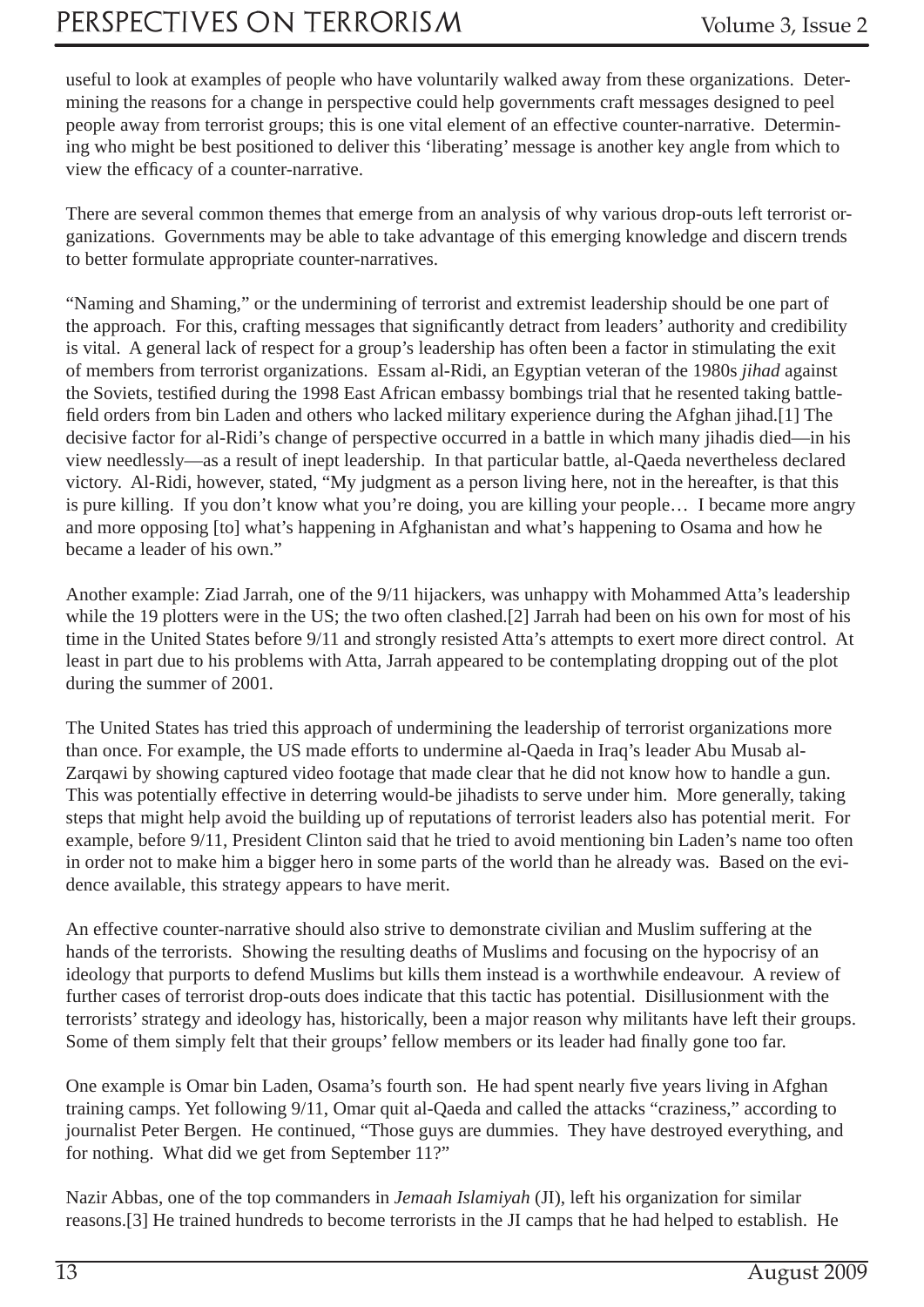### PERSPECTIVES ON TERRORISM Volume 3, Issue 2

later questioned a bin Laden *fatwa* in 2000, which said that killing Americans and Jews everywhere is the highest of act of worship and good deeds. He alone among the JI commanders refused to carry out an ordered attack. His view was that *jihad* was to be fought only on the battlefield in defense of Islam as he had always been taught that the killing of civilians had nothing to do with "holy war."

Abbas felt that his fellow members in JI had an incorrect understanding of the JI mission. *Jihad*, to Abbas, was warranted in Afghanistan and the Philippines, countries facing an enemy attacking a Muslim community. Since he dropped out of JI, Abbas has turned against the organization and has been cooperating with the Indonesian government and even testifying against the group's leadership.

Interestingly, Abbas did not think that attacking a repressive government was wrong; his qualms with JI and other terrorist organizations' actions extended only to their use of violence against civilians. In his own words: "I couldn't understand that exploding bombs against innocent civilians was jihad. That was the difference that made me escape from the group." Abbas' cooperation with the Indonesian government and his public criticism of his former organization has been invaluable.

In the same way, and for similar reasons, al-Ridi began assisting the US government, explaining that he wanted to cooperate because "I told them I have an interest in helping you because I think Osama has ruined the reputation of Muslims." A counter-narrative that emphasizes the terrorist groups' hypocrisy might resonate with those having similar doubts in terrorist organizations.

Related to this, painting terrorists as common criminals may help demonstrate the impurity of the ideology. Terrorist groups, including al-Qaeda, are increasingly getting involved in all types of criminal activities, including drug trafficking. The US should take advantage of this fact and portray them as hypocritical.

A further theme in a counter-narrative should be a focus on the reality of life as a terrorist. If people are joining a terrorist organization because it appears glamorous or because they believe they are fulfilling some larger purpose, demonstrating the harsh reality of life in the underground will help to dispel such myths. Terrorist recruits are, in fact, often treated badly by their own organizations. If this message can be promulgated, the counter-narrative would certainly be strengthened. There needs to be a platform for former members to speak out about their unsatisfying lives as members of a terrorist organization, hopefully emphasizing that it does not live up to the hype. We know for a fact that the tough reality of life as a terrorist constantly on the run has often helped drive people out of these organizations.

In fact, more broadly speaking, it is surprising that a number of seemingly trivial, petty factors can drive apparently fully committed terrorists away from their cells and groups. Through studying the personal stories of terrorist drop-outs, it can be discerned that perceived lack of respect was, for individual operatives, often influential in their decision to break away from the radical group. L'Houssaine Kherchtou, a Moroccan who trained to serve as bin Laden's personal pilot, grew bitter after a bin Laden aide turned down his request for \$500 to cover the costs of his wife's Caesarean section. He grew livid when al-Qaeda subsequently paid the expenses for a group of Egyptians to renew their passports in order to travel to Yemen. "If I had a gun," Kherchtou later testified, "I would shoot [bin Laden] at that time." When the organization moved to Afghanistan, Kherchtou said that he refused to accompany them, thus violating his oath. From then on, he no longer considered himself to be a member of al-Qaeda.

Others have also bailed out for financial reasons – often regarding low wages as a sign that they were not being treated with adequate respect. Jamal al-Fadl, a Sudanese radical, fumed over his salary while al-Qaeda was based in Sudan.[4] He began embezzling funds and stole approximately \$100,000 from bin Laden, according to his own testimony in the 1998 East Africa embassy bombings trial. When bin Laden got wind of al-Fadl's theft, he ordered him to repay the money. Al-Fadl, after handing back about \$30,000, fled from al-Qaeda, fearing retribution. Khertchou, as well, grew bitter after bin Laden ordered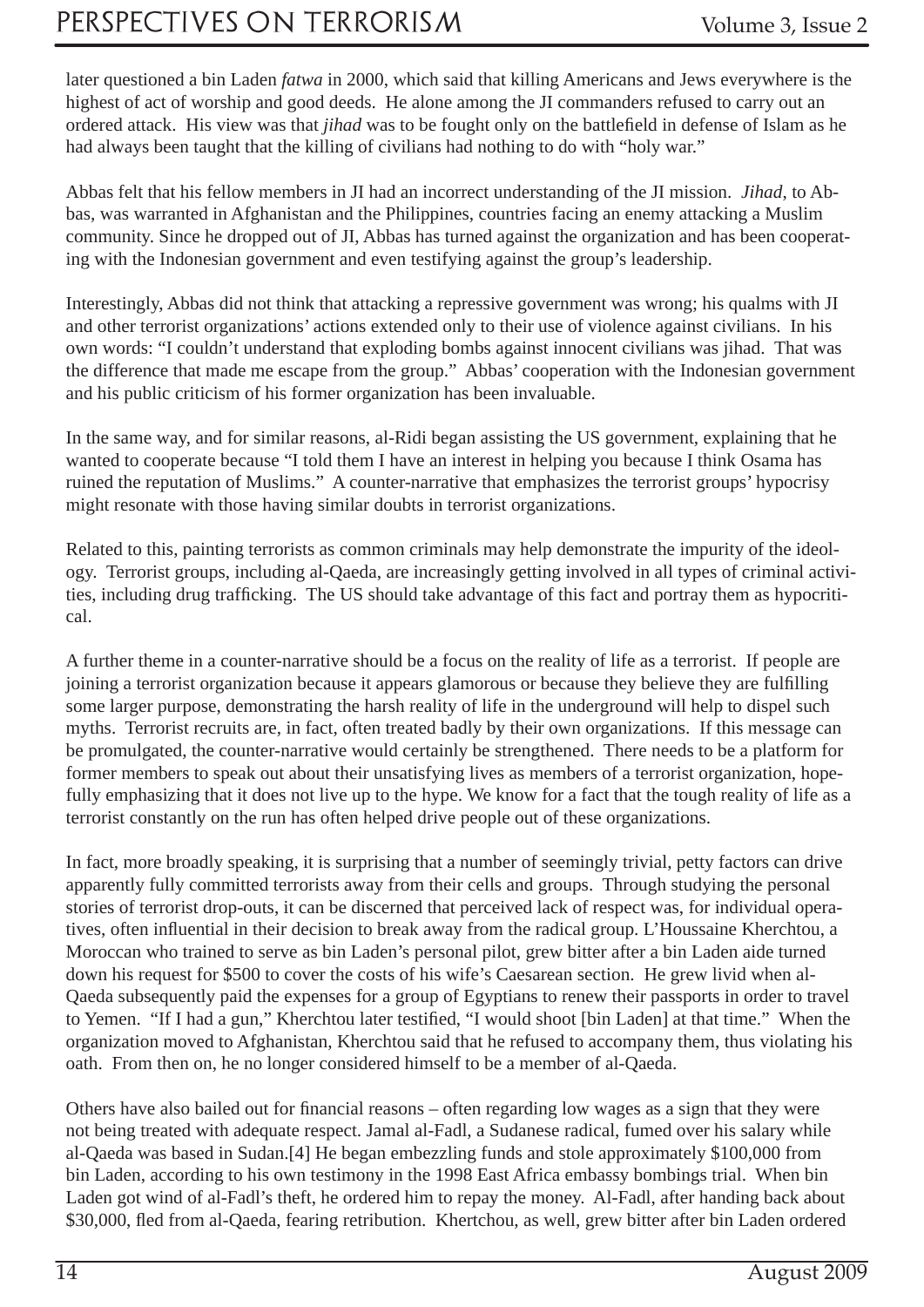his followers to cut back on their spending. He felt that bin Laden—a notoriously rich Saudi—was being stingy.

A counter-narrative should also focus on the fear factor and make graphically clear why an individual should be afraid to be a suicide bomber. Given the fact that some have abandoned a planned attack even at the last minute, a fear-awareness approach could have some impact. This factor appears to have been significant in the case of Sajid Badat, a British citizen who was trained in Afghanistan and Pakistan to serve as the other "shoebomber." In a letter he had sent earlier to his parents he spoke of his "sincere desire to sell my soul to Allah in return for Paradise." Later, he dropped out because, as he told prosecutors, he wanted to "introduce some calm to his life."

Mohammed al-Owali fled the scene of the 1998 embassy bombing in Nairobi before he could carry out what was supposed to be another component of the suicide attacks. While he did not drop out of al-Qaeda, his fleeing from the scene is significant in considering what could be done in influencing those who do not follow through on their assignments to commit suicide attacks. In the failed July 21, 2005, attacks in London, one of the bombers, Manfo Kwaku Asiedu, a 32-year old British Ghanian, abandoned his bomb in a West London park. While not much is known about him at this point, it can be presumed that fear was an important factor in this last-minute decision.

Another important element for governments to consider is the fact that they are not always the most effective messengers for the counter-narrative. There is certainly a role for the US government and other governments to play. There are many cases, however, where other actors may make more effective messengers than governments.

Former terrorists and extremists are one obvious party to consider when it comes to transmitting counternarrative messages. Their messages would resonate particularly strongly compared to that of unknown government officials. They could deliver forceful messages about the reality of life as a terrorist and their disillusionment with the cause. Moves in this direction have already occurred organically to some extent. The UK-based Quilliam Foundation is the best known of non-governmental organizations challenging the extremist ideology, describing itself as the first "counter-extremism think tank."

Led by two former members of *Hizb ut-Tahrir*, the Quilliam Foundation aims to undermine the ideological foundation of radical extremism by refuting its premises. Quilliam argues that the ideology must be criticized and refuted "wherever it is found," a process that includes developing an effective counternarrative to rebut the message put forth by radical extremist organizations. Addressing local grievances is also critically important in Quilliam's view to ensure that the terrorists' and extremists' global narrative does not resonate in individuals' minds. Another prominent figure who has spoken out against terrorist and extremist groups is former Egyptian *Islamic Jihad* head Sayyid Imam al-Sharif (also known as Dr. Fadl).[5] Al-Qaeda often cited his previous treatises as ideological justification for its actions. Dr. Fadl has since renounced bin Laden and written a new book rejecting al-Qaeda's methods and tactics.

What is also important, the US. government in particular must better understand who can wield influence in the Muslim communities throughout the world. These potential messengers can include activists, entrepreneurs, business people, media personalities, and students, among others. The US embassies should play a leading role in trying to identify who these people are, and then to determine how most effectively incorporating them into any overall efforts to make their voices heard.

The families of terrorists could also play an important role in trying to persuade individuals to leave these organizations. Ties and renewed contacts with family members have been major factors that have caused militant individuals to reconsider their membership in a terrorist organization. A number of people who left their families to join organizations returned home, often as a part of their plot's plan. Yet after renewed contact with their families, they subsequently decided to abandon the plots they had been selected to participate in. Illustrating this phenomenon, this included two individuals who had been selected for the 9/11 plot: they reconsidered participation when returning for a visit to their homes in Saudi Arabia.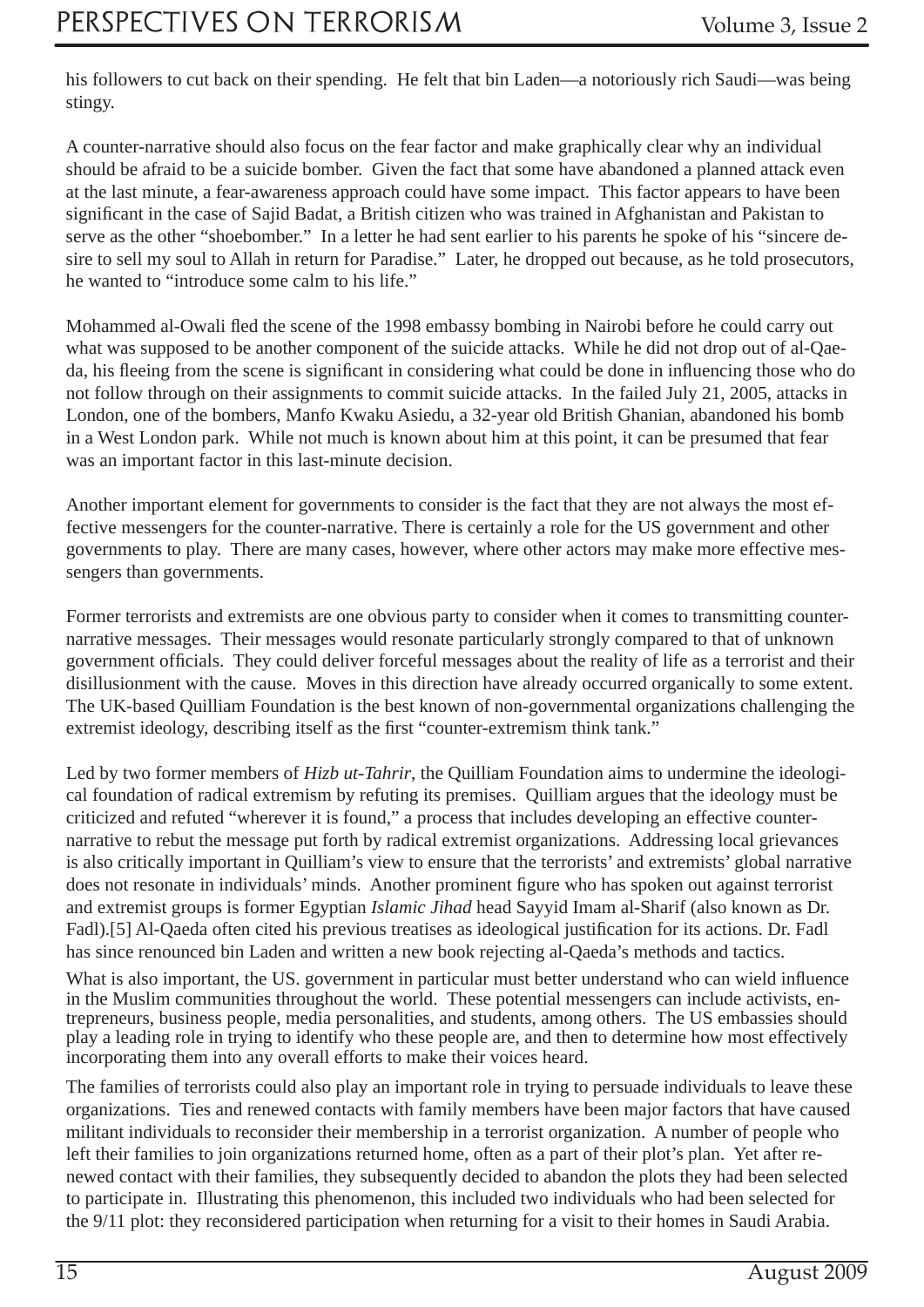In conclusion, the bottom line is that the issue of countering the terrorist narrative with a counter-narrative is a complicated one, with no easy solutions. Broadly speaking, in order to break this disturbing cycle of radicalization, the United States and its allies must stimulate competition for the would-be "radicalizer" - loosely defined to include al-Qaeda and like-minded groups that engage in global jihadist propaganda efforts, influential extremist clerics, and local-level recruiters. At least at this point, the US. and other countries are starting to address the issue of radicalization and understand its importance. This represents progress in itself. The United States should deepen its efforts to counter the extremist narrative, both by better using its existing mechanisms and by increasingly relying on, and partnering with, those who can effectively transmit the messages. Understanding that there is no single, simple, overarching solution to becoming a member of a terrorist organization has been the most important first step.

*Michael Jacobson* is Senior Fellow at The Washington Institute's Stein Program on Counterterrorism and Intelligence and is one of the three primary drafters of *Rewriting the Narrative. An Integrated Strategy for Counterradicalization*, a report based on the findings of the bi-partisan Presidential Task Force on confronting the Ideology of Radical Extremism, published in March 2009.

*About the Task Force:* The focus of the Task Force included democracy promotion, reform in Arab countries, public diplomacy and strategic communication, as well as an exploration of the specific counterradicalization programs being developed by governments throughout Europe and the Middle East. The Task Force concluded that the Obama administration could make a number of key strategic, functional, and organizational changes to the Bush administration's approach. The Task Force recommended that the Obama administration expand its focus from violent to nonviolent extremism, devote increased attention to identifying and empowering mainstream Muslim voices, and to prioritize its efforts to address local grievances, which often are at the root of why al-Qaeda's global narrative resonates in individuals' lives. Additionally, the Task Force concluded that while democracy promotion should be de-linked from counterterrorism policy, democracy promotion in the Arab world should still be a focus for the new administration. Promoting political and economic reform and the development of civil society in this troubled area of the world should be a key part of the Obama administration's overall strategy. As a strategic response to extremism, the US and its allies must offer a viable and attractive political alternative to the dark vision offered by radical extremist groups. Prosperous democratic societies that respect the rights of their citizens are more resilient and less susceptible to political instability and radicalization. Likewise, highlighting the weaknesses of al-Qaeda and similar groups and exploiting existing fissures within these organizations will also help reduce these dangerous organizations' appeal - a key element of success.

#### **NOTES**:

 [1]Essam al-Riddi was born in Egypt; he later moved to the United States, where he married and lived in Texas. In 1982, he fought against the Soviets in Afghanistan where he became acquainted with Osama Bin Ladin. Al-Riddi, a trained pilot, later purchased a plane for Bin Ladin in the US and flew it to Sudan, where al Qaeda was based at the time. However, in 1987 he grew disillusioned and returned to the U.S. He testified for the US government in the Kenyan-Tanzanian US embassy bombing trial.

 [2]Ziad Jarrah was a Lebanese national who participated in the 9/11 plot, piloting United Airlines Flight 93 until its crash in Shanksville, Pennsylvania. Jarrah was a member of the so-called "Hamburg cell" in Germany, where he had lived for several years before coming to the US for flight instruction.

[3]Nasir Abbas was an important member of Jemaah Islamiyya, a Southeast Asian affiliate of Al-Qaeda. Abbas claimed to oppose the killing of civilians in the course of jihad and was distraught when he learned that militants trained in Afghanistan perpetrated the Bali bombings, which caused a high civilian death toll. When he was interrogated regarding the bombings, he cooperated with the authorities; he also helped to find and arrest his former colleagues. In September 2008, the UN removed Abbas from its list of terrorists tied to al Qaeda and the Taliban.

 [4]Jamal al-Fadl moved to the United States from Sudan in 1986 and lived primarily in Brooklyn, N.Y., where he attended and worked for the Farouq mosque to help send money to Afghanistan. He later travelled to Pakistan and subsequently Afghanistan for weapons training. There he met Osama bin Laden and became a member of al-Qaeda upon its formation. Later he defected from the organization after having embezzled more than \$100,000. Al-Fadl was a key witness for the US government in the Embassy bombing trial.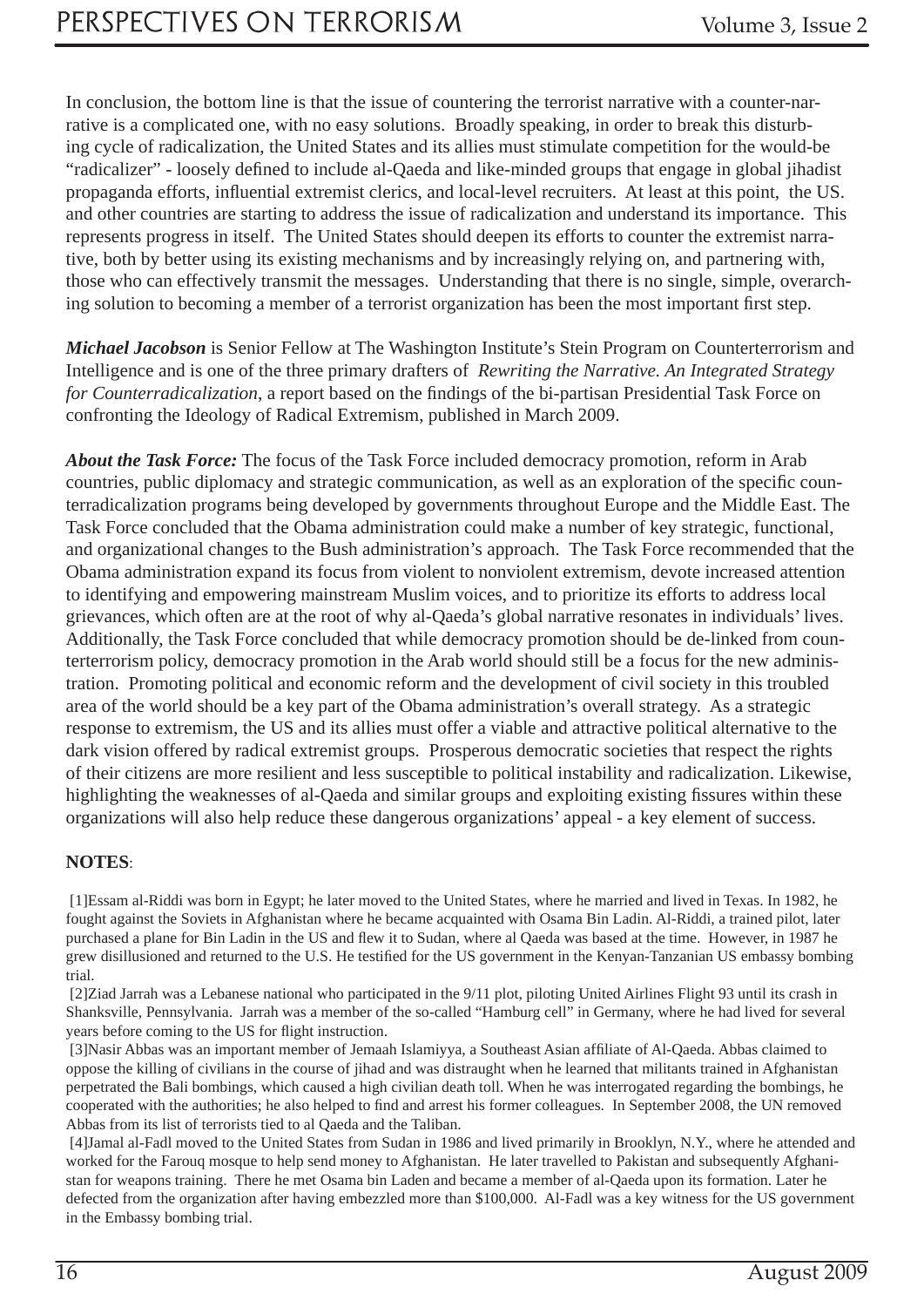[5]Dr. Fadl, also known as Sayyid Imam al-Sharif, was born in Egypt and later met Ayman al-Zawahiri, al-Qaeda's "No. 2," after attending Cairo University for medical studies. He later led the former Egyptian *Islamic Jihad* and wrote both a field guide for jihadis as well as an extensive account of what is required of a perfect Muslim. He severed ties with the Egyptian *Islamic Jihad* in 1994 after a disagreement with al-Zawahiri, and was, after 9/11, imprisoned. Since 2004 he is serving a life sentence in Egypt.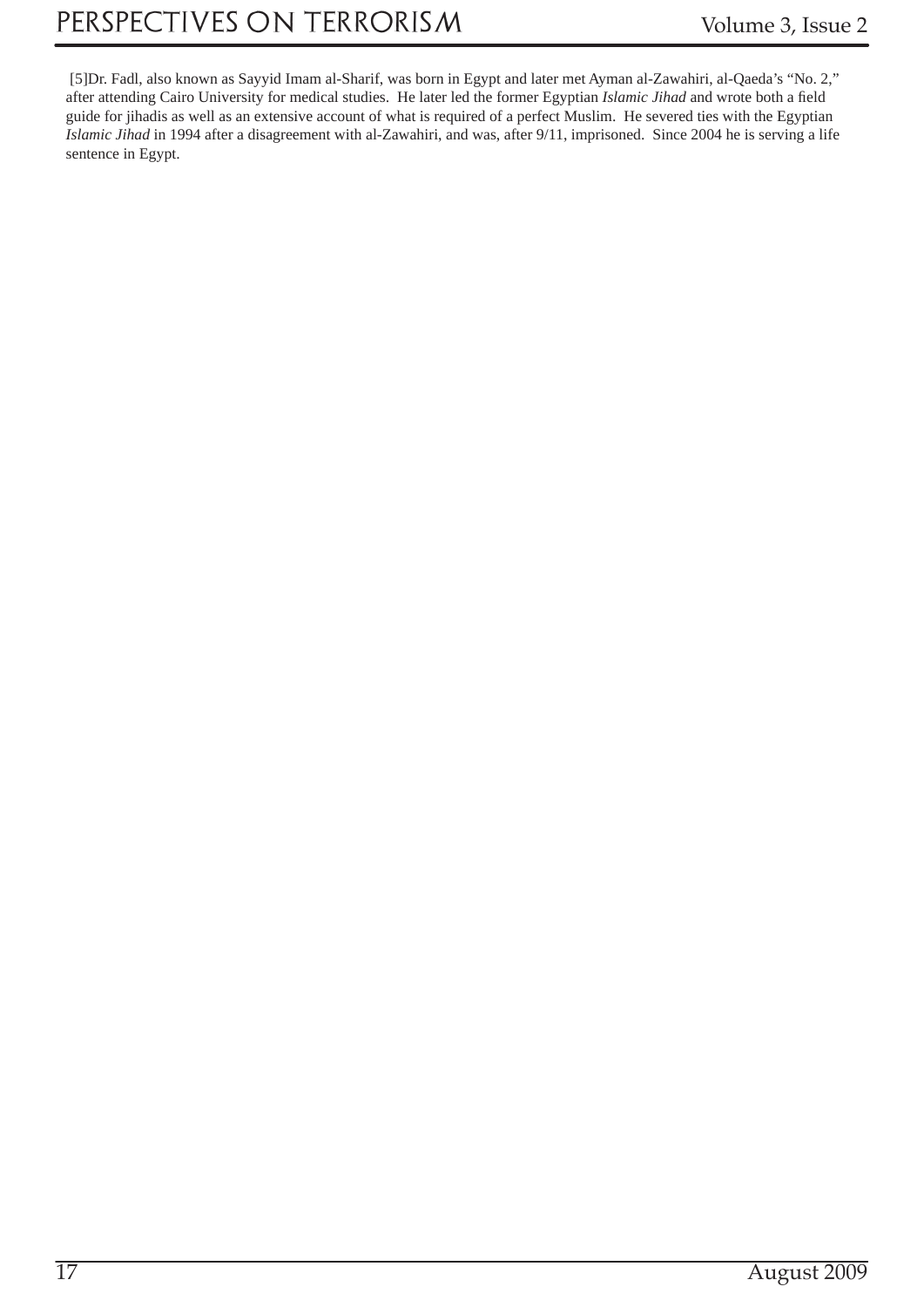### **Understanding al-Qaeda's Ideology for Counter-Narrative Work**

by Tom Quiggin

#### *Abstract*

*In order to counter the process of radicalization, it is necessary to understand the attraction of the narrative or the "messages" of al-Qaeda and its inspired followers. This article, based on a combination of wide ranging research and front line experience[1], examines the key points in al-Qaeda's ideology and its narratives which have gained so much attention and following. Central to this ideology are eight main themes or concepts which appear consistently in the narratives of al-Qaeda. These have been used to indoctrinate and twist young minds, many of them feeling attracted to such violent ideas. Based on a better understanding of the ideology and the underlying concepts of radical narratives, counterterrorism efforts can be enhanced by more effectively targeting the counter-narrative message.*

#### **Introduction**

Al-Qaeda (and its ideology) did not spring from the ground wholly formed in 1988/1989 as it is sometimes portrayed. Much of what passes for al-Qaeda's own views owes its origin to others who came before them. In addition, the concepts and ideas that underlie al-Qaeda's body of literature have continued to develop after the initial foundations in the late 1980s. Individuals such as Hassan Banna and Sayyid Qutb laid much of the earlier groundwork. Especially Sayyid Qutb's works such as *Social Justice in Islam* and *Milestones* are required reading for understanding the early thinking of jihadists.

In order to comprehend the current ideology and objectives of al-Qaeda, it's necessary to dwell on a number of their key works. Al-Qaeda and its adherents, like most revolutionary and terrorist organizations, have gone to considerable lengths to ensure that their message has been sent out both to their followers and their enemies. In terms of "propaganda" that is sent to its enemies, al-Qaeda has been both prolific and clear. There have been a series of messages to the "Crusaders" which detail the objectives of al-Qaeda. Prominent among these are the 1996 *Declaration of War against the Americans Occupying the Land of the Two Holy Places* and the 1998 *Jihad against Jews and Crusaders World Islamic Front* Statement.

At the same time, al-Qaeda and its adherents have published an extensive series of books and essays that are primarily intended for Muslim audiences. No attempt has been made to hide these works, but neither are they distributed as broadly as the "propaganda" that al-Qaeda intends for Western consumption. It should be noted that most of its documents have proven to be consistent over time; but these have evolved in a manner that parallels al-Qaeda's operational realities. In other words, they are worth reading as they are an accurate reflection of belief structures and resulting practice.

The list of works by al-Qaeda and its sympathizers is extensive; not all of them can be highlighted here. Among the most relevant and influential[2] works that should be reviewed are:

1. *Join the Caravan of Martyrs,* by Abdullah Azzam. This is probably the single most quoted (and misquoted) piece of jihadist literature<sup>[3]</sup> that has been written. It contains many of the key phrases and ideas that are used and misused by jihadist all over the world. Abdullah Azzam was the key ideological mentor of Osama Bin Laden up to Azzam's death by assassination in November 1998 (it is still not clear who ordered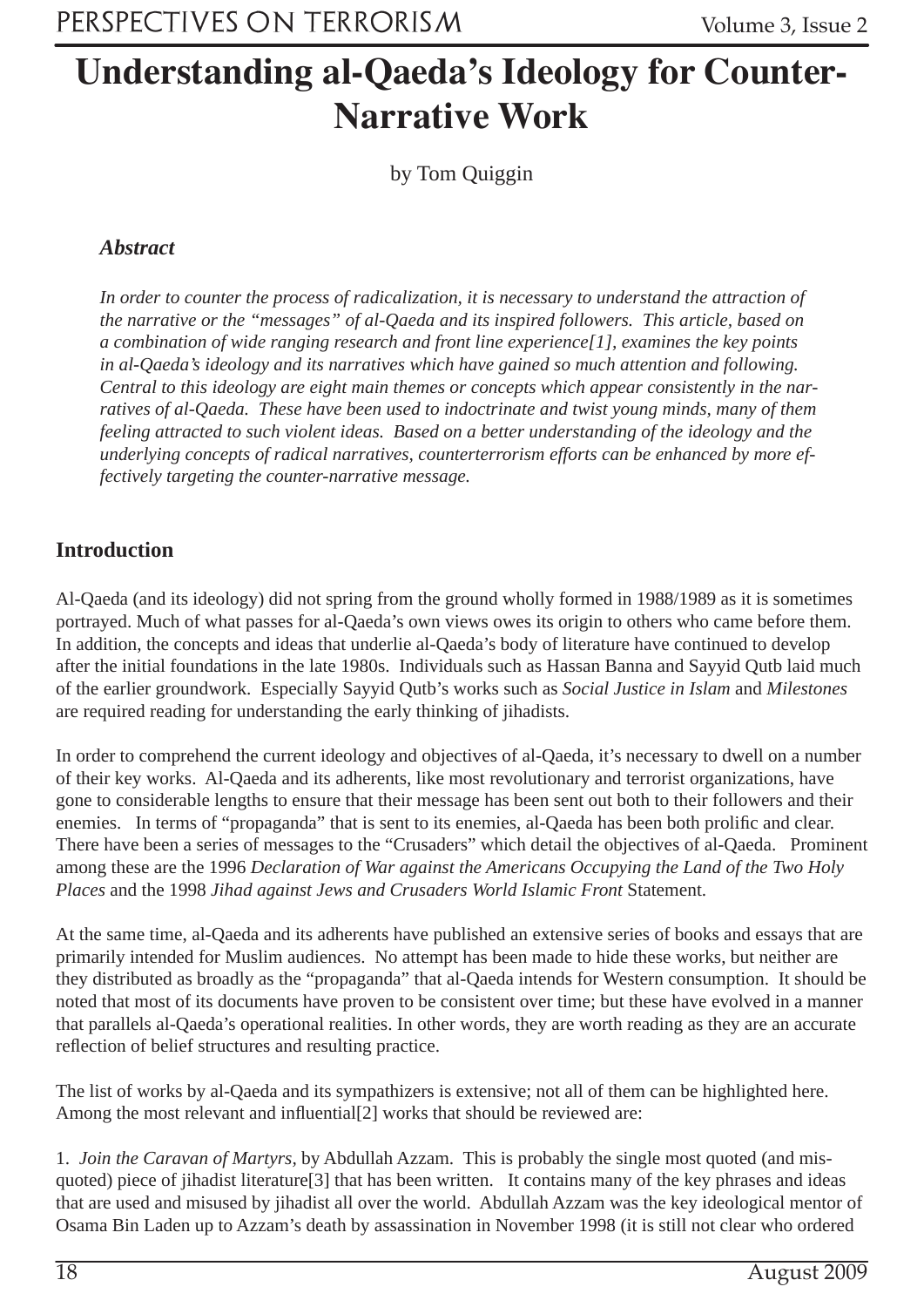### PERSPECTIVES ON TERRORISM Volume 3, Issue 2

his assassination but it most likely was an internal operation ordered by Ayman al Zawahiri or Bin Laden himself). In addition to his work on *Join the Caravan*[4] Abdullah Azzam also made an important statement concerning what he viewed to be the mission of the future:

" Every principle needs a vanguard to carry it forward and, while focusing its way into society, puts up with heavy tasks and enormous sacrifices. There is no ideology, neither earthly nor heavenly, that does not require a vanguard that gives everything it possesses in order to achieve victory for this ideology. It carries the flag all along the sheer endless and difficult path until it reaches its destination in the reality of life, since Allah has destined that it should make it and manifest itself. This vanguard constitutes Al Qa'idah al-Sulhah for the expected society."[5]

2. *Declaration of War against the Americans Occupying the Land of the Two Holy Places* by Osama bin Laden. This article was published in the open press in London (UK) in August 1996. It appeared originally in the *Al Quds al Arabi* newspaper.[6] The "Declaration" outlines bin Laden's views on the "Zionist-Crusaders alliance" and provides the reader with a list of grievances suffered by Muslims and concludes with appeals for an uprising.

3. *Jihad Against Jews and Crusaders World Islamic Front Statement* (23 February 1998) by Usamah Bin-Muhammad Bin-Ladin, Dr Ayman al-Zawahiri, Emir of the Jihad Group in Egypt, Abu-Yasir Rifa'i Ahmad Taha, Egyptian Islamic Group, Mir Hamzah, secretary of the Jamiat-ul-Ulema-e-Pakistan, Fazlur Rahman, Emir of the Jihad Movement in Bangladesh. The "World Islamic Front" that takes responsibility for the statement can be considered to be a synonym for al-Qaeda. This brief, but rather direct, statement sets out al-Qaeda's arguments against various actions of the Crusaders (American government) and how al-Qaeda's members should respond.[7]

4. *Knights under the Prophet's Banner* by Ayman al Zawahiri. This extensive volume containing 21 chapters was published[8] in a serialized format in late 2001 and 2002. Ayman al Zawahiri, the deputy to Osama bin Laden, was the leader of Egyptian *Islamic Jihad* (EIJ). The EIJ may have been the most ruthless of all the Sunni militant and terrorist groups of the 1990s before it merged with al-Qaeda. This volume outlines many of the key historical views and beliefs of the man who is regarded as the key figure in al-Qaeda, second only to Bin Laden himself. This includes his justifications for suicide bombings and his hyper-critical views on the Muslim Brotherhood.

5. *Loyalty and Enmity* (Al Wala wal Bara). This extensive essay was released by Ayman al-Zawahiri in December 2002. In Zawahiri's view, the world is divided into two warring camps, true Muslims and the rest of the world. True Muslims must, according to this account, be in a constant state of *wala* or being 'loyal' to one another at all times. At the same time, true Muslims must also be in a state of *bara* or 'enmity' where they are either in a constant state of hatred or at least being distant from everyone else.[9]

6. *Moderate Islam is a Prostration to the West*. In this essay, which was either authorized or written directly by Osama bin Laden, a general description is made of how "moderate" Muslims are in fact aiding and abetting the "Crusaders" of the West – at least in the eyes of al-Qaeda. The essay also explores the highly controversial subject of offensive *jihad* and whether it is obligatory for all Muslims to participate in this activity. While the overall concept of offensive *jihad* has been abandoned or decried by most Muslims, (including Abdullah Azzam), Osama Bin Laden uses a number of cherry-picked verses from the *Qur'an* and the *Haddith* to try to justify it.[10]

7. *Jihad, Martyrdom and the Killing of Innocents*. This essay was either written or authorized by Ayman al-Zawahiri. It lacks the usual obligatory references to the attacks of September 11, 2001, so presumably it was written before that date. In this essay, Zawahiri tries to tackle the tricky issues of martyrdom or suicide bombers as well as the killing of innocents. While classical Islam has rejected both of these concepts, Zawahiri uses a combination of *Sunnah* and *Haddith* passages and analogies to justify the unjustifiable. To the theologically uneducated, this work makes a case for the justification of suicide bombings and the killing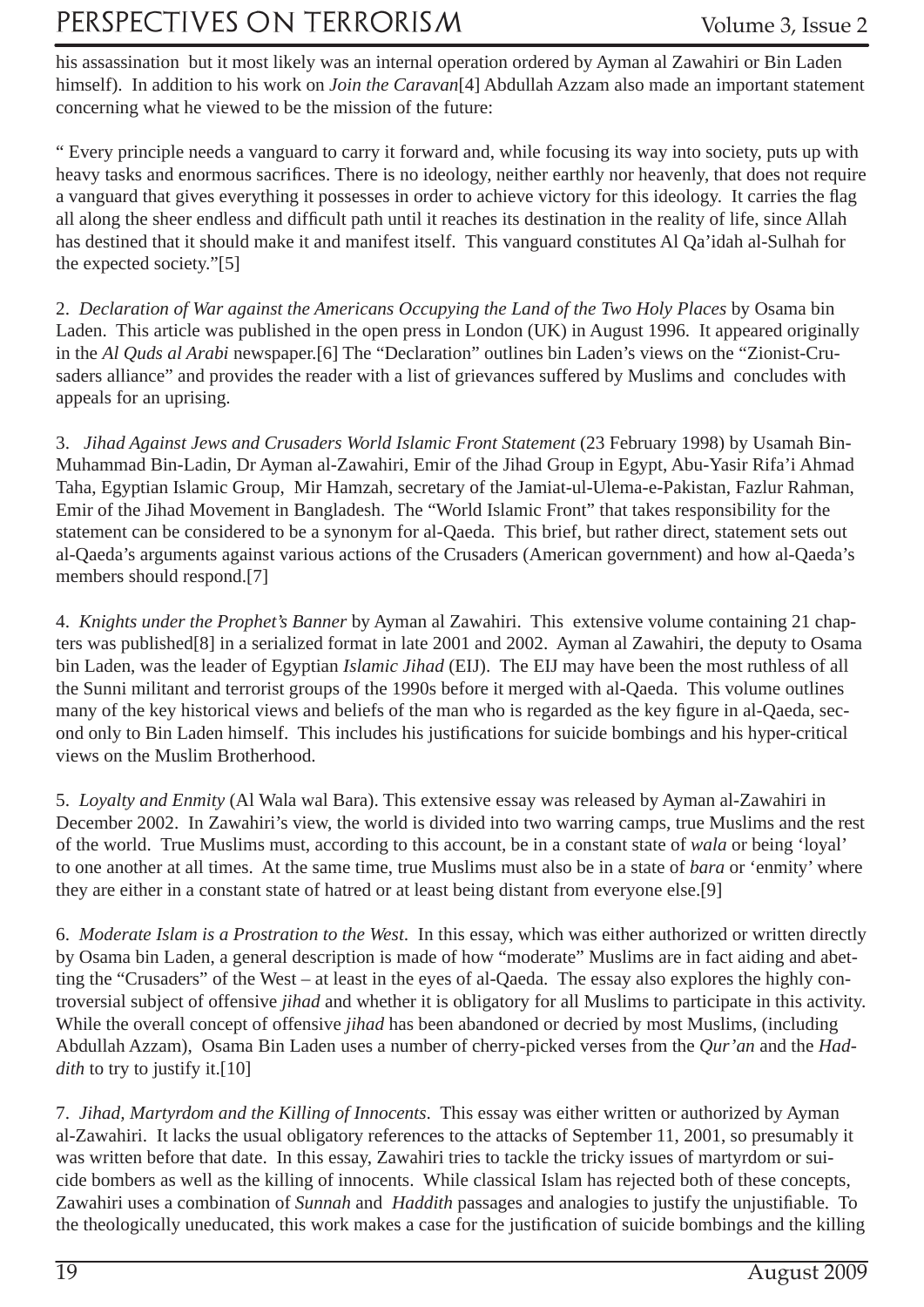#### of innocents.[11]

8. Sharia and Democracy. Around 1991 a book first appeared with the title The Bitter Harvest: The Mus*lim Brotherhood in Sixty Years.* The book itself was a repudiation by Ayman al-Zawahiri of the Muslim Brotherhood's decision to forego violence as a political tool and participate in the electoral process instead. While the book itself continues to circulate among military jihadists, an extract of it has also been widely circulated under the title *Sharia and Democracy*. In this short extract from the book, Zawahiri describes why he feels that anyone who claims to be both democratic and a Muslim is in fact an apostate or non-believer.

9. *The Call to Global Islamic Resistance*. In January 2005, Mustapha al-Suri released this massive treatise numbering some 1,600 pages in its original form. While not directly a part of al-Qaeda, al Suri provides a number of insights on matters of ideology, strategies, tactics and organization. A book entitled *Architect of Global Jihad: The Life of al-Qaida Strategist Abu Mus'ab Al-Suri*,written by Brynjar Lia of the Norwegian Defense Institute sheds some light on this. [12]

#### **The Ideology of Al-Qaeda**

What is an ideology? Many academic or public discussions on ideology are often confusing because authors tend to talk about ideology when they are in fact discussing objectives and strategy. In my view, an ideology is primarily a set of beliefs that are characteristic of a group or of an individual in that group. These beliefs are the non-material glue that binds that group together as it seeks to obtain its goals.

What then can be said about the ideology of al-Qaeda based on its literature, various other statements and its activities?

First, it is necessary to note the worldview of al-Qaeda that forms the basis of its ideology is as follows:

1: Muslims are under attack everyone.

2: Only al-Qaeda and its followers are fighting the oppressors of Islam.

3: If you are not supporting al-Qaeda, then you are supporting the oppressors (note the exclusionary nature of these statements – this is key).

Second, al-Qaeda sees its mission to be the vanguard of the uprising of the oppressed. Al-Qaeda knows it cannot achieve these goals by itself, so it needs to inspire the masses with an uplifting message intended to create a revolution.

Third, it is clear that the basic grievances of al-Qaeda (real and imagined) are political, not religious. The window dressing that is used in their documents is almost always religious, as are the justifications for violence. However, the problems raised in the texts are those of classic identity politics: oppression, poverty and exploitation are common themes.

Fourth, in terms of how it spreads and justifies its world views, there are a number of ideological ideas and concepts that constantly reappear in al-Qaeda's literature and statements.[13] After the Singapore Religious Rehabilitation Project (RRP) had conducted some 500 interviews[14] with jihadist detainees and their families, the researchers noted that eight main themes were persistent surfacing in almost every case. What struck them the most, however, was the widespread variance in how the young jihadists interpreted the concepts when compared to their meanings in mainstream Islamic circles. The differences allowed the RRP researchers to gain insight into the minds of the young jihadists and understand better how they viewed al-Qaeda in ideological terms.

The list of eight themes is not just unique to South East Asia or adherents of the local *Jammah Islamiyah*. For instance, convicted terrorist Momin Khawaja of Ottawa, Canada, had written extensively about his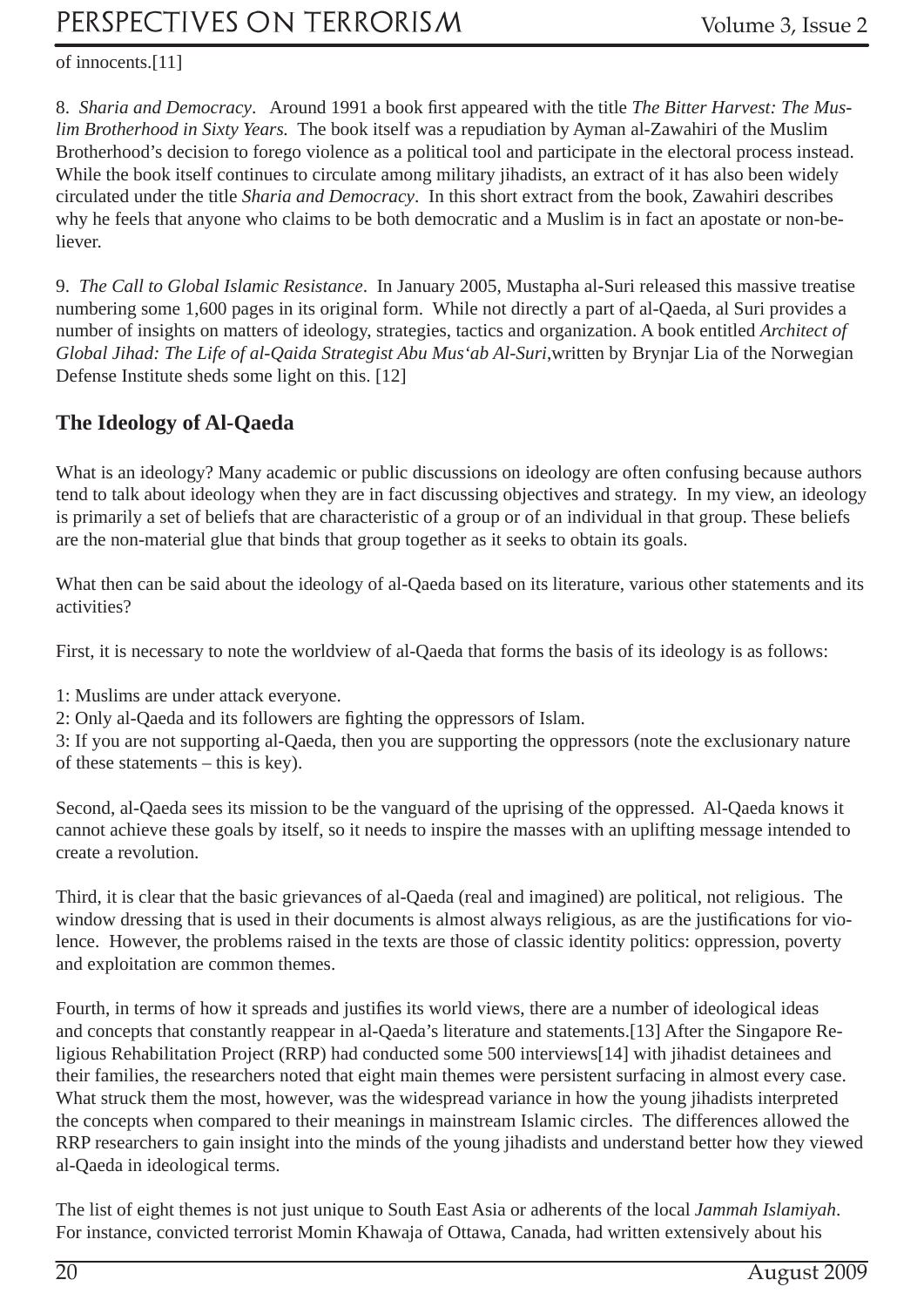### PERSPECTIVES ON TERRORISM Volume 3, Issue 2

beliefs before he was arrested. During the course of legal proceedings against him, six of the eight themes emerged in name while a seventh (*al Wala Wal Bara*) appeared in all but name only.

The eight themes that appear on a regular basis in jihadist discourse are; *Jihad, Bayat, Daru Islam, Ummah, Takfir, Shaheed, Al-Wala Wal Bara, and Hijrah.* Each of the eight themes/terms has two major interpretations, that of al-Qaeda and/or its followers and a more classical, mainstream interpretation of the concept. It is instructive to juxtapose how each term is perceived by al-Qaeda adherents as opposed to how each term is used by mainstream scholars.[15]

#### *Jihad or Struggle (al-Qaeda's View)*

*Jihad* is war, according to al-Qaeda's perspective. It is an obligatory act for all Muslims. This obligation is described as being *"fardh ain"*. Permission from parents or other relatives is not required if the jihadist is of an age of understanding. The aim of *jihad* is to achieve Muslim dominance over *Daru Islam.* Armed *jihad* is the highest form of *jihad* and should be undertaken against all enemies of Islam. This includes infidels, polytheists, as well as those who support them.

#### *Jihad or Struggle (Islamic Scholars' View)*

According to mainstram Islamic scholars, the concept of *jihad* refers to 'striving for excellence'. There are multiple goals for *jihad*. Among them are *jihad* for goodness (*al khair*), human development, prosperity, education, family, friendship and nation-building. There is also *jihad* against the human condition as well. This includes *jihad* against evil (*asy-syarr*), one's inner self, and intrusions upon one's laziness, stupidity, hatred and arrogance.

#### *Bayat or Pledge (al-Qaeda's View)*

A *bayat* is a pledge of obedience given to the *Emir* or leader of a group. The *bayat* to the leader of the group is the same that one would give to the Prophet Mohammed. Once a *bayat* is given, it cannot be broken. Anyone who breaks the pledge is guilty of an exceptionally grave sin. One who does so is not only guilty of sin, but then becomes a *kafi r* (non-believer) as well. If you have not made a *bayat*, you can be considered less pious and less Muslim than those who have.

#### *Bayat (Islamic Scholars' View)*

The status of the permissibility of a *bayat* must be ascertained by the majority of the leaders of society, i.e. the *ulama* (scholars), *umara* (rulers) and other respected people. It cannot be decided by just one selfappointed leader. The *Emir* of al-Qaeda, Osama bin Laden, does not represent the majority of the Muslim community or its leaders. Therefore, he does not have the authority to take a *bayat* from anyone. The al-Qaeda interpretation of a *bayat* is invalid and does not carry any religious weight.

#### *Daru Islam (al-Qaeda's View)*

The concept of *Daru Islam* or an 'Islamic state' is a constant theme within al-Qaeda's propaganda. It holds that in order to establish the religion, it is first necessary to establish an Islamic state, which, in turn, will then lead to the re-establishment of the *Caliphate* (Khilafah Islamiyah). It is obligatory for all Muslims to contribute both financially and physically to this end.

#### *Daru Islam (Islamic Scholars' View)*

Islamic scholars believe that the term *Daru Islam* is a relative term. It does not have a precise or exact meaning. There are no clear injunctions towards *Daru Islam*. Therefore, the justification of killing or spilling blood to achieve this vague notion is considered dangerous.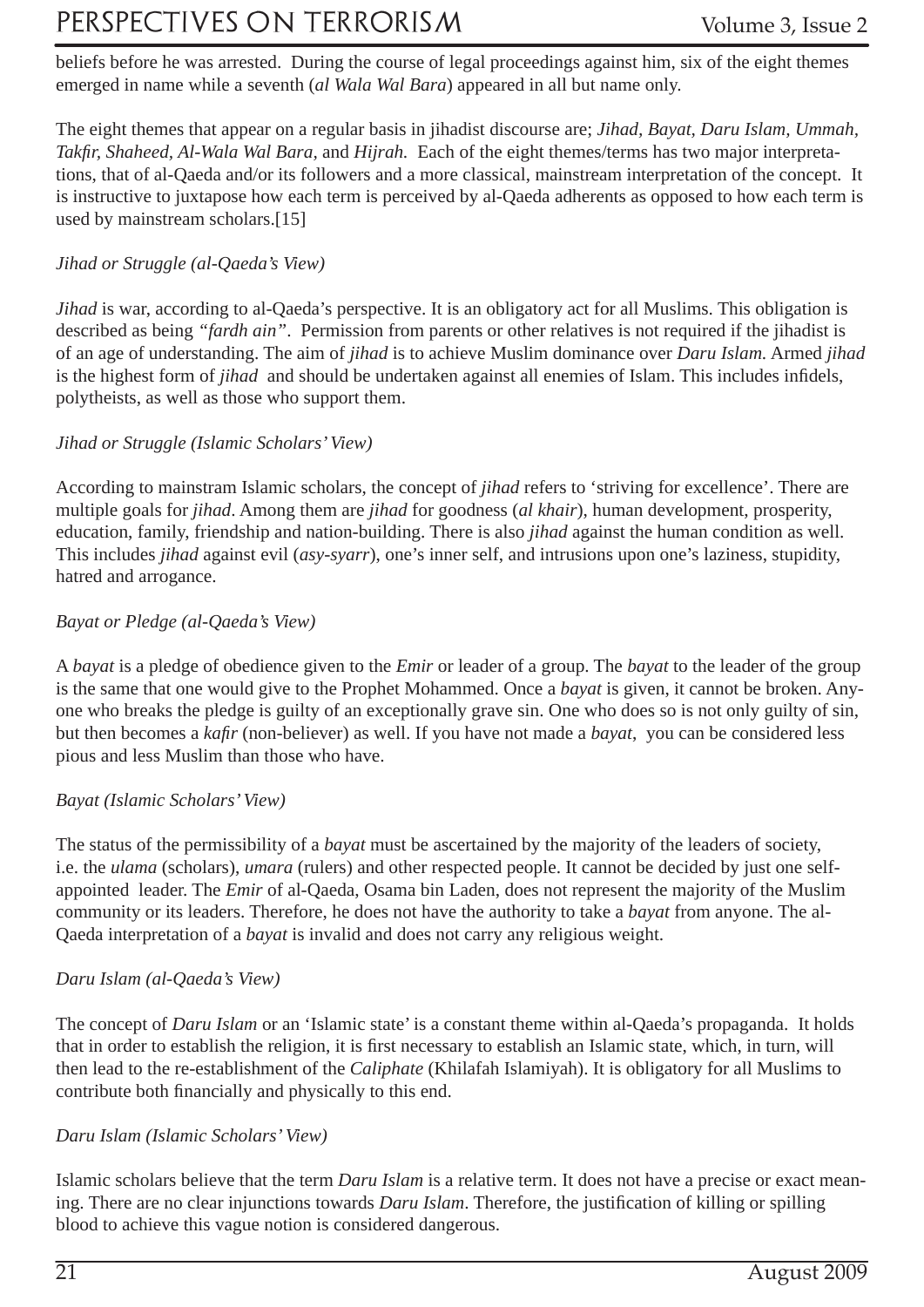#### *The Ummah (al-Qaeda's View)*

The *Ummah* is the collective community of all Muslims. The rules for the *Ummah* are those of the "rightful way." Anyone who follows the "rightful way" is a member of the chosen community. Anyone who does not believe or follow the rules is a non-believer. Every Muslim must follow the *Ummah*, but if the states in which they live are run by non-believers, Muslims do not have to follow the laws of those states.

#### *The Ummah (Islamic Scholars' View)*

No one can claim that their community is the "one and only" true community. There is no single authority in Islam that can make such a declaration; that would be an expression of arrogance. Islam encourages the creation of Brotherhood (*Ukhuwwah*) among all Muslims. Within Islam there is the Medina Charter, which believes that there must be peaceful co-existence among Muslims, Jews and Christians. Islam also advocates that a good Muslim should be a good citizen as well.

#### *Takfi r (al-Qaeda's View)*

*Takfir* is the action of accusing others of being infidels or non-believers. This is considered a very serious act. Al-Qaeda, however, has regularly employed the term in an attempt to discredit or disparage other Muslims who oppose them. By doing so, fellow Muslims are now turned into enemies.

#### *Takfi r (Islamic Scholars' View)*

Muslims are forbidden to declare others to be *takfir*. If a Muslim does this, then that individual casts an infidelity upon him- or herself.

#### *Shaheed or Istisyhad (al-Qaeda's View)*

Al-Qaeda advocates becoming a *shaheed* or 'martyr' by the act of suicide bombing. This *istimate* (suicide act) is part of their *hirja* or migration to God. They believe that they will be rewarded in heaven for this action.

#### *Shaheed or Istisyhad (Islamic Scholars' View)*

Suicide is an act that is strongly forbidden in the *Qur*'*an* and the *Haddith*. Allah has granted you a body. Only Allah can decide when the body will be taken back. There are no justifications for exceptions to this rule. Lives, be they human or others, are sacred, and must be honoured. Whoever commits suicide will be considered eternally committed to hellfire. Once in hell, the individual will spend the rest of eternity dying again and again in the same way they committed suicide. Therefore, suicide bombers will spend the rest of eternity having their arms, legs and head pulled off.

#### *Al-Wala' Wal Bara' (al-Qaeda's View)*

Al-Qaeda fosters an atmosphere of "us versus them" through the use of the term *Al-Wala' Wal Bara*. *Al-Wala*  means "those to whom they are loyal" or simply, "their friends". *Al-Bara* refers to those whom they hate or their enemies. This concept becomes their tool to categorize people into friends and enemies. Those they hate are the enemy and those they like, or agree with, are their friends. Their enemies are non-Muslims and many Muslims as well.

#### *Al-Wala' Wal Bara' (Islamic Scholars' View)*

There is not, nor should there be, an "us versus them" mentality in either Islam or in humanity. All human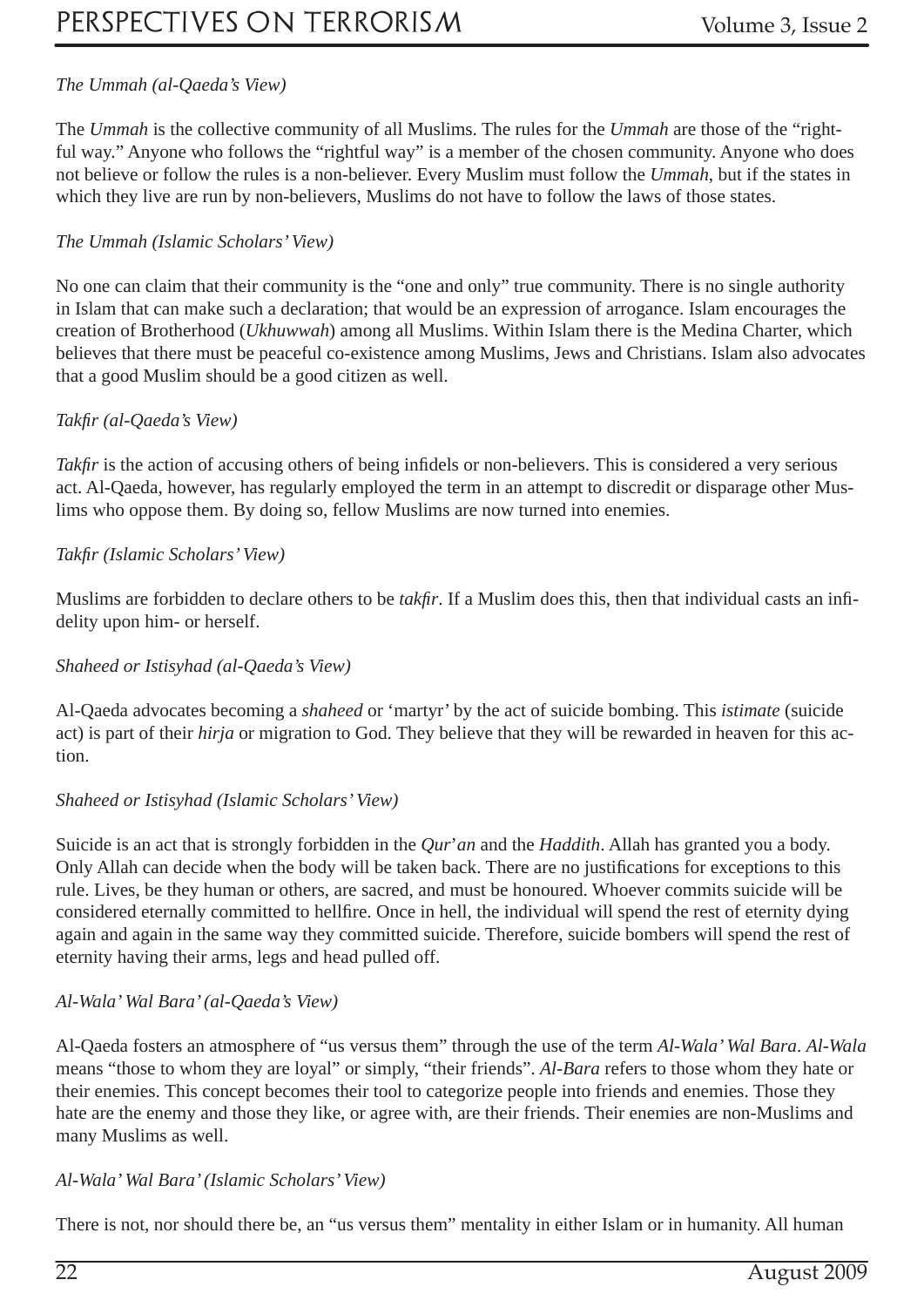### PERSPECTIVES ON TERRORISM Volume 3, Issue 2

beings are creatures of God and we therefore must show respect to each other. This implies a multi-racial, multi-religious society. Islam must be seen as a *Rahmah* (Blessing) to the Universe.

#### *Hijrah or Migration (al-Qaeda's View)*

According to the al-Qaeda view of *Hijrah*, volunteers should leave their homes, properties, jobs and families for the sake of God. They do not need permission from their families to do this. Al-Qaeda also advocates that they should disregard the needs of their parents, wives and children for the sake of their struggle. They believe that the volunteers should migrate (*Hijrah)* from worldly inclinations to heavenly goals. They can achieve this heavenly goal and obtain beautiful virgins through suicide bombings.

#### *Hijrah or Migration (Islamic Scholars' View)*

The concept of Migration (*Hijrah*) relates to the spirit of continuous life-long progress, opportunity and change. In classical Islam, those who would migrate must also take into consideration their family. Parents and children must be taken care of before *Hijrah* can be considered. A physical migration should only be considered in a dire situation when one fears for one's religious freedom, personal rights, dignity and wealth. Muslims should be able to prosper in their birthplace as a sign of thankfulness to God. It is even compulsory for a Muslim to remain in his country when he can enhance the progress of the Muslim community in that country.

#### **What is a Story or Narrative?**

Terrorists at all levels in al-Qaeda, from the leaders of organizations down to the inspired home-grown jihadists tell stories. These stories, or narratives, are used to reinforce their views on global grievances, recruit new members, justify their own actions, and develop new ideas on organization and tactics. Terrorist extremists also use narrative stories to maintain group cohesion, especially among smaller groups or cells that operate in isolation.

Much has been written about what constitutes a story or a narrative. It is not the intent of this article to enter into that debate. In general terms, however, it can be said that a narrative must have a beginning point, a middle part and an end. The beginning is the set-up for the narrative or recalls a grievance or difficult situation. The middle part then must have a hero or agent or potential solution to the problems. The end of the narrative either shows the solution or challenges the recipients to act for themselves on what they now know is the problem. This tri-part structure of a set-up, a climax, and a resolution is a recurring theme.[16] The videos produced by *As Sahab* (al-Qaeda's media arm) frequently use it. Other terrorist groups have followed a tri-part structure, such as the series of five "Russian Hell" videos produced in Chechnya.

In one such video, the Chechen mission commander is introduced as he does a military style briefing. He identifies the problem (the Russian occupiers), outlines a plan of attack for his followers (ambushing a convoy), and then they all successfully carry out an attack on a Russian convoy. These videos were widely circulated on the Internet and on DVDs and were known to have played a direct role in recruitment, even at the level of home-grown jihadist cells. [17]

Many of the narratives told by al-Qaeda follow this simple structure. It is reflected in and consistent with al-Qaeda's overall narrative:

- 1: Muslims are under attack everyone (set-up);
- 2: Only Al Qaeda and its followers are fighting the oppressors of Islam (climax);
- 3: If you are not supporting al-Qaeda, then you are supporting the oppressors (resolution/challenge).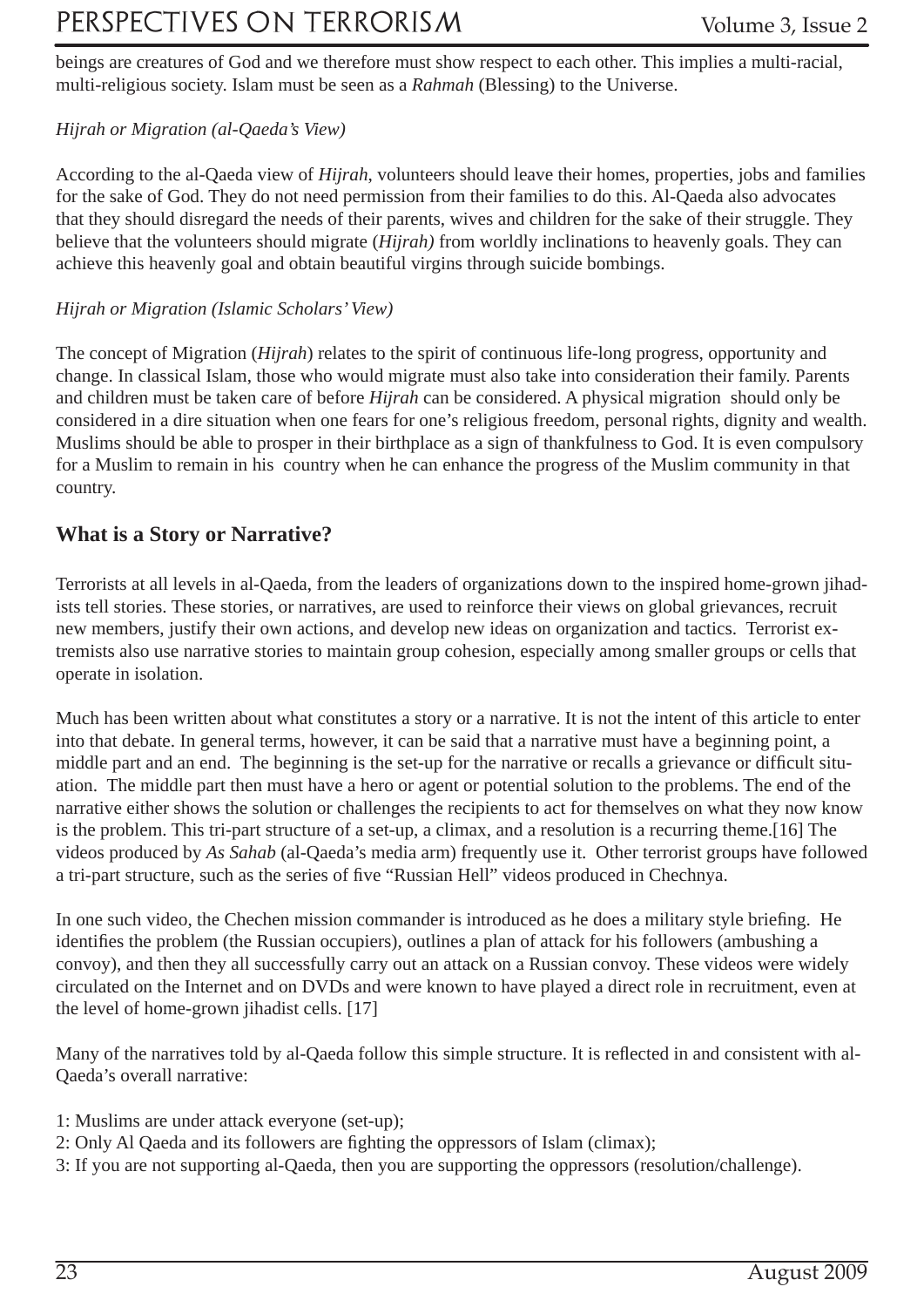#### **Countering the Terrorist Narratives**

Many observers and leaders in the West are not even aware of the types of various competing narratives that are being told. The conflict in the former Yugoslavia provides an interesting example. To many government leaders and citizens in the West, the narratives they hear are about peacekeeping, humanitarian aid and conflict intervention. For many followers of the al-Qaeda ideology, the conflict there is lumped together with Chechnya and Kashmir. The narratives they tell are about oppression of Muslims, which is either portrayed as being ignored by the West (Chechnya) or worse still, carried out by the West (ex-Yugoslavia).

To counter such narratives, it is critical to know which aspects of al-Qaeda's ideological appeals are working. As has been demonstrated in both extensive empirical research and first-hand experience in investigations and convictions, these themes and concepts are persistently recurring. The ideology as outlined above and the eight recurring themes are therefore key areas that need to be addressed.

*Tom Quiggin* is a Senior Research Fellow at the Canadian Centre for Intelligence and Security Study at Carleton University.

#### **NOTES**:

 [1]The author was directly involved in the investigation and conviction of Momin Khawaja on terrorism charges. This case was known in Canada as *Operation Awaken* and in the UK as *Operation Crevice*. The author testified twice in the proceedings and was qualified as a court expert during this testimony. The author has also testified as an expert in National Security Certificate cases in control order cases in the Federal Court of Canada.

[2]In this context, "influential" should be taken to mean works that have been quoted or used by those who have taken the path of violent jihad.

[3]The concept of al-Qaeda was first noted in the principal journal of the Afghan Arabs – *Al Jihad*. In 1987, Abdullah Azzam, the ideological father of the movement, outlined its mission.

[4]A copy of *Join the Caravan* is available at: www.islamistwatch.org/tests/azam/caravan/preface.html

 [5]For a more extensive explanation of this text and its importance, see Rohan Gunaratna, *Inside Al Qaeda – Global Network of Terror*, Berkley Books, New York, 2002, pp. 4-5.

 [6]This statement is available in English on line at a number of places including the Public Broadcasting Service's website at: http://www.pbs.org/newshour/terrorism/international/fatwa\_1996.html.

 [7]This statement is available in any number of places in English, including the *Federation of American Scientists* website at: http://www.fas.org/irp/world/para/docs/980223-fatwa.htm. It is also available in the original Arabic at:http://www.library. cornell.edu/colldev/mideast/fatw2.htm.

 [8]A translation of this book is available on line or through FBIS (Foreign Broadcast Information Service). The document number at FIS is FBIS-NES-2002-0108. The document date is 02 Dec. 2001. The sourceline is GMP20020108000197. It was originally serialized in Arabic in London's *Al-Sharq al-Awsat*.

 [9]This essay is available on line on a number of sites under the title *Al Wala Wal Bara* or *Loyality and Enmity.* It is also available as a chapter in the book *The Al Qaeda Reader*, by Raymond Ibrahim (New York, Doubleday, 2007).

[10]This essay is also available in *The Al Qaeda Reader,* op.cit.

[11]This extract is also available in *The Al Qaeda Reader*, op.cit.

 [12]For an overview of al-Suri's work, see also *Al-Suri's Doctrines for Decentralized Jihadi Training (Parts 1 and 2)* which is available on the *Jamestown Foundation*'s website at: http://www.jamestown.org/.

 [13]I am greatly indebted to *Ustaz* Hannif Hassan from the S.Rarjaratnam School of International Studies (NTU) for his continuous assistance and explanations over a period of several years. I am also indebted to the RRG for its work as well as to *Ustaz Mohammed Bin Ali* from the RRG for his explanations and understanding.

 [14]The Singapore RRG project started informally in 2002; it was formalized in 2003. The project includes more than 800 interviews. Their website can be viewed at: http://www.rrg.sg/.

 [15]There is no absolute agreement on the use of these terms either within Al Qaeda itself or among mainstream scholars. The definitions presented here are generalizations provided for a basic understanding of the nature of the problem.

 [16]For more detailed information on narratives and storytelling, see: *The Stories Terrorists Tell: A Neurobiologically -Informed "Counter-Narrative Strategy" for Diminishing Terrorism's Effectiveness*. This article can be viewed online at: http:// www.allacademic.com//meta/p\_mla\_apa\_research\_citation/0/9/9/1/7/pages99174/p99174-4.php.

 [17]In the case of Momin Khawaja, court evidence was entered to show that he used these videos as part of a successful effort to recruit another individual to assist his terrorist cell in its financing operations.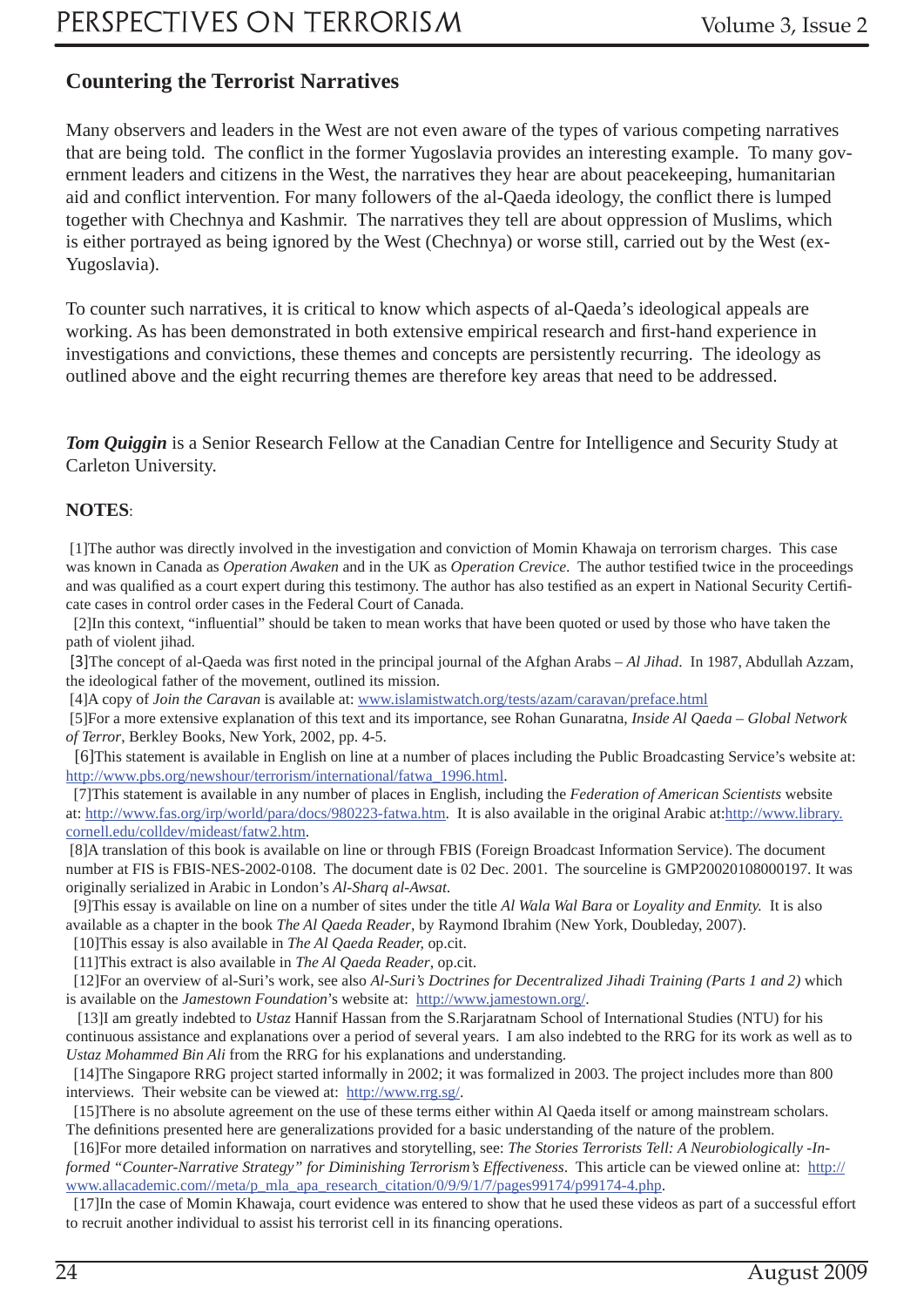### **Winning the Battle but Losing the War? Narrative and Counter-Narratives Strategy**

by Christian Leuprecht, Todd Hataley, Sophia Moskalenko and Clark McCauley

*Our enemies have skilfully adapted to fi ghting wars in today's media age, but for the most part we, our country, our government, has not adapted. Consider that the violent extremists have established media relations committees – these are terrorists and they have media relations committees that meet and talk about strategy, not with bullets but with words. They've proven to be highly successful at manipulating the opinion of elites of the world. They plan and design their headline-grabbing attacks using every means of communication to intimidate and break the collective will of the free people.*

*-* Then US Secretary of Defence D. Rumsfeld addressing the Council on Foreign Relations in February 2006.

#### *Abstract*

*Since 9/11, intelligence and security services have become particularly concerned about radical ideologies and have looked for ways on how to counter them. One of the strategies has been to develop a counter-narrative. Some authors, including those of this article, are concerned that, in the marketplace of ideas, the West is losing market-share.[1] Communication failures with the Muslim world were cited in a report by a U.S. Department of Defence Advisory Committee as early as 2004.[2] The puzzle this article explores is why, having recognized the problem early on, the data suggest that further ground has since been lost. We posit the problem as having to shift the discourse from one focusing on a single counter-narrative to one of tailoring communications to target specifi c audiences. The article traces methodological and empirical shortcomings that are at the root of the problem and builds on these fi ndings to develop a model to strategize about counter-narratives.*

In the United States, the 'battle of ideas' opened on several fronts after 9/11. President Bush framed the enemy as those who "hate our freedoms – our freedom of religion, our freedom of speech, our freedom to vote and assemble and disagree with each other".[3] Advertising executive Charlotte Beers created the "Shared Values Initiative" campaign for the U.S. State Department. Five television commercials depicted Muslims Americans living happily in the United States. Primarily aimed at women, the TV spots ran in countries with large Muslim populations. Print advertisements were produced as well. The effect was not what had been hoped for and the "Happy Muslim" ads were withdrawn under fire and Ms. Beers resigned.[4]

Perhaps the saddest aspect of this advertising failure was the failure of strategy. Crucial questions were neither posed nor answered – questions such as:

What were the values the ads were designed to change?

What are the values that currently support jihadist violence?

What audience currently accepts these values?

The link between values and behaviour has been much studied, and found to be generally weak.[5] In this article we focus not on political values, but on political narratives. We briefly identify the narrative associated with jihadist violence, examine the success of this narrative in Muslim opinion polls, estimate the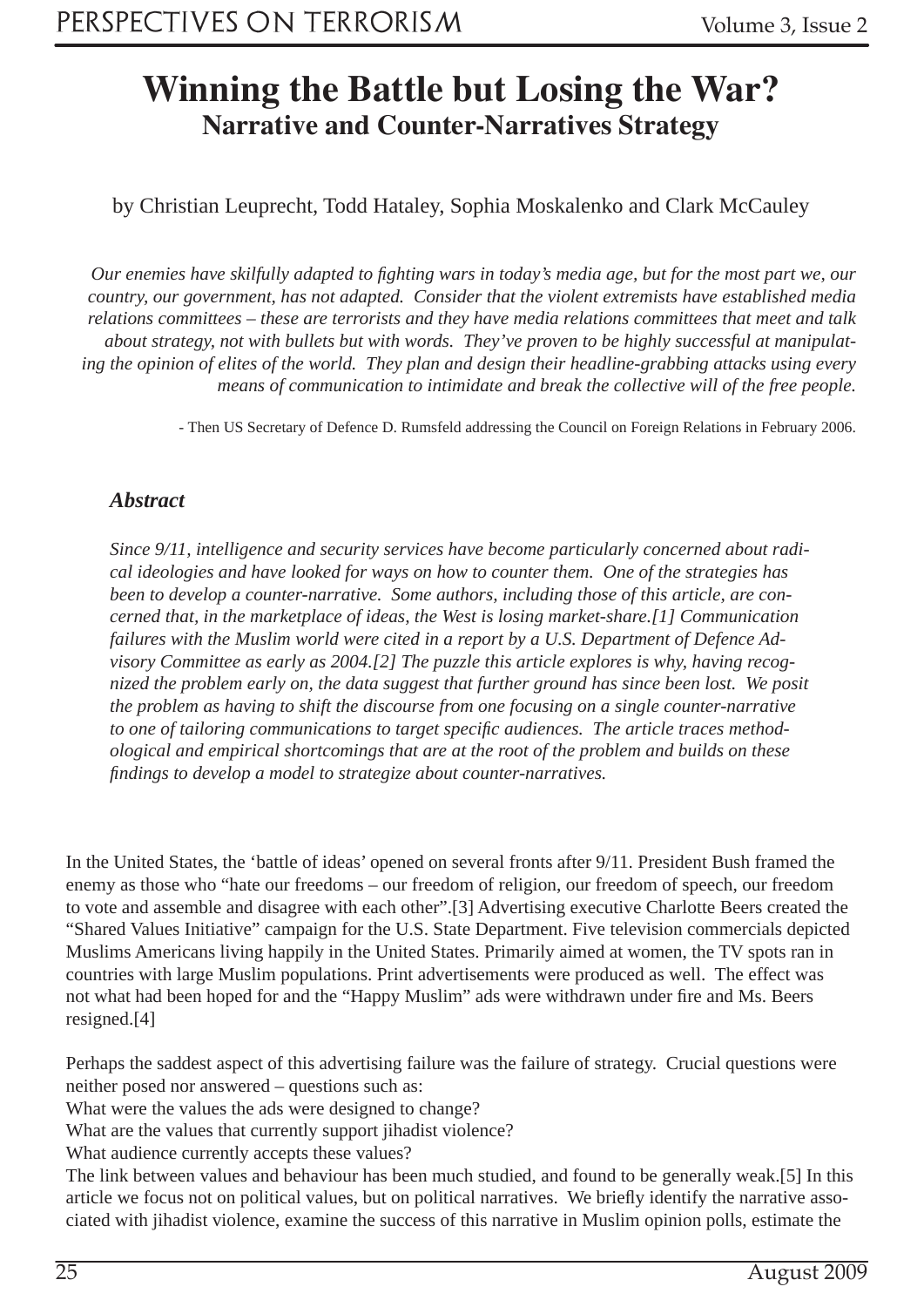importance of this narrative in radicalizing individuals and groups to acts of violence, and conclude with some suggestions about how best to counter the jihadist narrative.

#### **What is the Jihadist Narrative?**

Narratives are essentially "compelling storylines which can explain events convincingly and from which inferences can be drawn":[6] Critical theorists like Richard Jackson contend that in the case of the "war on terror", the US narrative is a deliberately constructed discourse that has had the ultimate effect of normalizing counter-terrorism policy, empower political elites, marginalize public dissent and enforce national unity. Indeed, the current American discourse on the 'war on terror' has been so successful, he claims, that it has become embedded in the institutions of law enforcement, national security, the legal system and the legislative and executive processes. [7]

In a similar vein, Michael Vlahos surmises:

"In war, narrative is much more than just a story. 'Narrative' may sound like a fancy literary word, but it is actually the foundation of all strategy, upon which all else – policy, rhetoric and  $action - is built. War narratives need to be identified and critically examined on their own terms,$ for they can illuminate the inner nature of the war itself. War narrative does three essential things. First, it is the organizing framework for policy. Policy cannot exist without an interlocking foundation of 'truths' that people easily accept because they appear to be self-evident and undeniable. Second, this 'story' works as a framework precisely because it represents just such an existential vision. The 'truths' that it asserts are culturally impossible to disassemble or even criticize. Third, having presented a war logic that is beyond dispute, the narrative then serves practically as the anointed rhetorical handbook for how the war is to be argued and described." [8]

Insightful as this statement is, Vlahos commits a pivotal error: it *is* culturally possible to disassemble or criticize truths. Otherwise, constructing counter-narratives would be a futile exercise. The issue is not whether they can be disassembled or criticized but, rather, how it is being done, the response which the current approach to a counter-narrative is eliciting, and what follows from the analysis for the purpose of counter-narrative strategy.

The greater the traction of the jihadist narrative, the more democracies will have to rely on government intervention in the form of security and intelligence activities that are bound to curtail the freedom of all. To safeguard the freedom of their societies and citizens, the democratic narrative of freedom, equality, and justice must succeed at the same time that the jihadist narrative fails. Anti- and counter-democratic narratives threaten the values and way of life that democracies prize.

What exactly is the narrative that we are looking to counter? The many propositions about radicalization notwithstanding, the eschatological narrative remains the same: "The West is engaged in a millennial battle against Islam and Muslims must defend themselves – Islam is under attack and Muslims have an obligation to rise to its defence."[9] David Betts offers a more meticulous deconstruction of the narrative:

(1) Islam is under general unjust attack by Western crusaders led by the United States;

(2) *Jihadis*, whom the West refers to as "terrorists," are defending against this attack;

 $(3)$  the actions they take in defence of Islam are proportionally just and religiously sanctified; and, therefore

(4) it is the duty of good Muslims to support these actions.[10]

This narrative advocates a "global *Jihad*" and its potency "is rooted in the fundamental precept that superior political will, when properly employed, can defeat greater economic and military power."[11] The narrative is strategic insofar as (i) it does not arise spontaneously but is deliberately constructed or reinforced out of the ideas and thoughts that are already current, thereby expressing a sense of identity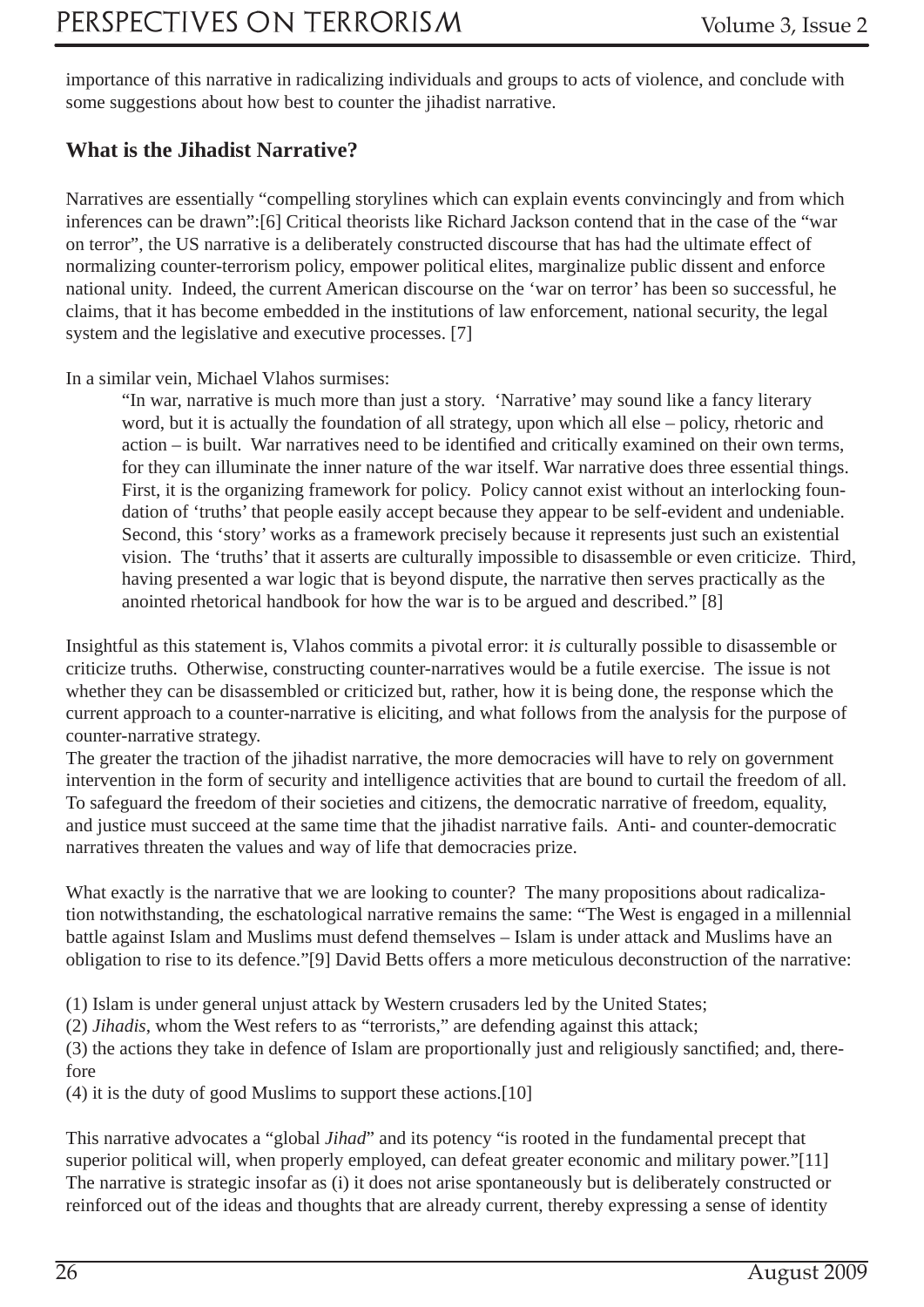and belonging and communicating a sense of cause, purpose and mission; and (ii) it depends on selective appeal to evidence or experience, and may rely on appeals to emotion, or on suspect metaphors and dubious historical analogies.[12]

#### **Which Parts of the Jihadist Narrative Do Most Muslims Accept?**

After 9/11 there was, in the Arab and Muslim world, a considerable amount of not only understanding but even sympathy for al-Qaeda's attacks against the United States. As Michael Howard observed: "The sympathy is not so much for their objectives as for the struggle itself, the *jihad*, and for the resentment that it motivates."[13] In other words, Muslims may sympathize with the view that Islam is under unjust attack by Westerners (1), and sympathize with the terrorists' desire to defend against this attack (2), but still not agree with the third and fourth parts of the narrative. That is, they may not believe that terrorist actions are just and religiously sanctified (3), and may not believe that it is the duty of Muslims to support terrorist actions (4).

How do the parts of the narrative 'sell' to Muslims? There is ample survey evidence to show that many Muslims in the U.S. and the U.K. as well as in Muslim countries, see the Global War on Terror as a war on Islam.[14] When asked "In the aftermath of the September 11 attacks, do you feel the U.S. is fighting a war on terrorism or a war against Islam?", the percentage of American Muslims who affirmed "Islam" has kept on rising steadily from 18% in 2001, 31% in 2002, 38% in 2004, to 55% in 2007. Comparable results come also from the United Kingdom.[15] In a 2009 START poll of Muslim countries, the proportion of respondents who thought that the US has goals that are hostile to Islam ranged from 62% in Indonesia to 87% in Egypt.[16] Such findings confirm that the West is losing the narrative in the misnamed "War on Terror". Even more critically, however, some opinion polls indicate that, the current strategy to develop a Western counter-narrative has not just failed but may actually be counter-productive.

Consistent with widespread Muslim perceptions that the war on terrorism is a war on Islam are Muslim opinions about the presence of U.S. troops in Muslim countries. A 2009 START poll asked "Overall, do you think the US having naval forces based in the Persian Gulf is a good idea or a bad idea," those who answered "bad idea" ranged from 76% in Jordan to 91% in Egypt. A similar consensus emerges when respondents are asked whether they endorse the goal of al Qaeda to "push the US to remove its bases and its military forces from all Islamic countries: 87% of Egyptians, 64% of Indonesians, and 60% Pakistanis concur with this goal.[17] If these are the popular attitudes among America's apparent "allies" in the "Global War on Terror," then the findings confirm that the current counter-narrative enjoys little legitimacy across the Muslims world.

In short, polling results show that the perception of a "war on Islam" is well entrenched among substantive sections of Muslim populations in both the West and other parts of the world. Yet, those who see Islam under attack do not necessarily endorse terrorism as a legitimate response that warrants support. Indeed there is considerable evidence from public opinion surveys that most Muslims do not agree with terrorist tactics. For instance, in the aftermath of 9/11, two-thirds of respondents in Muslims countries rejected the attack on civilians in the World Trade Center as forbidden by the *Qu'ran*.[18] Large proportions of the population of predominantly Muslim countries do not agree with attacking civilians. In the START survey "Bombings and assassinations that are carried out to achieve political or religious goals", large majorities ranging from 67 to 89 percent are rejecting these as 'not justified at all'. These results are consistent with earlier polls conducted by Zogby, Pew, and ICM among US and UK Muslims.[19]

Similarly, in a July 2005 ICM telephone poll of UK Muslims, only 5 percent of respondents, when asked "Do you think any further attacks by British suicide bombers in the UK are justified or unjustified?" answered with "justified." However, that proportion might be an under-estimate. Given the proportion of respondents (14 percent) who answered to this question, with "do not know/refuse to answer," we can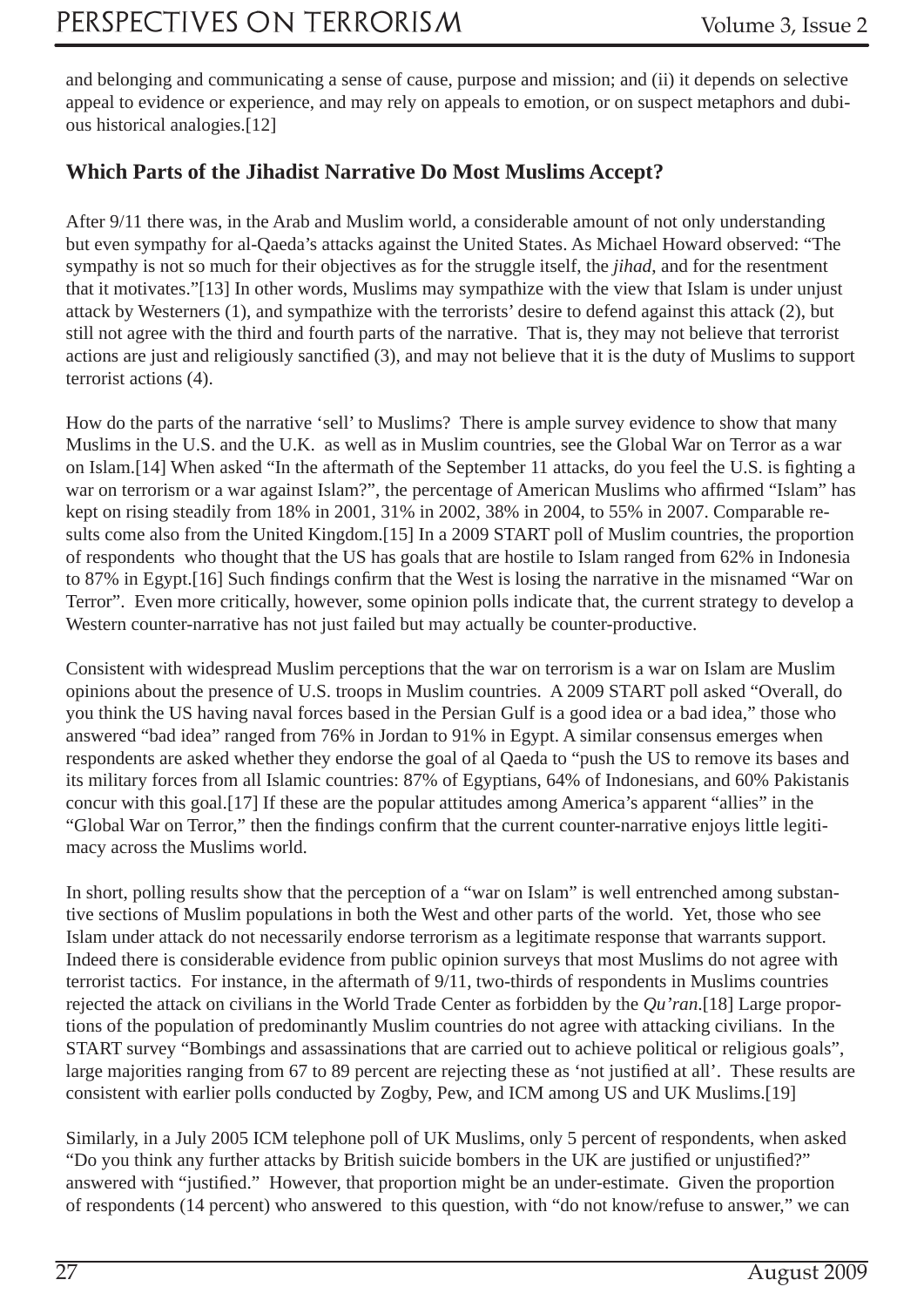infer that at least some of them were inclined to answer "justified" but opted not to identify themselves as such in a public poll. Assuming that there are about one million adult Muslims in the UK, 5 percent works out to 50,000 Muslims.

Of course, not all those justifiers would commit violence. In the next section we try to give some indications of how few Muslims in Europe are actually participating in *jihad.*

#### **Who are the Jihadists in Europe and North America?**

Security forces everywhere are looking for the proverbial needle in a haystack. From a recent investigation into the Istanbul bombings,[20] we know that there was a circle of about 400 people who were aware of what was going to happen but did nothing to stop it.[21] In such a case, inaction is a form of action, a crime of omission or permissive violence. Since the Istanbul bombings involved multiple bombers, we can estimate that, for each bomber, there were perhaps 200 passive supporters of a terrorist action who do not commit the actual violence themselves.

Similarly, in the UK upwards of 200 Muslims have been implicated in terrorist action and more than one thousand are currently under observation. As already noted, approximately 50,000 adult Muslims in the U.K. are willing to justify jihadist violence in the UK. The challenge for security is to profile and find the 1 in 50 militant who is ready to act out his extreme beliefs.

The numbers matter. They are to some extent corroborated by EUROPOL's 2009 *Terrorism Situation and Trend Report* from which the Tables 1 and 2 (below) are drawn.[22]

| <b>Member State</b>   | <b>Islamist</b>          | <b>Separatist</b> | Left<br><b>Wing</b> | <b>Right</b><br><b>Wing</b> | <b>Single</b><br><b>Issue</b> | <b>Not</b><br><b>Specified</b> | <b>Total 2008</b> |
|-----------------------|--------------------------|-------------------|---------------------|-----------------------------|-------------------------------|--------------------------------|-------------------|
| <b>Belgium</b>        | 17                       | $\mathbf{1}$      | $\overline{4}$      | $\bf{0}$                    | $\mathbf{0}$                  | 0                              | 22                |
| <b>Cyprus</b>         | $\bf{0}$                 | $\mathbf 0$       | 1                   | $\overline{0}$              | $\theta$                      | 0                              | 1                 |
| <b>Denmark</b>        | 3                        | $\Omega$          | $\mathbf{0}$        | $\mathbf{0}$                | $\mathbf{0}$                  | $\overline{0}$                 | $\overline{3}$    |
| France                | 78                       | 283               | 37                  | $\mathbf{0}$                | 3                             | 1                              | 402               |
| Germany               | 8                        | 1                 | 3                   | $\mathbf{0}$                | $\mathbf{0}$                  | 0                              | 12                |
| Ireland (Republic of) | 3                        | 49                | $\bf{0}$            | $\bf{0}$                    | $\theta$                      | 0                              | 52                |
| <b>Italy</b>          | $\overline{9}$           | 35                | $\overline{7}$      | $\mathbf{0}$                | $\mathbf{0}$                  | $\overline{c}$                 | 53                |
| Lithuania             | $\bf{0}$                 | $\overline{2}$    | $\overline{0}$      | $\mathbf{0}$                | $\overline{0}$                | 0                              | $\overline{2}$    |
| <b>Slovakia</b>       | 1                        | $\mathbf{1}$      | $\overline{0}$      | $\mathbf{0}$                | $\overline{0}$                | $\overline{0}$                 | $\overline{2}$    |
| <b>Spain</b>          | 61                       | 129               | 6                   | $\bf{0}$                    | $\bf{0}$                      | 1                              | 197               |
| Sweden                | 3                        | $\mathbf{0}$      | $\mathbf{0}$        | $\bf{0}$                    | $\overline{0}$                | $\overline{0}$                 | $\overline{3}$    |
| the Netherlands       | 4                        | $\bf{0}$          | $\bf{0}$            | $\bf{0}$                    | $\bf{0}$                      | 0                              | 4                 |
| <b>UK</b>             | $\overline{\phantom{a}}$ | ۰                 | $\sim$              | $\blacksquare$              | $\sim$                        | ۰                              | 256               |
| <b>Total 2008</b>     | 187                      | 501               | 58                  | $\bf{0}$                    | 3                             | 4                              | 1009              |

Table 1: Number of Arrested Suspects in 2008 by Member State and Affiliation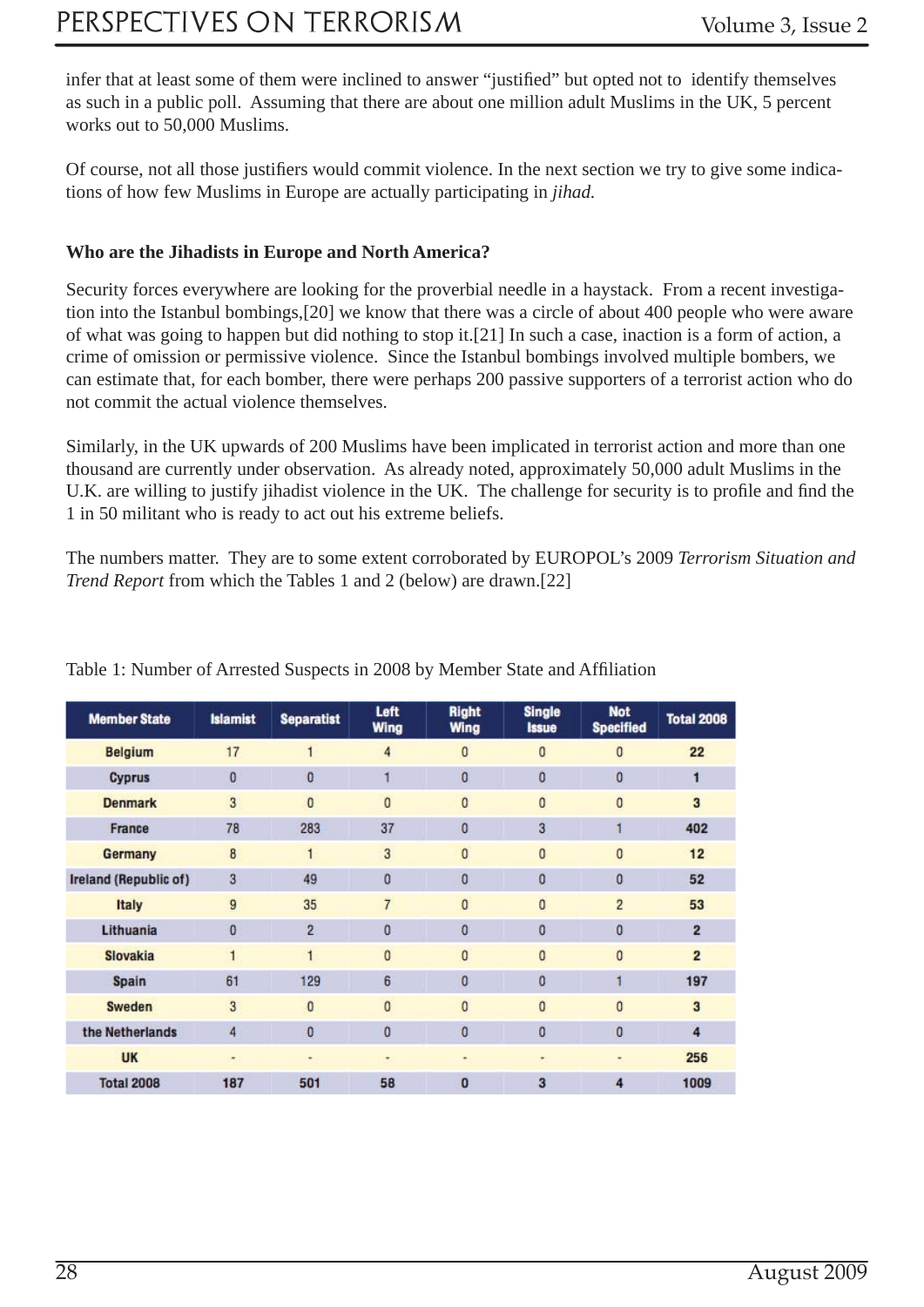| <b>Member State</b>          | <b>Islamist</b> | <b>Separatist</b> | Left<br><b>Wing</b> | <b>Right</b><br><b>Wing</b> | <b>Not</b><br><b>Specified</b> | <b>Total</b> |
|------------------------------|-----------------|-------------------|---------------------|-----------------------------|--------------------------------|--------------|
| <b>Belgium</b>               | 5               | $\overline{7}$    | $\bf{0}$            | $\mathbf{0}$                | $\bf{0}$                       | 12           |
| <b>Denmark</b>               | 10              | 0                 | 0                   | $\bf{0}$                    | 7                              | 17           |
| <b>France</b>                | 31              | 44                | 0                   | $\bf{0}$                    | 0                              | 75           |
| Germany                      | 8               | $\overline{c}$    | 0                   | $\bf{0}$                    | 0                              | 10           |
| <b>Ireland (Republic of)</b> | $\mathbf{0}$    | 9                 | $\bf{0}$            | $\mathbf{0}$                | $\bf{0}$                       | 9            |
| Italy                        | 20              | 3                 | $\overline{2}$      | $\bf{0}$                    | 0                              | 25           |
| <b>Spain</b>                 | 49              | 85                | 25                  | $\mathbf{0}$                | 3                              | 162          |
| Sweden                       | ٠               | $\pmb{0}$         | 0                   | $\bf{0}$                    | 0                              |              |
| the Netherlands              | 13              | $\mathbf{0}$      | $\bf{0}$            | $\mathbf{0}$                | $\bf{0}$                       | 13           |
| <b>UK</b>                    | 53              | 5                 | $\bf{0}$            | $\overline{2}$              | 0                              | 60           |
| <b>Total</b>                 | 190             | 155               | 27                  | $\overline{2}$              | 10                             | 384          |

Table 2: Number of Verdicts for Terrorism Charges in 2008 by Member State and Affiliation

Table 2 seems to suggest that authorities are doing a formidable job at finding and convicting alleged Islamist terrorists. After all, half of all verdicts concern Islamist terrorists.[23] Only 34 percent of proceedings related to Islamist terrorism ended with acquittals. That is not to say that those acquitted were necessarily innocent; the burden of proof in terrorism trials can be considerable and many suspects are tried for crimes they allegedly intended to commit rather than crimes committed, an anomaly in the criminal justice system which is generally used to trying people who have already committed crimes. Security services and courts are concentrating on Islamist threats, and with considerable success.

The overall picture that emerges is one of a small percentage yet a sizeable number of Muslims in Western countries who approve of jihadist violence, with only a tiny fraction of those who approve actually involved in violent acts. The disjunction between opinion and action implies that an effective counternarrative must reach radical terrorist perpetrators, justifying supporters and sympathizers - as depicted in Graph 1.

Graph 1: The Pyramid Model of Radicalization



Higher levels of the pyramid represent more extreme opinions, with violent radicals at the apex. In the aforementioned 2004 *Guardian/ICM poll* of UK Muslims, 7 out of 10 respondents equated the "Global War on Terror" with a "War on Islam" (while 3 out of 10 were neutral on that point); about 5% justified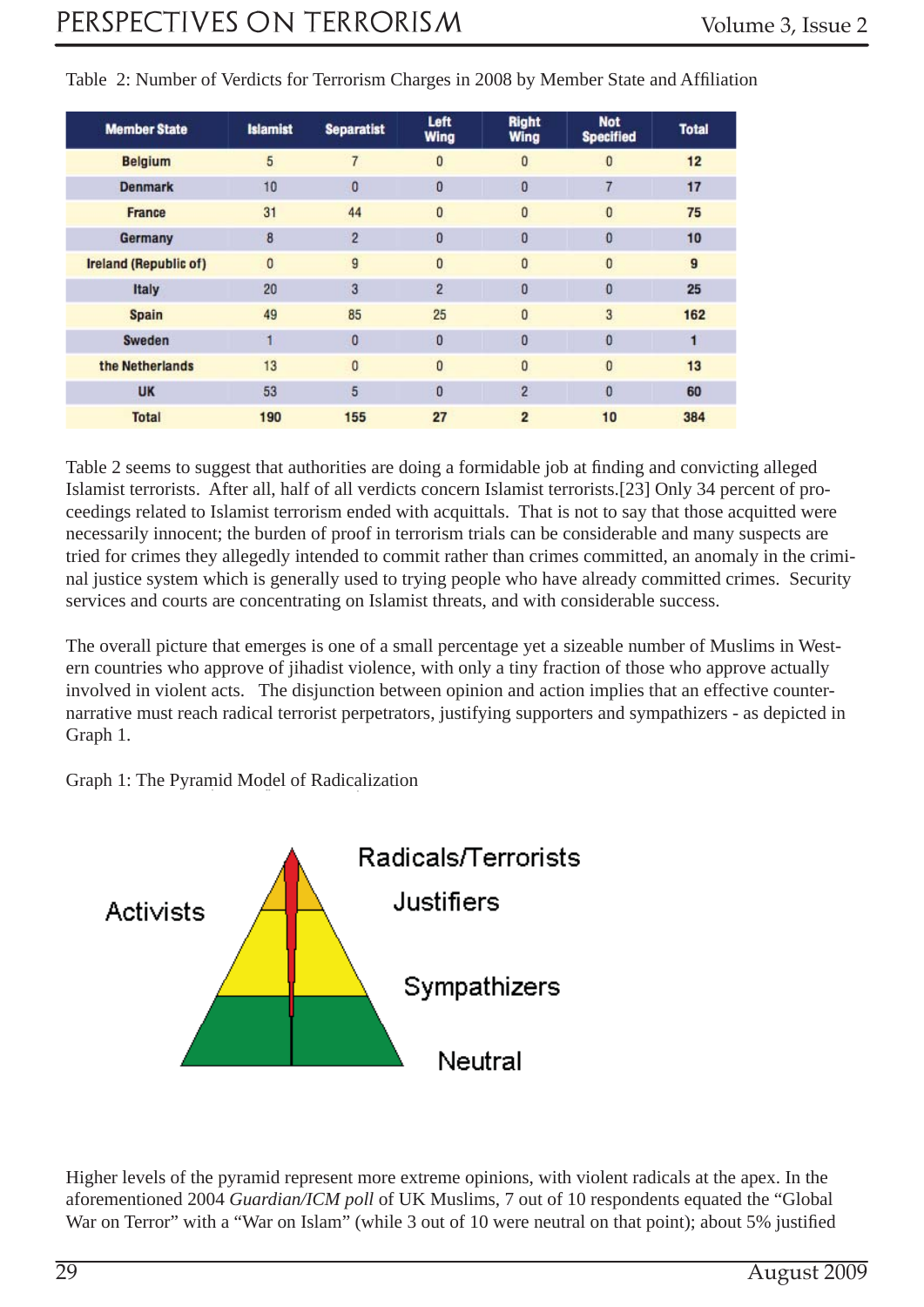suicide terrorism, and perhaps one tenth of one percent (1.000/1.000000) know something about or are involved in jihadist activity in the U.K.

The characterization "Activists" in the pyramid model might be accompanied by a question mark on the left side of the pyramid, opposite the right-side levels that range from Neutral to Radical. The question mark and separate location would represent an important uncertainty about political activism, which we understand as legal and non-violent political protest or political action. It is beyond the scope of the present article to explore whether or how often activism leads to radicalization, that is, how often legal and non-violent political action leads on to illegal and violent political action. We expect that the answer will differ for different groups, different decades, and different cultures.

Note also that the pyramid does not imply a stage theory, which would require that every trajectory to terrorism must start at the base of the pyramid and rise through each intervening level in order to reach terrorism at the apex.[24] Note that, in the pyramid model, the volcanic "magma pipe" of radicals/terrorists reaches down even into the neutral population. This representation recognizes that even apolitical individuals at the base of the pyramid can sometimes shift more or less rapidly to political violence and terrorism.

Indeed analyses have suggested that the pathways to terrorism are varied and complex.[25] Recent work suggests that there are plural pathways with no profile trajectory.[26] The next section discusses some of the sources of these pathways.

#### **Mechanisms of Radicalization and the Importance of the Narrative**

Insofar as jihadi radicalization is concerned, four types of popular explanations can be found:

1. *Socio-economic marginalization*: This is the prevailing neo-Marxist explanation that assumes economic factors underlying all conflicts everywhere at all times. People are frustrated because they are poor or otherwise victimized by the economic and social system.

2. *Social-identity marginalization*: This explanation holds that people have trouble integrating culturally into the mainstream of society or encounter difficulties in having their own identify recognized and validated by the mainstream.

3. *Religious fanaticism*: This explanation is favoured by those who see *Wahhabism* and *Salafi sm* as the crux of the problem. In this account, extremist religion is the 'center of gravity.'

4. *Political grievance*: From this perspective, the major source of the problem are people who are unhappy with certain political decisions or policies which they seek to change.

It is worth noting that the four explanations are all sub-species of grievance; each specifies something wrong with the world that needs to be changed. From a comparative perspective, the important fact to note is that the vast majority of people that might fall into any of those four categories are not violent, indeed do not advocate, support, or even sympathize with violence. For this reason and for our purposes, then, all four are of limited utility.

A more differentiated system of explanation has recently been offered by McCauley and Moskalenko (2008). They distinguish among individual, group, and mass-public mechanisms of radicalization. Their focus is specifically on radicalization that leads to the extreme of political violence.

1. *Personal grievance.* Harm to self or loved ones produces anger toward the perpetrators.This explanation includes individual experience of socio-economic or identity frustration, but includes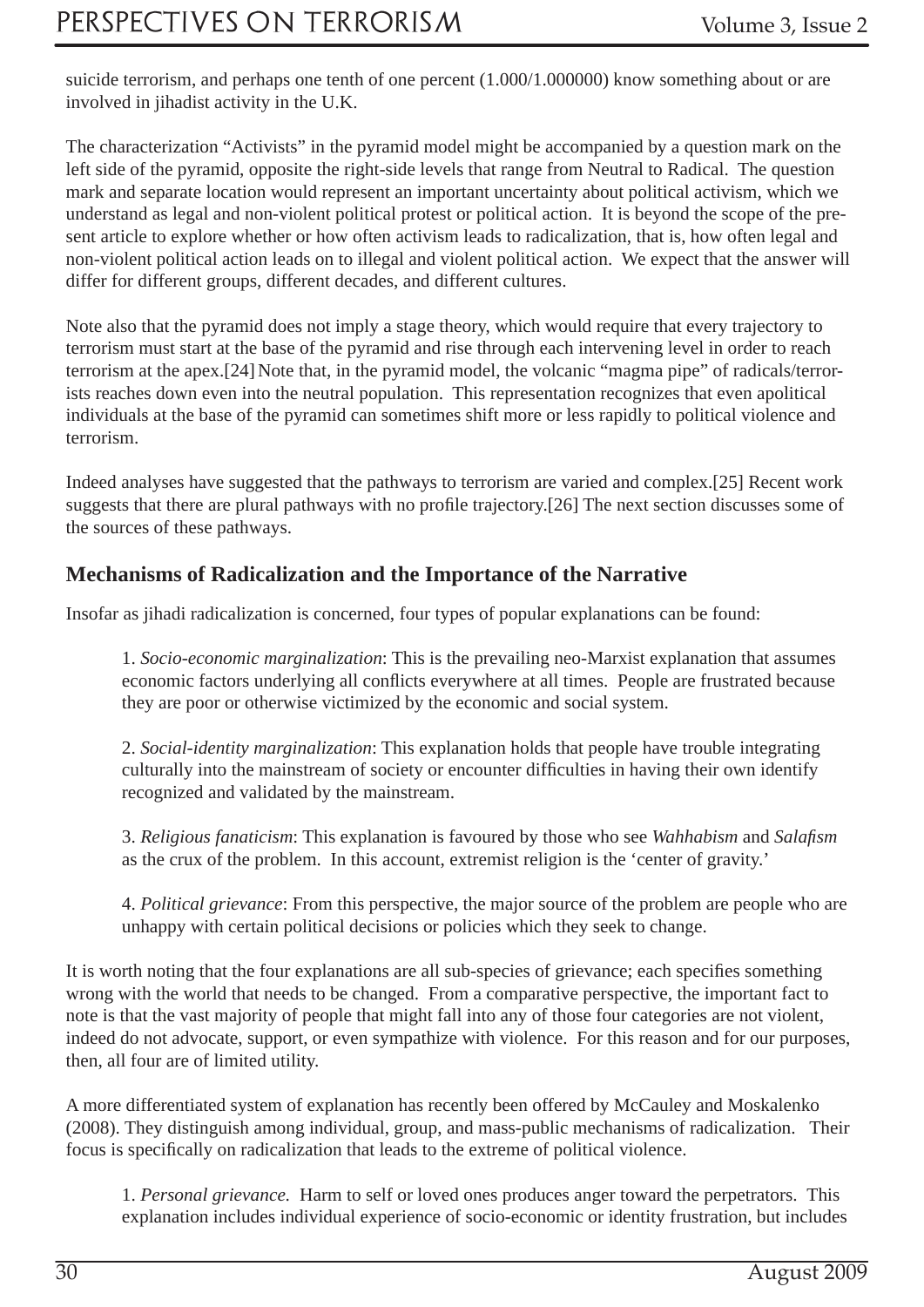also any perceived personal injustice at the hands of the powers that be. Chechen Black Widows are one example.

2. *Group grievance.* Again, anger is predicted in response to harm, but the harm is to a group too large to be known personally. The individual identifies with a group perceived as suffering victimization or injustice. When radicalization by group grievance occurs without any personal grievance or involvement in a radical group, the result may be described as "sudden jihad syndrome" and includes such examples as Mohammed Rea Taheri-azar, and Momin Khawaja. "Lone wolf" terrorism is often said to be associated with Internet exposure to radical narratives. [27]

3. Self-persuasion in action – the slippery slope. This is based on a psychology of self-justification in which each act of increasing extremity produces desensitization and rationalization which, in turn, encourage more extreme acts. As in Stanley Milgram's experiment requiring subjects to give increasing shock levels to "another subject," the crucial element is that the trajectory toward extreme behaviour is divided into very small steps.

4. J*oining a radical group – the power of love.* Individuals can be radicalized through their attachment to friends and family.[28] Their request "join me" can be a good enough reason to join a radical group. The attachment may be long-term and pre-existing or it may be deliberately cultivated. Note that even previously apolitical individuals can be pulled into radical groups by the power of love.

5. *Fear – escape to group security*. Sometimes an individual is safer in a violent group than alone on the streets of a failed state. An example is the formation of sectarian groups in Iraq.

6. *Thrill, Status, Money*. These are instrumentalist explanations that play on individual preferences, usually those of young males. Examples include setting Improvised Explosive Devices in Iraq or Afghanistan but the same kind of motivation is often present in members of street gangs.

In addition to these six mechanisms of individual radicalization, three mechanisms of group dynamics can be identified.

7. *Group polarization*. Research by social psychologists indicates that groups made up of likeminded individuals are likely to become more extreme in their shared preferences. Group dynamics lend more weight to arguments and to individuals leaning in the group-favoured direction.

8. *Extreme cohesion under isolation and threat*. These circumstances often affect underground groups, cults, and combat squadrons; the high cohesion multiplies every kind of group dynamics, including inter-group polarization.

9. *Inter-group and intra-group competition*. Three kinds of competition are relevant. A non-state group may compete against state power, against another non-state group (often in the form of "outbidding" the other group), or may experience competition among factions of their own group (such as the split within the IRA and the formation of two IRA splinter groups).

Finally, three mechanisms are identified that can move mass publics to support political violence.

10. *External threat.* Perception of common threat reliably leads to increased group identification, magnified ethnic entrepreneurship and the power of leaders, sanctions against in-group deviants, and the idealization of in-group values. These changes prepare a group to confront the threat, including preparation for the use of violence.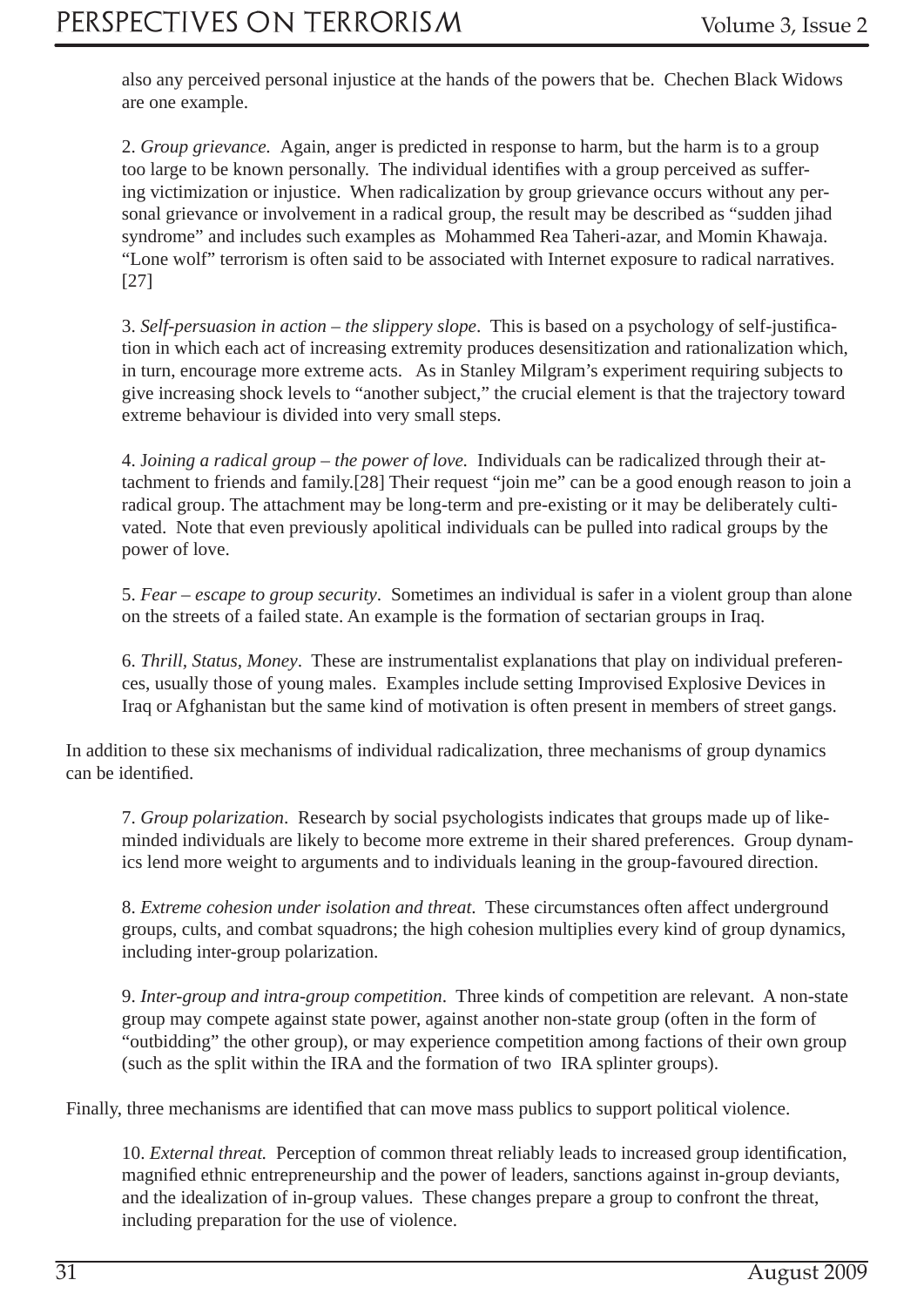11. *Hate*. As political homogeneity of the in-group increases, there is a strong tendency to adopt a view of the threatening group as likewise a homogenous group. The enemy is likely to be deindividualized and essentialized in ways that make it easier to kill by category.

12. *Martyrdom*. A martyr is the ultimate witness because the sunk costs are all-encompassing. The classic example of mobilization by way of martyrs is the story of the 1981 hunger strike from which ten IRA prisoners perished as recounted in *Ten Men Dead*.[29]

The existence of multiple mechanisms at multiple levels has two important implications for understanding how political radicalization occurs. First, there cannot be any one profile of radicalization, nor one single pathway to terrorism. Rather there are many pathways, potentially as many as the possible combinations of the twelve mechanisms identified. Similarly, in a recent article, Andrew Silke reviews the literature on radicalization and lists what he views as the most important emerging variables: age and gender, education, career and marital status, social identity, marginalization, discrimination, catalyst events/perceived injustice, status and personal reward, and opportunity and recruitment. One important caveat that Silke highlights is that radicalization is the result of the compound effect of a number of these variables. He notes that "these factors will vary depending on the culture, the social context, the terrorist group and the individual involved."[30]

The second important implication of multiple mechanisms of radicalization is that there is no single mechanism that, if controlled or eliminated, will control or eliminate radicalization. This is of key importance for thinking about narratives.

As already noted, the jihadist narrative can be broken down into several parts. We have shown that some of these parts are accepted by most Muslims (War on terror as a War on Islam) and some parts are rejected by most Muslims (attacking civilians). Yet even the accepted part, that there is supposedly a war on Islam going on, represents only a single mechanism of radicalization – group grievance. A completely effective attack on this grievance would yet leave eleven other mechanisms of radicalization in play. We conclude tentatively that even eliminating the perception of a War on Islam may not have, at least in the short term, a large effect on the rate of radicalization.

Another kind of limitation is that group grievance appears seldom to produce political violence without a group or organization to frame and focus the grievance into violent action. As noted already, a special case of group grievance is lone-wolf terrorism, in which an individual is moved to violence by perceiving harm to a group the individual identifies with. But lone-wolf terrorism is rare, at least relative to grouporganized terrorism. Again tentatively, we conclude that group grievance alone is not a powerful source of radicalization. Indeed we suspect that perception of group grievance may often be the result of radicalization via other mechanisms rather than an independent cause of radicalization. That is, a radical group framing of group grievance may often be adopted or learned by members of a radical group who themselves joined for other reasons – including personal grievance, fear, or merely thrill-seeking.

With these limitations in mind, we turn to some practical questions about developing counter-narratives to the jihadist narrative.

#### **Tailoring Counter-Narratives**

Given that we must distinguish among sympathizers, supporters, and activists as well as legal, illegal, and violent forms of political action, there is no single counter-narrative that can neutralize the jihadist narrative. The core narrative has to be analyzed in its parts - which are accepted by different audiences to different extents. To attack the jihadist narrative therefore implies preparing different narratives for these different audiences. At a minimum, four counter-narratives are required: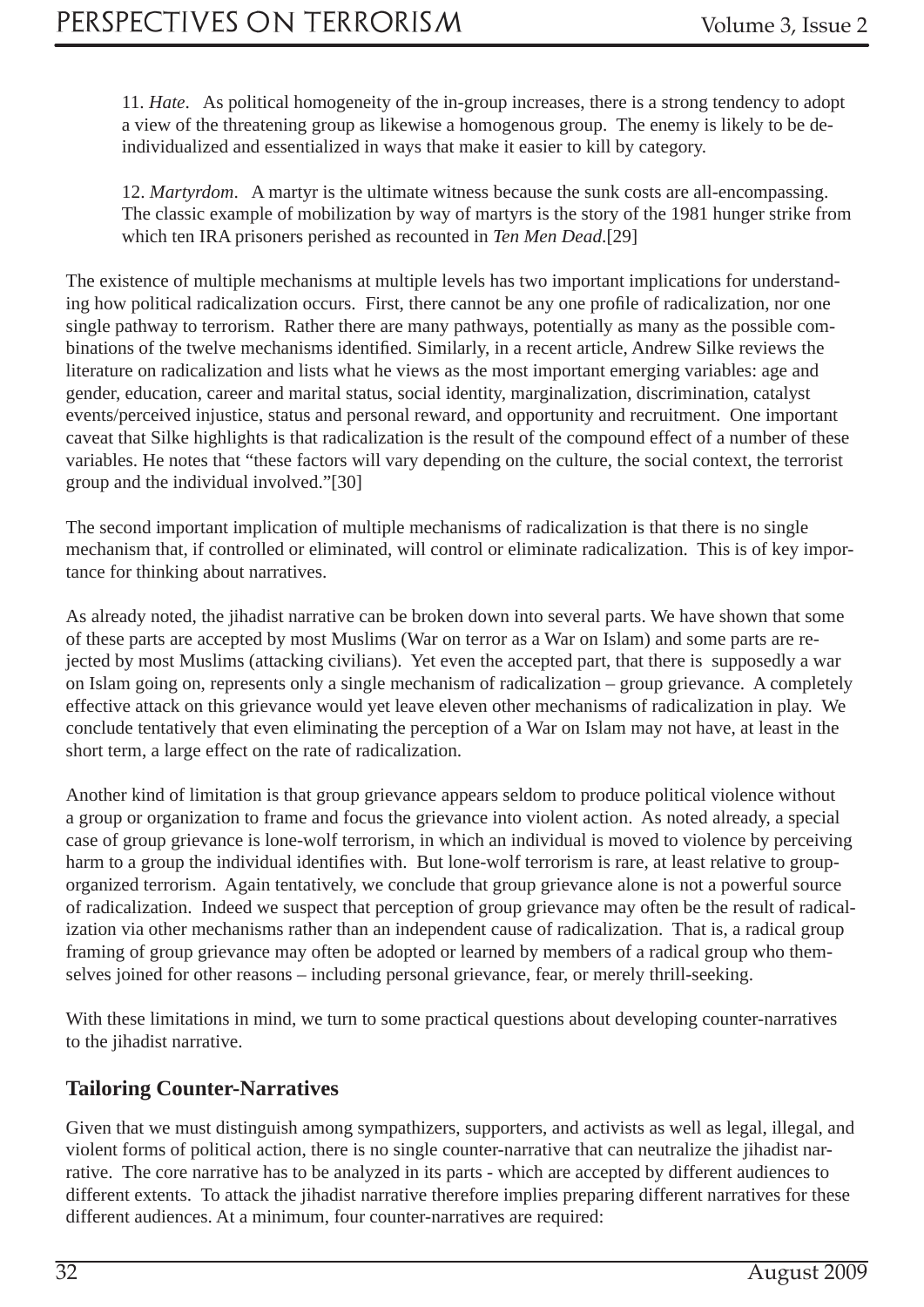1.One narrative must counter the perception that the West is engaged in a War on Islam. This perception is accepted by a very broad cross-section of Muslims, perhaps still more than half of Muslims worldwide even after the inauguration of President Obama. So long as Western troops are deployed in Muslim countries, particularly Iraq and Afghanistan, a counter-narrative for the War on Islam will likely remain difficult to formulate.

2.A second narrative must counter the perception that Muslim terrorists are defending Islam. While the aforementioned polls in Muslim countries suggest a reservoir of personal admiration for Osama bin Laden, most respondents do not endorse terrorism as a legitimate means.

3.A third narrative must counter the perception that the actions of Muslim terrorists, especially attacks on Western civilians and collateral damage to Muslim civilians, are legitimate acts of war. Polls indicate that only a small percentage of Muslims believe this, although amounting to large numbers of potential extremists in absolute terms. Research will be needed to identify the characteristics of this small but very important minority.

4. Finally, a fourth narrative must counter the perception that good Muslims have a duty to support the terrorists. As far as we are aware, there are no polls that have assessed how many or what kind of Muslims agree with this view. We expect that the percentage is very small but one representing a very high level of radicalization. Targeting this tiny minority with any kind of mass media intervention may be difficult indeed.

Without detracting from Olson's claim that  $(1)$  "we have not adapted our war-fighting structures to the new information-dominated operational environment"[31] and from the claim that (2) "we do not focus enough effort on winning and maintaining the hearts and minds of the most critical and accessible population: our own," and that (3) "we struggle to be persuasive in the virtual dimension because the message that we wish to convey lacks narrative coherence," it is not a matter, as David Betts has eloquently argued, of developing a coherent and strategic narrative.[32] Nor is it a matter, as posited by Frank Douglas, of making the idea of violent *jihad* widely unpopular.[33] It is already widely unpopular, even among its supposed target audience! Rather, it is a matter of developing multiple counter-narratives that are tailored to specific audiences. This finding echoes General Sir Rupert Smith's observation that "we are living in a world of confrontations and conflict rather than one of war and peace."[34]

This article has been motivated by a concern that the West is targeting the wrong people and for the wrong reasons. Radical ideas are not the problem per se. After all, many of democracies' greatest advances have been the result of "radicals" propagating "radical ideas." Democratic governments are not (or, at least, ought not be) in the business of policing what people think or believe. Thoughts and beliefs are (or ought to be) of concern only insofar as they are linked to behaviour that is illegal. Even then, however, it is important to distinguish between non-violent and violent illegal conduct. Only the latter is (or ought to be) of genuine concern to security and intelligence forces. Therefore, the counter-narrative task is a narrow one: to counter those narratives with the clearest link to violence.

*Christian Leuprecht* is Visiting Bicentennial Associate Professor at Yale University and Associate Professor Political Science and Public Policy at the Royal Military College of Canada and Queen's University; *Todd Hataley* is Adjunct Assistant Professor at the Royal Military College of Canada and Queen' University; *Sophia Moskalenko*, a social psychologist, holds a postdoctoral Fellowship from the Department of Homeland Security; *Clark McCauley* is Rachel C. Hale Professor of Mathematics and the Sciences at Bryn Mawr College and Editor of the journal *Dynamics of Asymmetric Conflict*.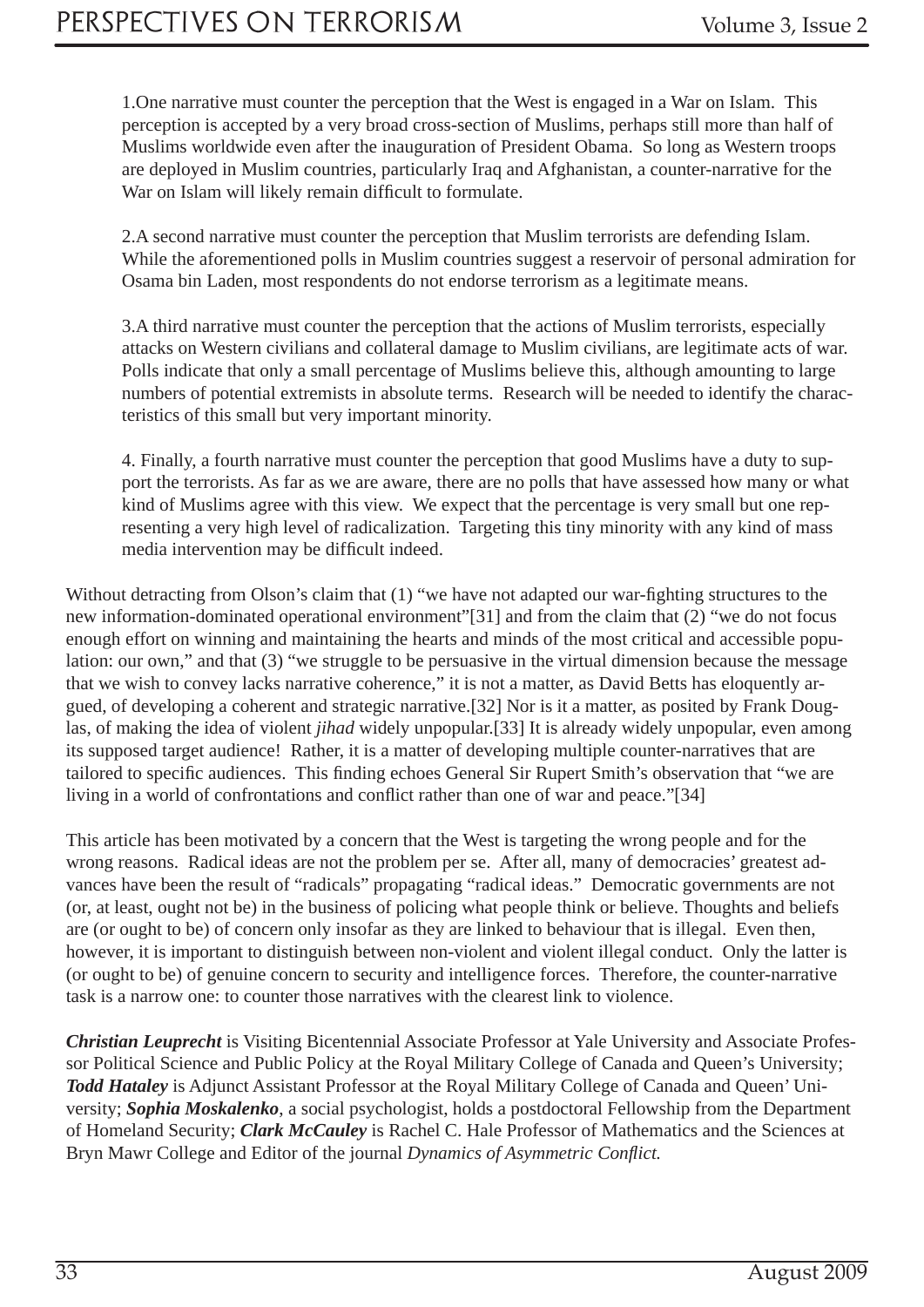#### **NOTES:**

 [1]This sentiment is shared by, *inter alia*, Walid Phares. *Future Jihad: Terrorist Strategies against the West*. New York, Palgrave Macmillan, 2006, and his more recent book *The Confrontation: Winning the War against Future Jihad*. New York: Palgrave Macmillan, 2009; J. Michael Waller. *Fighting the War of Ideas like a Real War*. Washington, D.C., The Institute of World Politics Press, 2007; David Kilcullen. "Countering Global Insurgency," *Journal of Strategic Studies* Vol. 28, No. 4, 2005, pp. 597-617; Michael Vlahos. "Losing Mythic Authority," *The National Interest* May/June, 2007.

[2]Office of the Under Secretary of Defense for Acquisition. Technology and Logistics. Report of the Defense Science Board Task Force on Strategic Communication. Washington, D.C., DOD, September 2004.

[3]George W. Bush, 43rd President of the United States, addressing a joint session of Congress on 20 September 2001.

 [4]Lawrence Pintak. Dangerous Delusions: Advertising Nonsense about Advertising America. http://www.publicdiplomacy. org/32.htm (Aug. 29, 2004)/*The Daily Star* (Beirut).

[5]John Sabini. *Social Psychology (2nd ed.)*. New York: Norton, 1995.

 [6]Lawrence Freedman. *The Transformation of Strategic Affairs*, Adelphi Paper No. 379. London: International Institute for Strategic Studies. March 2006. p.22.

 [7]Richard Jackson. *Writing the War on Terror: Language, Politics and Counter-Terrorism.* Manchester: Manchester University Press, 2005.

[8]Michael Vlahos. "The Long War: A Self-defeating Prophecy," *Asia Times,* 9 September 2006.

 [9]For substantiation from primary Taliban sources, see, for instance, Thomas Johnson. 2007. "The Taliban Insurgency and an Analysis of Shabnamah ("Night Letters")," *Small Wars and Insurgencies* Vol. 18, No. 3, 2007, pp. 321-322.

 [10]David Betz. 2008. "The virtual dimension of contemporary insurgency and counterinsurgency," *Small Wars and Insurgencies,* Vol. 19, No. 4, 2008, p. 520.

 [11]Thomas X. Hammes. 2005. "War evolves into the fourth generation," *Contemporary Security Studies* Vol. 26, No. 2, 2005, pp.189-221.

[12]L. Freedman, op. cit., pp. 22-23.

[13]Michael Howard. "A Long War?" *Survival* Vol.48, No.4, 2006, p. 11.

 [14]See, for instance, *Zogby International* polling from Nov/Dec. 2001 (American Muslim Poll in conjunction with Georgetown University's Project on Muslims in the American Public Square at: http://www.projectmaps.com/PMReport.htm , May 2002. (The Hamilton College Muslim America Poll at http://www.hamilton.edu/news/MuslimAmerica/MuslimAmerica.pdf , June 2004 (in collaboration with Project MAPS at http://www.projectmaps.com/AMP2004report.pdf , and Pew Research Center polling from 2007 (*Muslims Americans: Mostly Middle Class, Mostly Mainstream*).

 *[15]Guardian/ICM* telephone poll of UK Muslims in 2004.

 [16]February 2009 poll by the Centre for the Study of Terrorism and Responses to Terrorism (START) at the University of Maryland in conjunction with world public opinion.org at http://www.worldpublicopinion.org/pipa/pdf/feb09/STARTII Feb09\_rpt.pdf

[17]Ibid.

[18]http://www.projectmaps.com/PMReport.htm

[19]Ibid.

 [20]Edmund F. McGarrell, Joshua D. Freilich, and Steven Chermak. "Intelligence led policing as a framework for responding to terrorism," *Journal of Contemporary Criminal Justice,* Vol. 23, No.2, 2007, pp. 142-158.

[21]See: ibid.

[22]EUROPOL. *TE – SAT Terrorism Situation and Trend Report*. The Hague, EUROPOL, 2009.

 [23]The number of suspects tried does not correspond to the number of verdicts because suspects are often tried for multiple offences and in separate court proceedings, especially in Denmark, the Netherlands, Spain, and the UK.

 [24]See, for example, Shahid Bux.. "Muslim Youths, Islam and Violent Radialization: Addressing Some Myths" *The Police Journal* 80, 2007, pp.267-278; Thomas Hegghammer. "Terrorist Recruitment and Radicalization in Saudi Arabia" *Middle East Policy.* Vol. 13, No. 4, 2006, pp. 39-60; John Horgan. "From Profiles to Pathways and Roots to Routes: Perspectives from Psychology on Radicalization into Terrorism" *The Annals of the American Academy of Political and Social Science.* 116, 2008, pp. 80-94; Aidan Kirby. The London Bombers as Self-Starters: A Case Study in Indigenous Radicalization and the Emergence of Autonomous Cliques. *Studies in Conflict and Terrorism* 30, 2007, pp. 415-428; Evan F. Kohlmann . "Homegrown Terrorists: Theory and Cases in the War on Terror's Newest Front". *The Annals of the American Academy of Political and Social Science*, No. 618, 2008, pp. 95-109; and Clark McCauley and Sophia Moskalenko. "Mechanisms of Political Radicalization: Pathways Toward Terrorism" *Terrorism and Political Violence, Vol.* 20, No. 3, 2008, pp. 415-433.

 [25]For example: Magouirk, Atran and Sageman, 2008: pp. 1-16; B.L.Smith, K.R. Damphouse and P. Roberts. 2002. "American Terrorism Study: Patterns of Behavior, Investigation and Prosecution of American Terrorist, Final Report" Washington, DC: U.S. Department of Justice, 2002; and Mark S. Hamm, Mark S. *Terrorism as Crime: From Oklahoma City to Al-Qaeda and Beyond* New York: New York University Press, 2007.

 [26]Clark McCauley and Sophia Moskalenko. "Mechanisms of Political Radicalization: Pathways Toward Terrorism," *Terrorism and Political Violence* Vol. 20, No. 3, 2008, pp. 415-433.

[27]Evan Kohlmann. "Inside As-Sahaab: The Story of Ali al-Bahlul and the Evolution of Al-Qaida's Propaganda," Nefa Foundation, 2008, pp. 95-109; see also: Anne Stenersen. "The Internet: A Virtual Training Camp?" *Terrorism and Political Violence.* Vol. 20, No. 2, 2008, pp. 215-233; Brynja Lia. "Al Qaeda Online: Understanding Jihadist Internet Infrastructure,"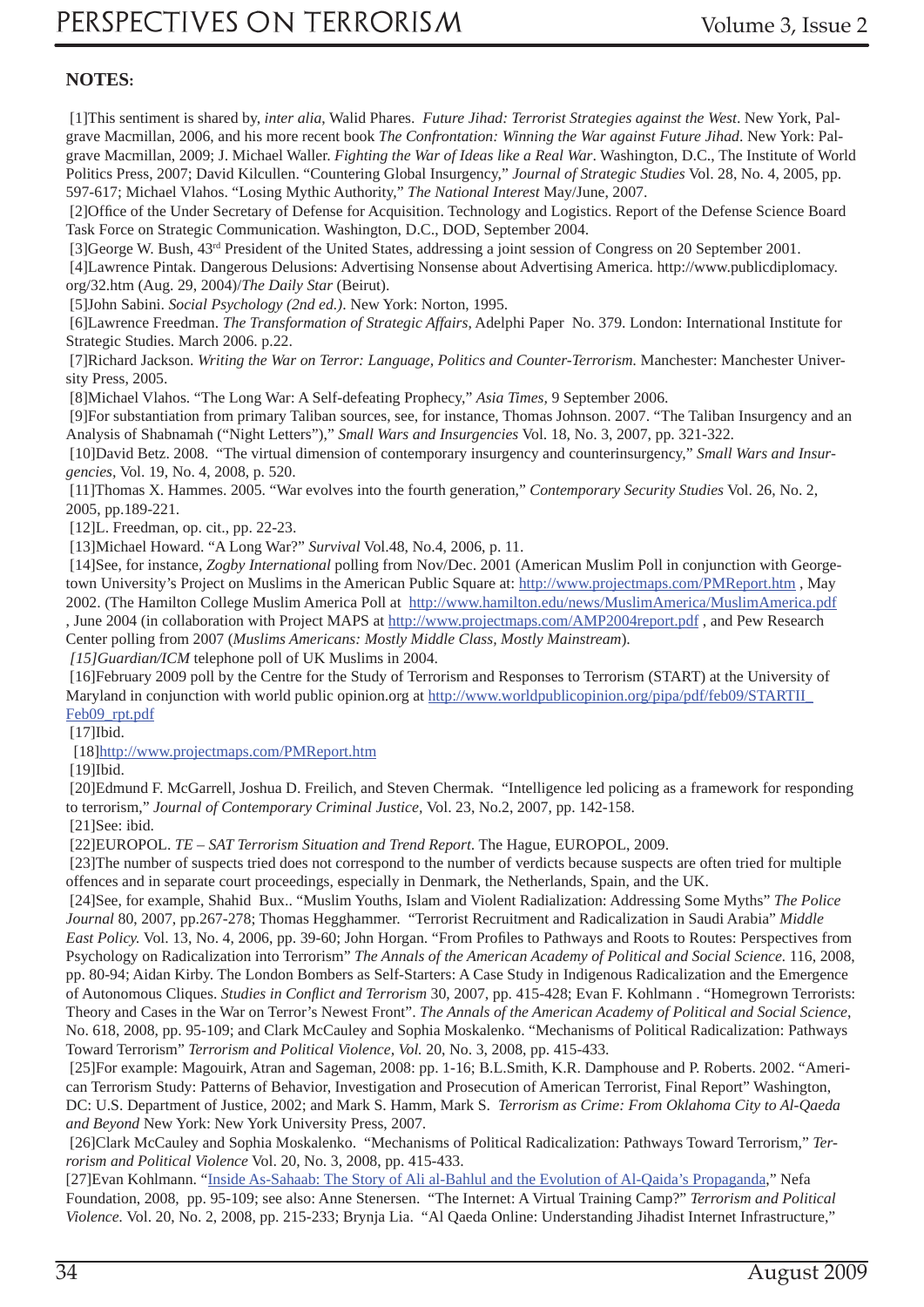*Jane's Intelligence Review* Vol. 18, No. 1, 2006.

[28]Marc Sageman. *Understanding Terror Networks*. Philadelphia, PA: University of Pennsylvania Press, 2004.

[29]David Beresford. *Ten Men Dead: The Story of the 1981 Irish Hunger Strike*. Grove/Atlantic, 1997.

 [30]Andrew Silke. "Holy Warriors: Exploring the Psychological Process of Jihadi Radicalization" *European Journal of Criminology, Vol.* 5, No. 1, 2008, pp. 99-123.

[31]See also William J. Olson. "War Without a Centre of Gravity: Reflections on Terrorism and Post-Modern War," Small *Wars and Insurgencies,* Vol. 18, No. 4, 2007, pp. 559-583.

[32]Betts, *op. cit*.

[33]Frank "Scott" Douglas. "Waging the inchoate war: Defining, fighting, and second-guessing the 'Long War'," *Journal of Strategic Studies,* Vol. 30, No. 3, 2007, pp. 391-420.

[34]Rupert Smith. *The Utility of Force: The Art of War in the Modern World.* London: Allen Lane, 2005, pp. 16-18, 371-372.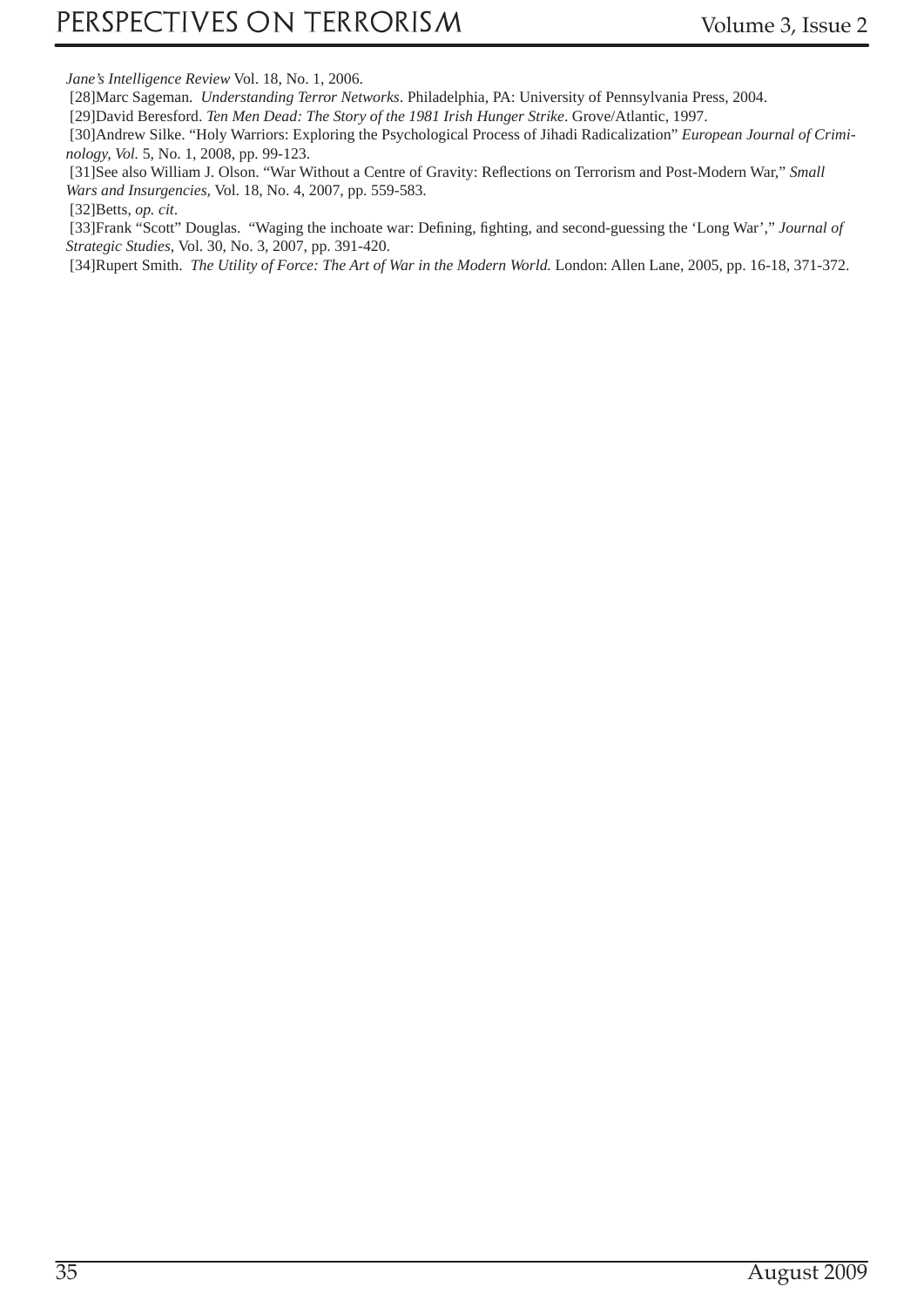### **Book Reviews**

Peter R. Neumann. *Old & New Terrorism*. *Late Modernity, Globalization and the Transformation of Political Violence.* Cambridge, Polity, 2009. 218 pp. ISBN-13: 978- 0-7456-4376-2.

For those who are new to the field of Terrorism Studies, this is a useful and concise volume which summarizes some of the recent debates in the terrorism research community in a clear and well-structured way. According to the author of the volume - he is Director of the International Center for the Study of Radicalisation and Political Violence (ICSR) at King's College, London – it was written out of frustration with the academic field of 'Terrorism Studies' which often studies terrorism out of context.

Regarding context, Neumann makes a credible case that *globalization* has been a facilitating factor in the transition from older to newer terrorism. However, he is, to this reviewer, less convincing in his discussion of the contribution of the more abstract *late modernity* to the emergence of 'new' terrorism. 'Old' and 'new' terrorism are illustrated by case studies on the IRA and al-Qaeda which Dr. Neumann discusses in terms of structure, aims and method. He is aware of the limitation of such a comparison and honest enough to ask himself whether the Palestinian Hamas or the late Tamil LTTE should be regarded as 'old' or 'new'. He fails to discuss in any detail other groups than the IRA, the Irish Protestant Loyalists, ETA and al-Qaeda. The *Lord's Resistance Army* in Uganda, for instance, which caused many more casualties than Al Qaeda is not even mentioned and its record contradicts Neumann's claim that "Those who claim to act in the name of Islam have killed more people in the past two decades than any other branch of religiously inspired terrorism" (p.105) .

There are other questionable statements like "....even the United Nation have come to recognize that, for the forseeable future, international cooperation on counter-terrorism issues will continue to rely on informal, ad hoc forums that involve mostly bilateral contacts" (p.157). If that were fully true, the UN would long ago have abolished most of its 24 bodies in the Security Council, the General Assembly and the Secretariat and other parts of the UN system that deal with preventing and countering terrorism. When it comes to policy recommendations, the author calls for more international cooperation (p. 154), the promotion of non-violent forms of expressing any identity or ideology and, somewhat surprisingly, educating the public about the ineffectiveness of terrorist violence (p.160). As to what the future holds, Neumann suggests that the anti-globalization movement and anti-immigrant groups in Western Europe and North America may soon resort to terrorist methods (p. 164).

Regarding the jihadist movement, Neumann is modest enough to conclude that "…it is impossible to make any precise forecasts when the picture is as confusing and contradictory as it seems right now" (p.165). The book covers some of the same ground as Brynjar Lia's magisterial 'Globalisation and the Future of Terrorism. Patterns and Predictions' (London, Routledge, 2005) but cannot match the latter's scope and originality. – *Reviewed by A.P. Schmid (Editor PT)*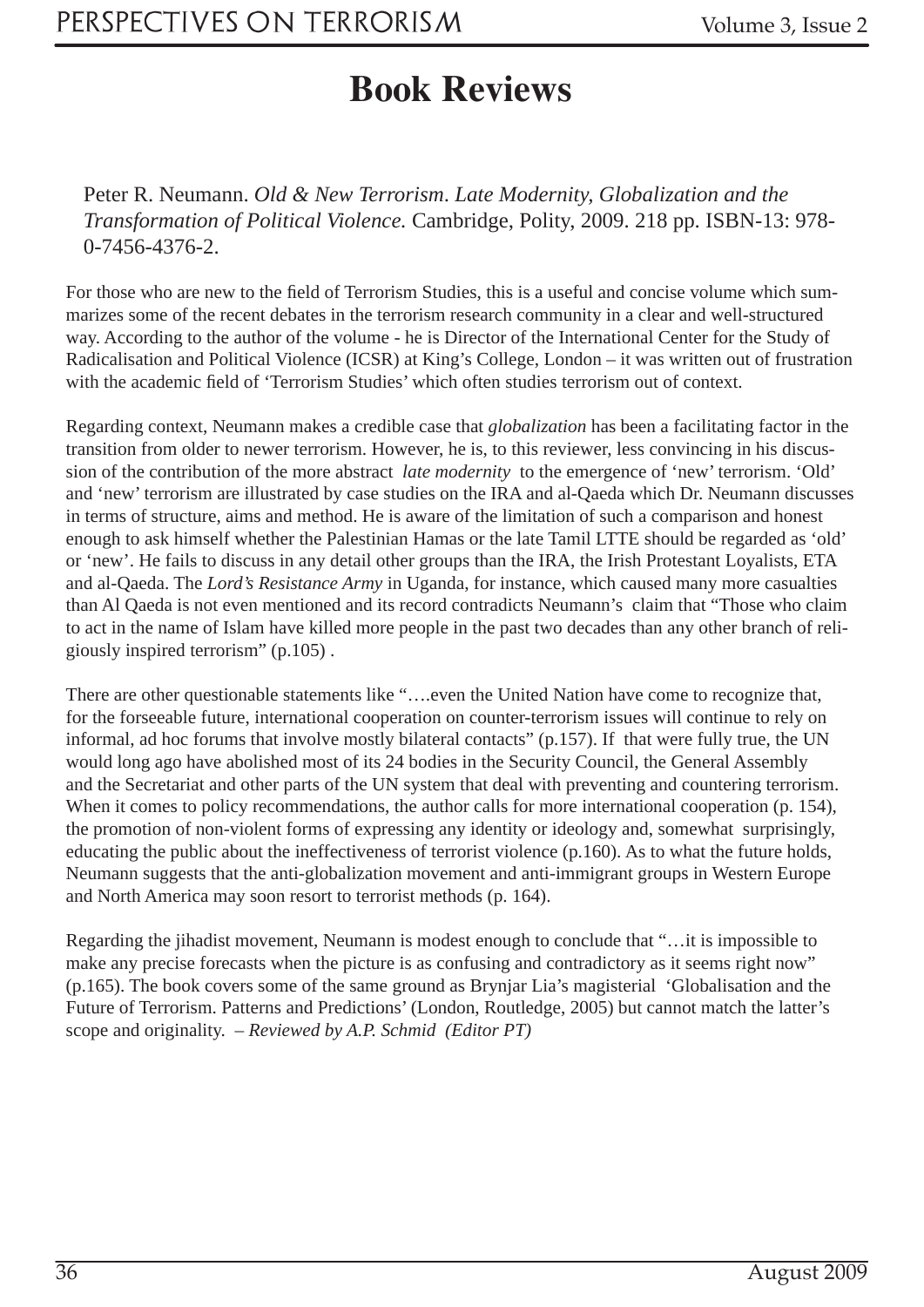#### Ana S. Trbovich. *A Legal Geography of Yugoslavia's Disintegration.* Oxford, UK: Oxford University Press, 2008. 522 pp. ISBN 978-0-19-533343-5

Beginning in 1991, the state of Yugoslavia disintegrated like an accidentally dropped fine crystal. Yet according to Ana S. Trbovich, it was hardly an unforeseen and indeed, an unforeseeable occurrence. Its seeds were sown in the historical apportionment of various provinces, which bore the names of ethnic groups (except for the Muslims) but had little to do with the patterns of actual demographic composition within these geographical entities. She points out that the internal boundaries of Yugoslavia reflected only the administrative needs of the Communist government; these did not pertain to any territorial claims of the Slovenes, the Croats, the Serbs and the Muslims (who claimed Bosnia-Herzegovina). As a result, each group felt compelled to drive out the "intruders" by a process, which became enshrined in history of the twentieth century under the euphemistic name of "ethnic cleansing."

Nationalism, the process by which a group of people see themselves as part of a larger collectivity, separated from the "others," was largely a product of nineteenth century Europe. From the beginning, the principle of (and later right to) self-determination and political separation came directly in conflict with the sovereign need of the state to maintain its territorial integrity. Although Trbovich frames this dilemma in terms of the former Yugoslavia, her analysis is eminently pertinent for our understanding of other conflicts - from Uighur nationalism to the Basque rebellion, from Kashmir to Georgia.

However, in the quest for international political stability, the post WWII practice in the United Nations, with the possible exception of Bangladesh and East Timor, has been to side squarely on the side of state sovereignty. Trbovich poignantly points out that "(i)n the case of Yugoslavia, the fundamental principle of territorial integrity, which lies at the basis of international law, appears to have been undermined" (p. 1). On the basis of a great deal of legal and historical research, the author constructs her case in favour of state sovereignty and warns us against the romantic notion of ancestral community and a common bond of blood and culture – notions which psychologically separate a group from everyone else within a larger political entity.

While Trbovich builds an impressive set of arguments based on international law and a painstaking discussion of various treaties and plans, she generally shies away from answering her own core question adequately: why did the international community break its own rule in the case of the Yugoslav republics which "rendered human and minority rights the only form of determination" (p. 436)? It would have been interesting to place it in the broader context of international politics, the discussion of which is somewhat inadequate in the treatment of her own Balkan case study. Had she done so, we would have understood better the reasons why, along with Yugoslavia, Bangladesh and East Timor stand out as exceptions to standard UN practices. It could also have shed important light on the West's concern about genocide in Darfur as opposed to the one in Rwanda. Equally absent in her discussion is the question of the formation of individual ethnic identity, which was used to romanticize each community while demonizing others. Tito, on the one hand, tried to develop a Yugoslav national identity, yet, on the other hand, created at the same time a political structure which could only promote sectarianism.

Much of this unfortunate process can be traced to successive amendments to the Yugoslav Constitution, which almost guaranteed conflict among various groups. Trbovich comments that "(i)n addition to escalating nationalism, the reason for creating such an ambiguous, contradictory, and inefficient constitutional arrangement for Yugoslavia was the so-called inheritance question or the problem of Tito's succession. Tito safeguarded his power so strongly, that he fashioned a system in which any conflict resolution among the republics called for his personal intervention" (p. 165). Unfortunately, while presenting the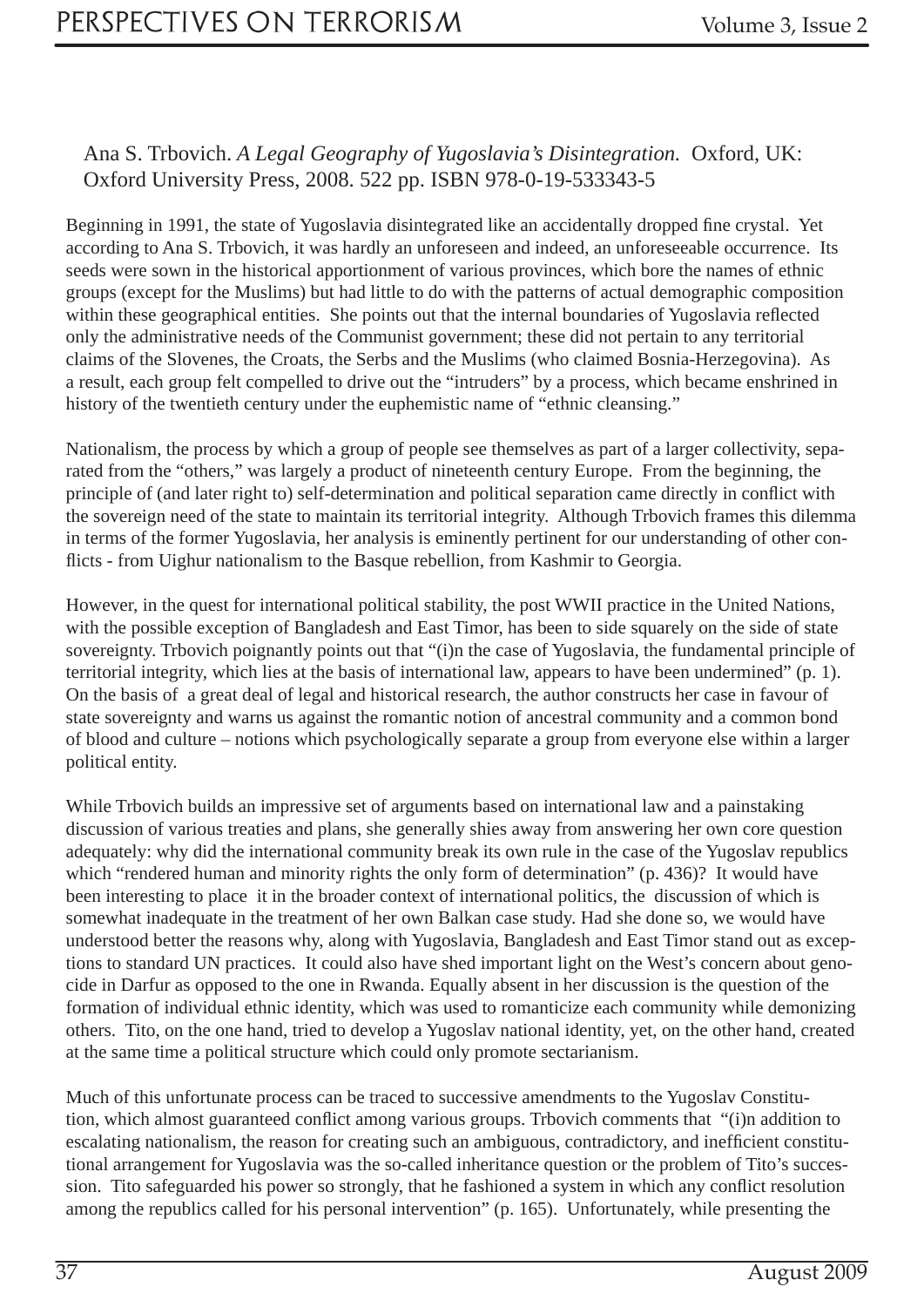legal evolution of Yugoslav federalism, Trbovich did not explore these important and in many ways, more interesting political questions in greater detail. Nevertheless Ana Trbovich's work is an excellent example of multidisciplinary work, imaginative in its presentation, historical in perspective, and magisterial in scope. Any serious student of the disintegration of Yugoslavia in particular, and all other violent calls for self-determination and secession in other parts of the world in general , can ill afford to ignore her arguments. - *Reviewed by Dipak Gupta (San Diego State University)* 

#### Ruediger Lohlker. *Dschihadismus Materialien* [Jihadism Materials]. Vienna, Facultas WUV, 2009. 248 pp. ISBN 978-3-8252-3132-3

The author of the volume who holds a chair for Islamic Sciences at the Institute for Oriental Studies of Vienna University, discusses *jihadism* in terms of a transnational Islamic movement which regards *jihad* in a military sense as the core of its theory and practice. Prof. Lohlker traces the history and theory of *jihad* and related concepts and presents texts from Internet forums, communiqués, songs and poetry, biographies as well as training manuals. The original Arabic texts were downloaded by the author from the Internet and translated into German whereby he deliberately excluded in most cases texts which had already been translated into English by G. Kepel and others.

In his comments to the texts, the author demonstrates great erudition with regard to the history and culture of the Arab and Islamic world. He discusses issues like the connection between monotheism and violence (and finds no direct and necessary causal connection when it comes to Islam). In a semantic analysis he notes, for instance, that only in 10 out of 41 uses of the word *jihad* in the Koran there is a clear reference to warfare.

His philological and juridical analyses of the concept make clear how complex and varied its interpretations were over the course of centuries. He also demonstrates how modern theorists of the *jihad* – ideologues and practitioners like A. Assam, S. Qutb, A. Farag, S. Imam (Dr. Fadl) A. M. as-Suri and A. al-Zawahiri – reshaped and instrumentalized *jihad* and related concepts like *takfi r* (heretic) for the promotion of their political agendas.

Some of the translated texts from the jihadi literature discuss the role of women on earth (who are admonished not to put obstacles in the way of the *jihad* for their husbands) and the (seductive) role of the virgins (*hur*) in paradise - a place situated "in the shadow of the swords" in some of the jihadist literature. These original primary documents provide the reader with a direct glimpse into a world that is archaic in its imagery but contemporary in its use of Internet technology. The last chapter of the volume discusses ways to exit from the *jihad* with text samples from Yemen, Singapore and Saudi Arabia. A glossary completes this remarkable volume which deserves to be translated into other languages. – Reviewed by A.P. Schmid (Editor PT).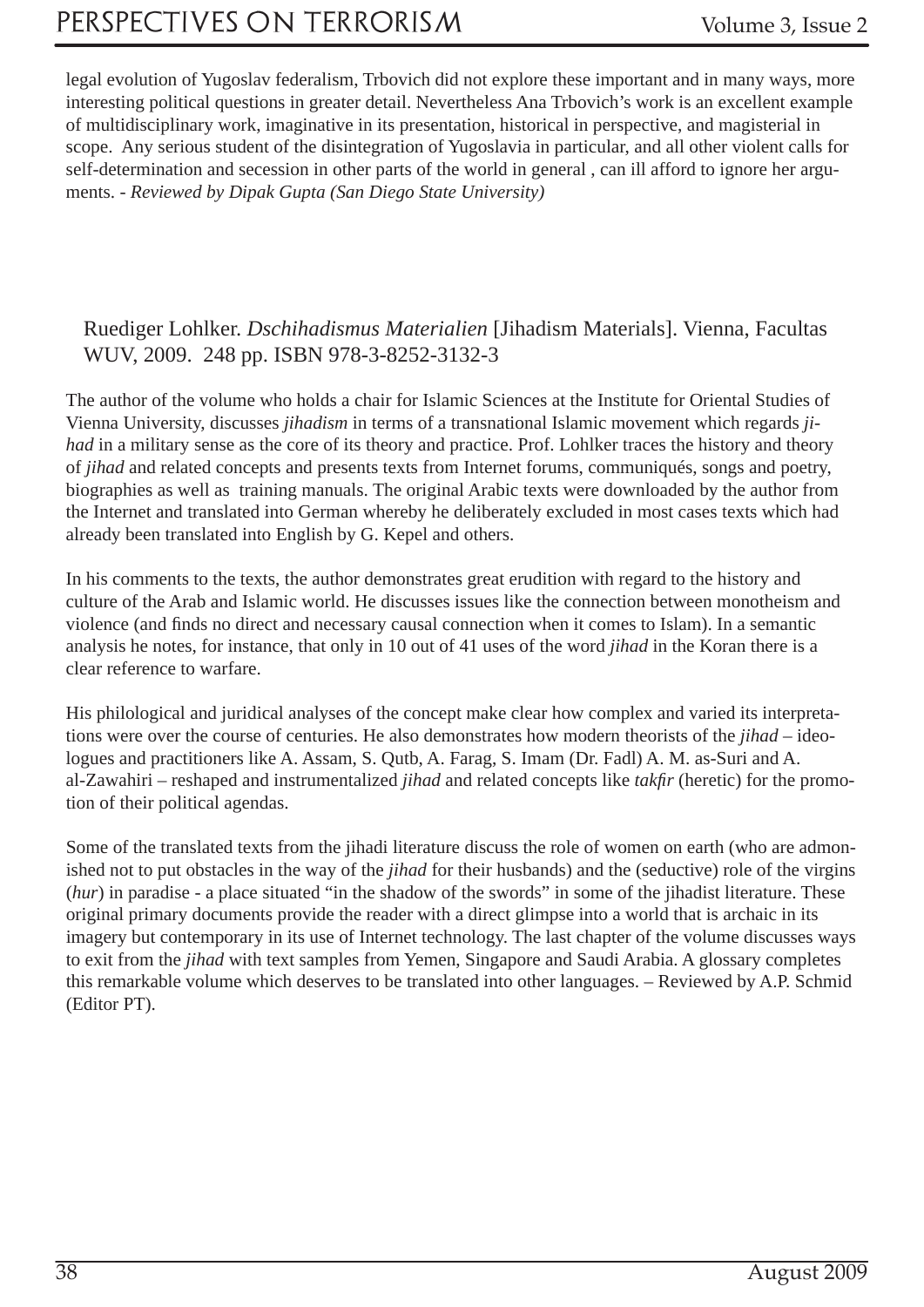### **Conference Calendar (Sept. – Dec. 2009)**

by Michael Cheek, Research Assistant TRI

| <b>Title</b>         | World Summit on Counter Terror-<br>ism: "Terrorism's Global Impact"                                                                                                                         | Rethinking Jihad: Ideas, Politics<br>and Conflict in the Arab World<br>and Beyond                                                                                                                                                          | 2009 Homeland Security Sym-<br>posium and Exhibition                                                               |
|----------------------|---------------------------------------------------------------------------------------------------------------------------------------------------------------------------------------------|--------------------------------------------------------------------------------------------------------------------------------------------------------------------------------------------------------------------------------------------|--------------------------------------------------------------------------------------------------------------------|
| Dates                | 7-10 September 2009                                                                                                                                                                         | 7-9 September 2009                                                                                                                                                                                                                         | 9-10 September 2009                                                                                                |
| Venue                | Interdisciplinary Center, Herzliya,<br>Israel                                                                                                                                               | Playfair Library, University of<br>Edinburgh, Scotland                                                                                                                                                                                     | Crystal Gateway Marriot,<br>Arlington, VA                                                                          |
| Organizer            | International Institute for Coun-<br>ter-Terrorism                                                                                                                                          | Centre for the Advanced Study<br>of the Arab World                                                                                                                                                                                         | National Defense Industrial<br>Association                                                                         |
| <b>Topics</b>        | Programme                                                                                                                                                                                   | Programme                                                                                                                                                                                                                                  | Programme                                                                                                          |
| <b>Speakers</b>      | <b>List of Speakers</b>                                                                                                                                                                     | <b>List of Speakers</b>                                                                                                                                                                                                                    | <b>List of Speakers</b>                                                                                            |
| Expected<br>audience | Academics, security profession-<br>als, government officials, first<br>responders                                                                                                           | Academics, field experts                                                                                                                                                                                                                   | Government officials, academ-<br>ics, security professionals,<br>experts, private sector                           |
| Costs                | \$600                                                                                                                                                                                       | £70.00                                                                                                                                                                                                                                     | Variable, starting at \$545                                                                                        |
| Programme<br>Details | <b>Conference Announcement</b>                                                                                                                                                              | <b>Conference Announcement</b>                                                                                                                                                                                                             | <b>Conference Announcement</b>                                                                                     |
| Contact              | International Institute for Coun-<br>ter-Terrorism (ICT) Interdisci-<br>plinary Center (IDC) Herzliya<br>P.O. Box 167<br>Herzilya 46150, Israel<br>Tel: 972-9-9527277<br>Fax: 972-9-9513073 | <b>CASAW</b> Events Team<br>Centre for the Advanced Study<br>of the Arab World<br>University of Edinburgh<br>16-19 George Square Edinburgh<br>EH8 9LD<br>Scotland<br>Tel: 0131-650-6814<br>Fax: 0131-650-6804<br>Email: events@casaw.ac.uk | Ms. Mary Anna Christiansen<br>Tel: 703-247-2596<br>Email: mchristiansen@ndia.org                                   |
|                      |                                                                                                                                                                                             |                                                                                                                                                                                                                                            |                                                                                                                    |
| <b>Title</b>         | 6th Handelsblatt Conference<br>on Security Policy and Defense<br>Industry                                                                                                                   | 17th Annual Terrorism Trends<br>and Forecasts Symposium                                                                                                                                                                                    | Victims and Society: "Terror-<br>ism and Society"                                                                  |
| Dates                | 15-16 September 2009                                                                                                                                                                        | 18 September 2009                                                                                                                                                                                                                          | 18-19 September 2009                                                                                               |
| Venue                | Pullman Berlin Schweizerhof,<br>Berlin                                                                                                                                                      | Fairleigh Dickinson University,<br>Hackensack, N.J.                                                                                                                                                                                        | National Assembly build-<br>ing Jacques Chaban-Delmas,<br>Lamartine Hall, 101 rue de l'<br>Université, 75007 Paris |
| Organizer            | Euroforum                                                                                                                                                                                   | The International Association<br>for Counterterrorism and Secu-<br>rity Professionals                                                                                                                                                      | Association française des<br>Victimes du Terrorisme and<br>Network of Associations of<br>Victims of Terrorism      |
| <b>Topics</b>        | Programme                                                                                                                                                                                   | Programme                                                                                                                                                                                                                                  | Programme                                                                                                          |
| <b>Speakers</b>      | <b>List of Speakers</b>                                                                                                                                                                     | <b>List of Speakers</b>                                                                                                                                                                                                                    | <b>List of Speakers</b>                                                                                            |
| Expected<br>audience | Academics, security profession-<br>als, government officials                                                                                                                                | Government officials, first re-<br>sponders, security professionals,<br>military                                                                                                                                                           | Academics, victims, victim as-<br>sistance personnel                                                               |
| Costs                | Variable, starting at €399                                                                                                                                                                  | Variable, starting at \$129                                                                                                                                                                                                                | Conference by invitation only                                                                                      |
| Programme<br>Details | <b>Conference Announcement</b>                                                                                                                                                              | <b>Conference Announcement</b>                                                                                                                                                                                                             | <b>Conference Announcement</b>                                                                                     |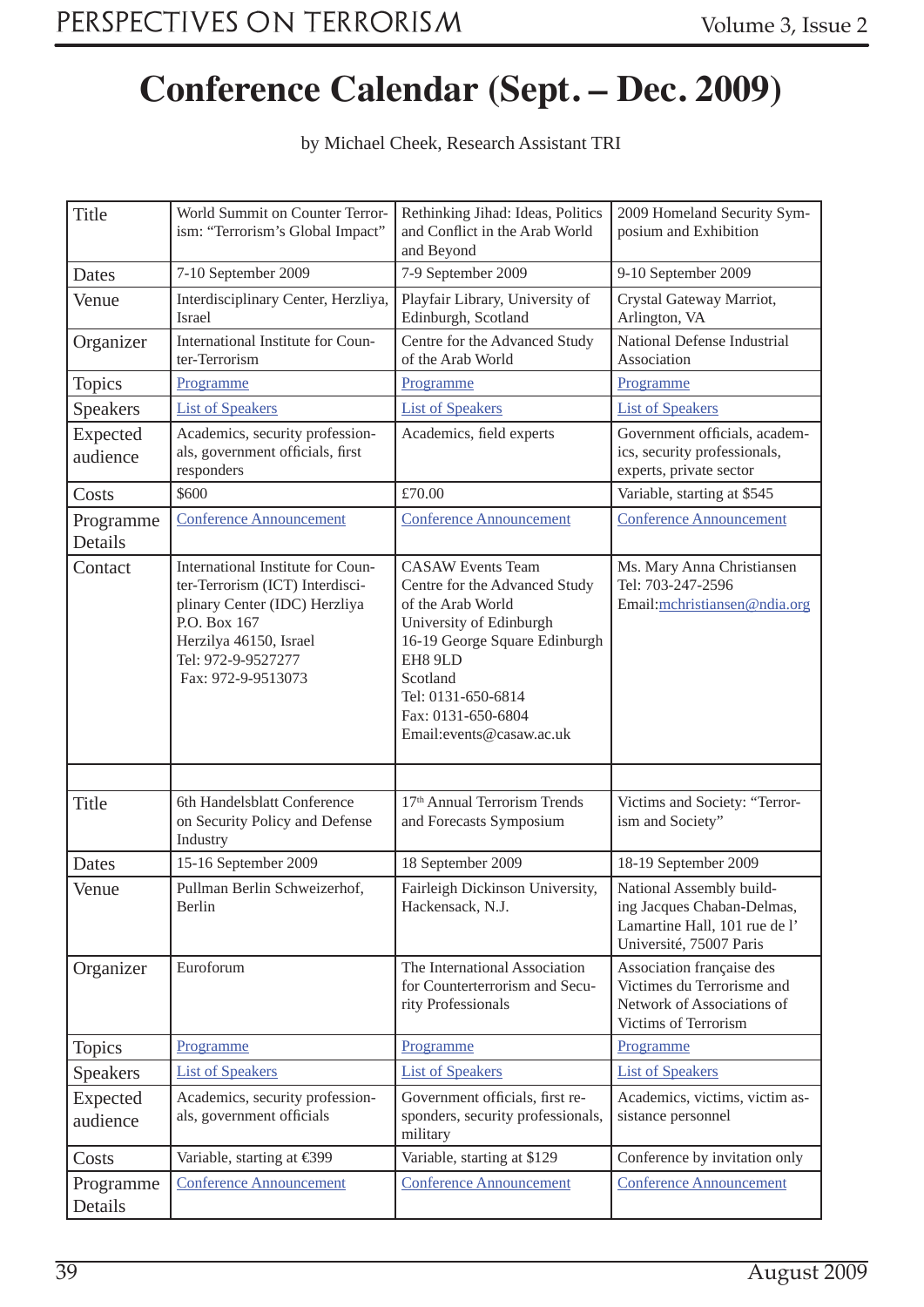### PERSPECTIVES ON TERRORISM Volume 3, Issue 2

| Contact              | Kristina Seimetz<br>Tel: +49 (0)2 11 96 86-36 71<br>Email:<br>kristina.seimetz@euroforum.com                                                                                                                                                                | <b>Contact Form</b>                                                                                                              | Porte-parole & Directeur<br>général : Guillaume Denoix de<br><b>Saint Marc</b><br>Tel: (+33) 6 61 11 96 54<br>Email: gsaintmarc@AfVT.org |
|----------------------|-------------------------------------------------------------------------------------------------------------------------------------------------------------------------------------------------------------------------------------------------------------|----------------------------------------------------------------------------------------------------------------------------------|------------------------------------------------------------------------------------------------------------------------------------------|
|                      |                                                                                                                                                                                                                                                             |                                                                                                                                  |                                                                                                                                          |
| Title                | First International Conference on<br>Disaster Management and Human<br>Health Risk: Reducing Risk,<br><b>Improving Outcomes</b>                                                                                                                              | Preventing and Mitigating the<br>Next Use of Chemical and Bio-<br>logical Weapons                                                | Terrorism, Security and Hu-<br>man Rights: Opportunities for<br>Policy Change                                                            |
| Dates                | 23-25 September 2009                                                                                                                                                                                                                                        | 25-27 September 2009                                                                                                             | 1-4 October 2009                                                                                                                         |
| Venue                | Ashurst Lodge, Wessex Institute,<br>New Forest, UK                                                                                                                                                                                                          | Wilton Park, Wiston House,<br>Steyning, West Sussex, BN44<br>3DZ, UK                                                             | Wilton Park, Wiston House,<br>Steyning, West Sussex, BN44<br>3DZ, UK                                                                     |
| Organizer            | Wessex Institute of Technology<br>and University of Toronto                                                                                                                                                                                                 | <b>Wilton Park</b>                                                                                                               | <b>Wilton Park</b>                                                                                                                       |
| <b>Topics</b>        | <b>List of Topics</b>                                                                                                                                                                                                                                       | Programme                                                                                                                        | Programme                                                                                                                                |
| Speakers             | <b>List of Speakers</b>                                                                                                                                                                                                                                     | <b>List of Speakers</b>                                                                                                          | <b>List of Speakers</b>                                                                                                                  |
| Expected<br>audience | Academics, first responders, secu-<br>rity professionals, private sector                                                                                                                                                                                    | Academics, security profession-<br>als, experts, private sector                                                                  | Academics, members of policy<br>community                                                                                                |
| Costs                | £940                                                                                                                                                                                                                                                        | £1350                                                                                                                            | £1350                                                                                                                                    |
| Programme<br>Details | <b>Conference Announcement</b>                                                                                                                                                                                                                              | <b>Conference Announcement</b>                                                                                                   | <b>Conference Announcement</b>                                                                                                           |
| Contact              | Rachel Swinburn<br>Conference Manager, Disaster<br>Management 2009<br>Wessex Institute of Technology,<br><b>Ashurst Lodge</b><br>Ashurst, Southampton, SO40<br>7AA, UK<br>Tel: 44-0-238-029-3223<br>Fax: 44-0-238-029-2853<br>Email: rswinburn@wessex.ac.uk | Ms. Alison Jones<br><b>Wilton Park</b><br>Tel: 44-1903-817714<br>Fax: 44-1903-817162<br>Email:<br>alison.jones@wiltonpark.org.uk | Lisa Elvy<br><b>Wilton Park</b><br>Tel: 44 (0) 1903 817777<br>Fax: 44 (0) 1903 815244<br>Email: lisa.elvy@wiltonpark.<br>org.uk          |
|                      |                                                                                                                                                                                                                                                             |                                                                                                                                  |                                                                                                                                          |
| Title                | <b>International Counter-Terrorism</b><br>Officers Association 7 <sup>th</sup> Annual<br>Conference                                                                                                                                                         | 1 <sup>st</sup> Middle East Security Confer-<br>ence                                                                             |                                                                                                                                          |
| Dates                | 20-22 October 2009                                                                                                                                                                                                                                          | 6-8 December 2009                                                                                                                |                                                                                                                                          |
| Venue                | Disney's Coronado Springs Re-<br>sort, Orlando, FL                                                                                                                                                                                                          | Dubai, UAE                                                                                                                       |                                                                                                                                          |
| Organizer            | <b>International Counter-Terrorism</b><br><b>Officers Association</b>                                                                                                                                                                                       | <b>ASIS</b> International                                                                                                        |                                                                                                                                          |
| <b>Topics</b>        | Programme                                                                                                                                                                                                                                                   | Programme                                                                                                                        |                                                                                                                                          |
| <b>Speakers</b>      | <b>List of Speakers</b>                                                                                                                                                                                                                                     | <b>List of Speakers</b>                                                                                                          |                                                                                                                                          |
| Expected<br>audience | Academics, security profession-<br>als, first responders, private sector                                                                                                                                                                                    | Academics, security profession-<br>als, government officials, first<br>responders, private sector                                |                                                                                                                                          |
| Costs                | Variable, starting at \$495                                                                                                                                                                                                                                 | Variable, starting at \$1,180                                                                                                    |                                                                                                                                          |
| Programme<br>Details | <b>Conference Announcement</b>                                                                                                                                                                                                                              | <b>Conference Announcement</b>                                                                                                   |                                                                                                                                          |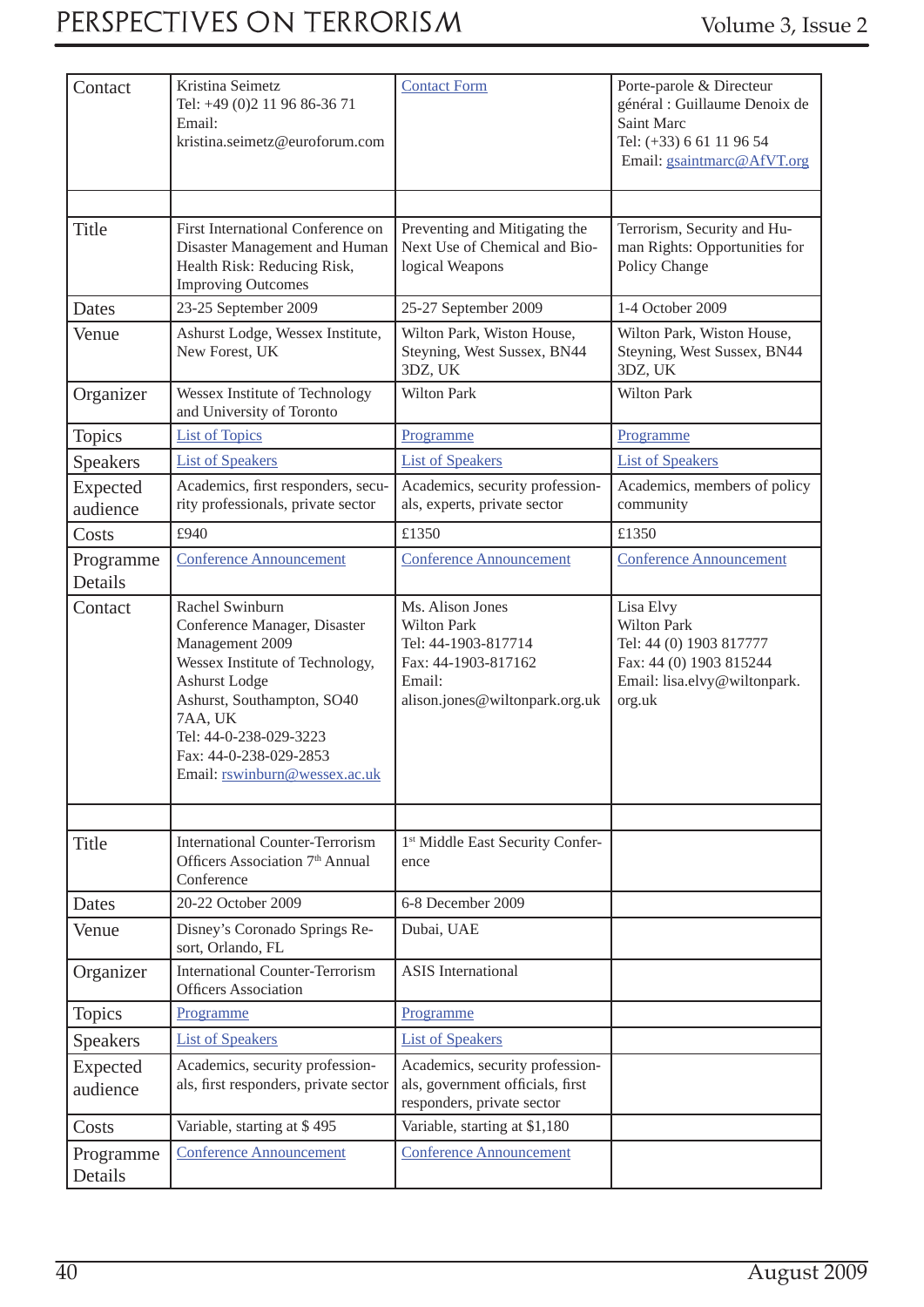| Contact | International Counter-Terrorism | <b>ASIS</b> International   |  |
|---------|---------------------------------|-----------------------------|--|
|         | <b>Officers Association</b>     | European Bureau             |  |
|         | <b>Empire State Building</b>    | Tel: 32-2-645-2674          |  |
|         | 350 Fifth Avenue, Suite 3304-   | Fax: 32-2-645-2671          |  |
|         | #16P                            | Email: dubai@asisonline.org |  |
|         | New York, NY 10118              |                             |  |
|         | Tel: 212-564-5048               |                             |  |
|         |                                 |                             |  |
|         |                                 |                             |  |